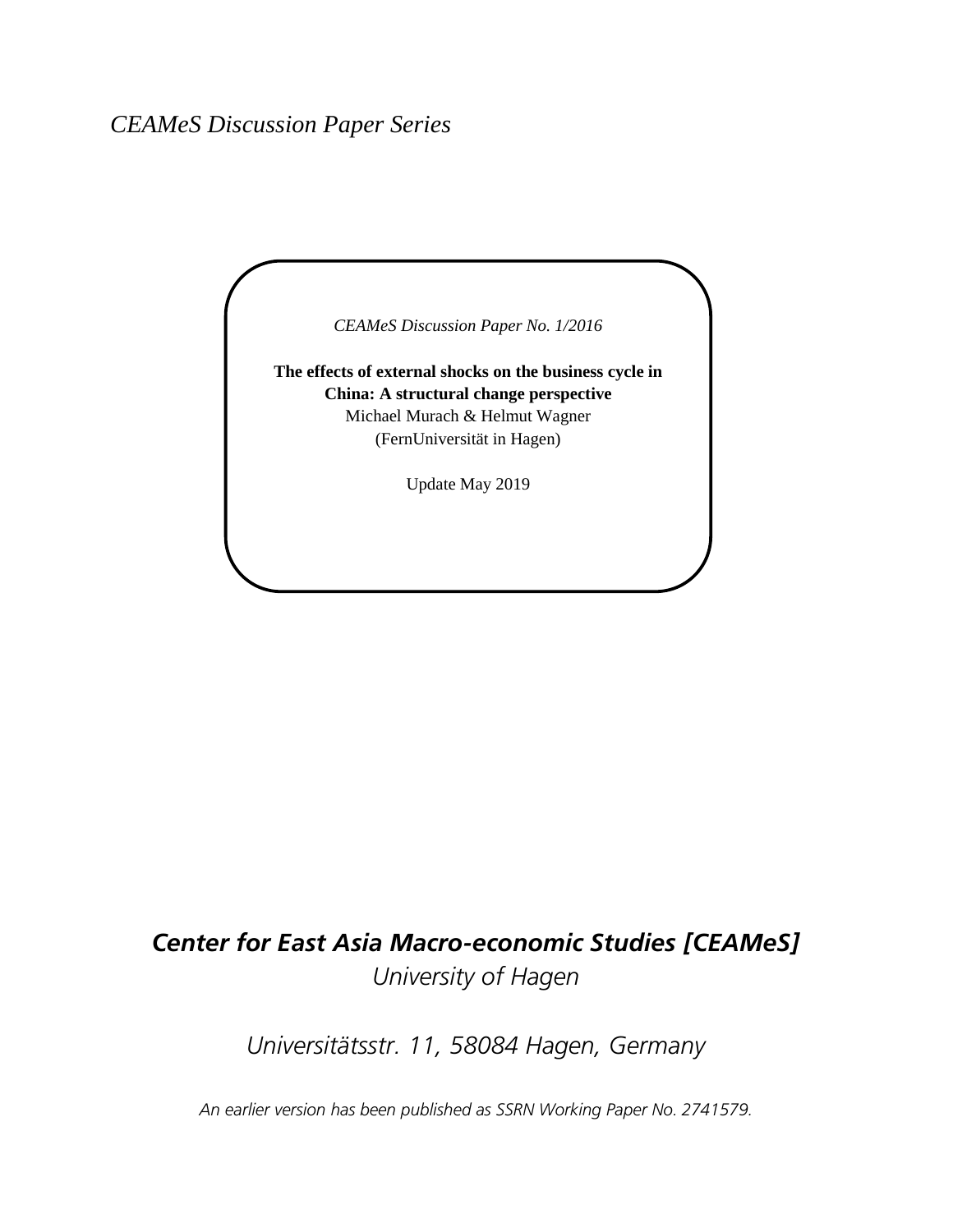# **The effects of external shocks on the business cycle in China: A structural change perspective**

by Michael Murach<sup>a</sup> and Helmut Wagner<sup>b</sup>

This version: May 2019

# **Abstract**

We study the effects of external shocks on the business cycle in China and its sectors (agriculture, industry, and services) in terms of real GDP growth using several small dimensional VAR models with Cholesky identification for the period  $1996-2014$ . We show that China-in particular its industrial sector—is susceptible to shocks, which can be related to a trade channel, a financial channel, and a confidence channel of business cycle transmission from major trading partner countries to the Chinese economy. We extend the previous literature by explicitly focusing on response of the Chinese economy at the sectoral level and investigating the presence of confidence channels by analyzing the reaction in Chinese business and consumer confidence. If interpreted from the perspective of ongoing structural change and rebalancing in China, our findings can be interpreted as the result of a still very dominant industrial sector, and a previously export- and investment-driven growth model. Tertiarization in China could be one way of increasing the economy's future resilience to external shocks. However, the future structure of both the industrial and service sectors may be very decisive.

*Keywords:* International transmission channels, Transmission of shocks, Structural vector autoregression, Structural change

*JEL classification:* F43, F44, C32

<sup>a</sup>Michael Murach (Corresponding Author) University of Hagen, Department of Economics Universitätsstraße 11, D-58084 Hagen, Germany Phone: +49(0)2331 987 2638 Email: [michael.murach@fernuni-hagen.de](mailto:michael.murach@fernuni-hagen.de)

<sup>b</sup>Helmut Wagner University of Hagen, Chair of Macroeconomics Universitätsstraße 11, D-58084 Hagen, Germany Phone: +49(0)2331 987 2640 Email: [helmut.wagner@fernuni-hagen.de](mailto:helmut.wagner@fernuni-hagen.de)

*Acknowledgements:*

We would like to thank participants of the 14<sup>th</sup> Annual Conference of the European Economics and Finance Society (EEFS) 2015, Brussels, the 1<sup>st</sup> World Congress of Comparative Economics 2015, Rome, and the 18<sup>th</sup> Goettinger Workshop "Internationale Wirtschaftsbeziehungen" 2016, Goettingen,, 27th Chinese Economic Association (CEA) (UK) and 8th CEA (Europe) Annual Conference 2016, Duisburg, Germany, 19th Annual Conference of the International Network for Economic Research (INFER) 2017, Bordeaux, France , the 4th Henan University /INFER Workshop on Applied Macroeconomics, members of the Chair of Macroeconomics at the FernUniversität in Hagen as well as one anonymous referee for their helpful comments.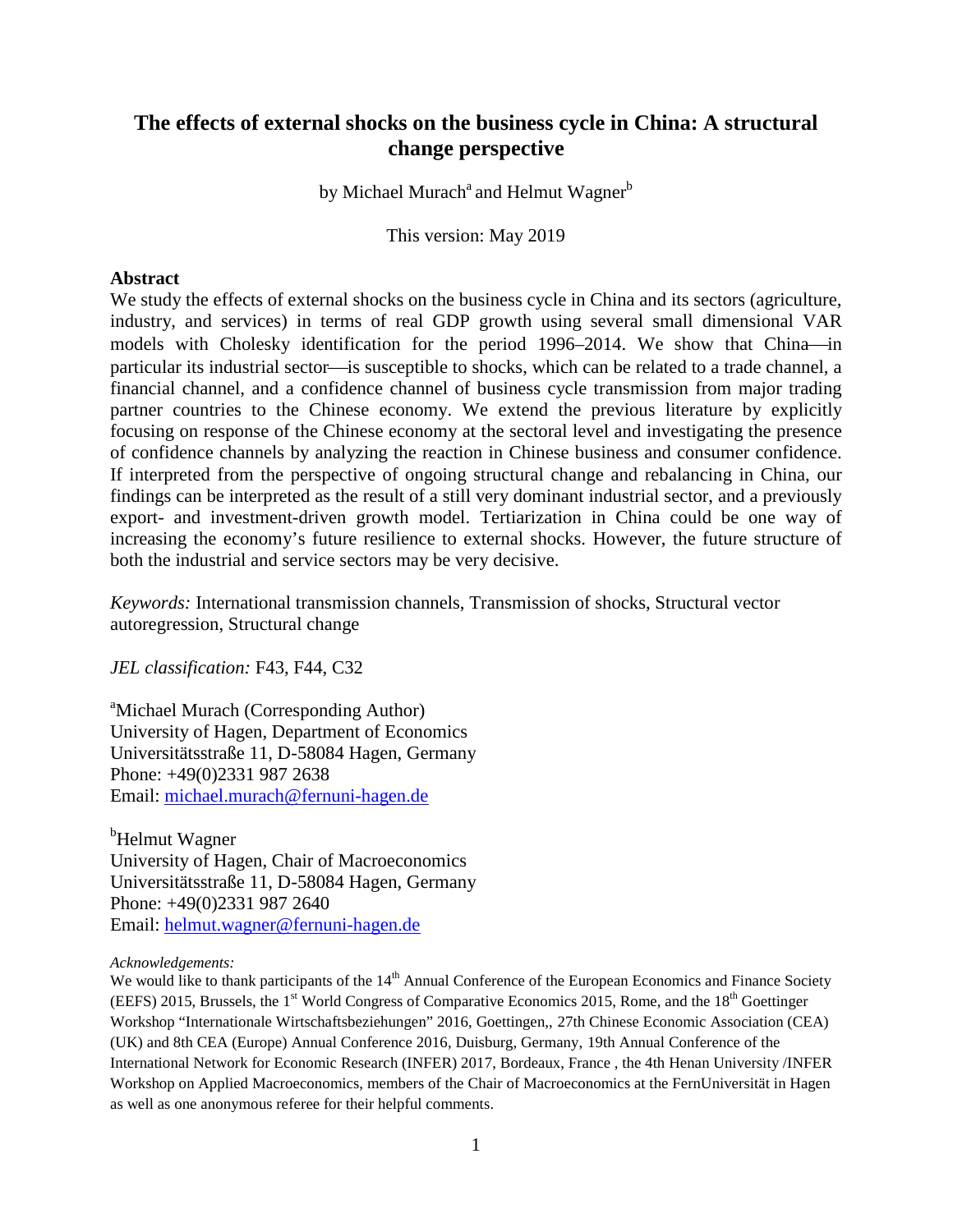# **1. Introduction**

China developed from being a low-income country toward a middle-income economy in terms of gross domestic product in a remarkably short period of time. China's process of development has been based on a traditional structural transformation process: workers were reallocated from the low-productivity agricultural sector, in eastern China, to newly developed industrial centers in western China. Furthermore, China profited from special terms, such as imports of technology and knowledge from Western companies via joint venture-restrained foreign direct investments.

After following an investment- and export-led growth model for an extended period of time, China entered a new phase of structural change. "Structural change" can be defined as the changing relative weight of the agricultural, industry and service sector, either measured as the relative sector shares in gross domestic product (GDP) or employment. After China's employment share in the service sector surpassed the employment share in the agricultural sector in 2011, China can now be characterized as being in a process of de-industrialization or tertiarization.

Rising negative economic, social and environmental side effects of rapid industrialization made China understand the urgency to transform its economy. This agenda has been acknowledged and supported by the Chinese government in its  $12<sup>th</sup>$  and  $13<sup>th</sup>$  Five Years Plans. This structural transformation is also part of a fundamental and necessary rebalancing process in China. This rebalancing further requires a shift from (net) exports toward domestic consumption, which is sometimes understood as the decoupling from the developments in industrial or advanced economies.

This characterizes China as an economy on the cusp of a new developmental path towards a more balanced economy. The remaining question is what consequences are associated with this structural change process. Theoretical arguments suggest that this rebalancing process will be associated with a reduction in economic growth, a decline in the current account surplus and thus in foreign reserves, and increasing inflation rates (Murach and Wagner, 2017).

In this paper, we investigate the effects of external shocks on real growth and confidence in China and its sectors (agriculture, industry, and services). We find convincing evidence for the existence of trade, financial, and confidence channels between China's major trading partner countries (the US, the Euro Area, the United Kingdom and Japan) and China, and especially China's industrial sector. First, we find a significant positive transmission of foreign real GDP growth shocks from major trading partner countries to China, especially its industrial sector. In contrast the agricultural and service sectors' real growth remains unaffected by these shocks. Hence, the trade channel seems to work through China's industrial sector. Second, financial shocks also especially affect growth in the industrial sector, but are also significant at an economy-wide level. Finally, we find support for the existence of a confidence channel. Our analysis is based on two measures of confidence in China: Business confidence and consumer confidence are clearly affected by trade and financial shocks, and could hence increase the impact of shocks working through trade and financial channels. In particular, a decrease in consumer confidence could be a way in which external shocks affecting the industrial sector could be transmitted into other subsectors of the Chinese economy and have negative effects on consumer spending. Our results are supported by the corresponding Granger-causality tests and variance decompositions.

To our knowledge, we are the first to investigate the effect of external shocks in China's trading partner countries at a sectoral level in China. We also extend previous research by analyzing potential confidence channels by accounting for the response of business and consumer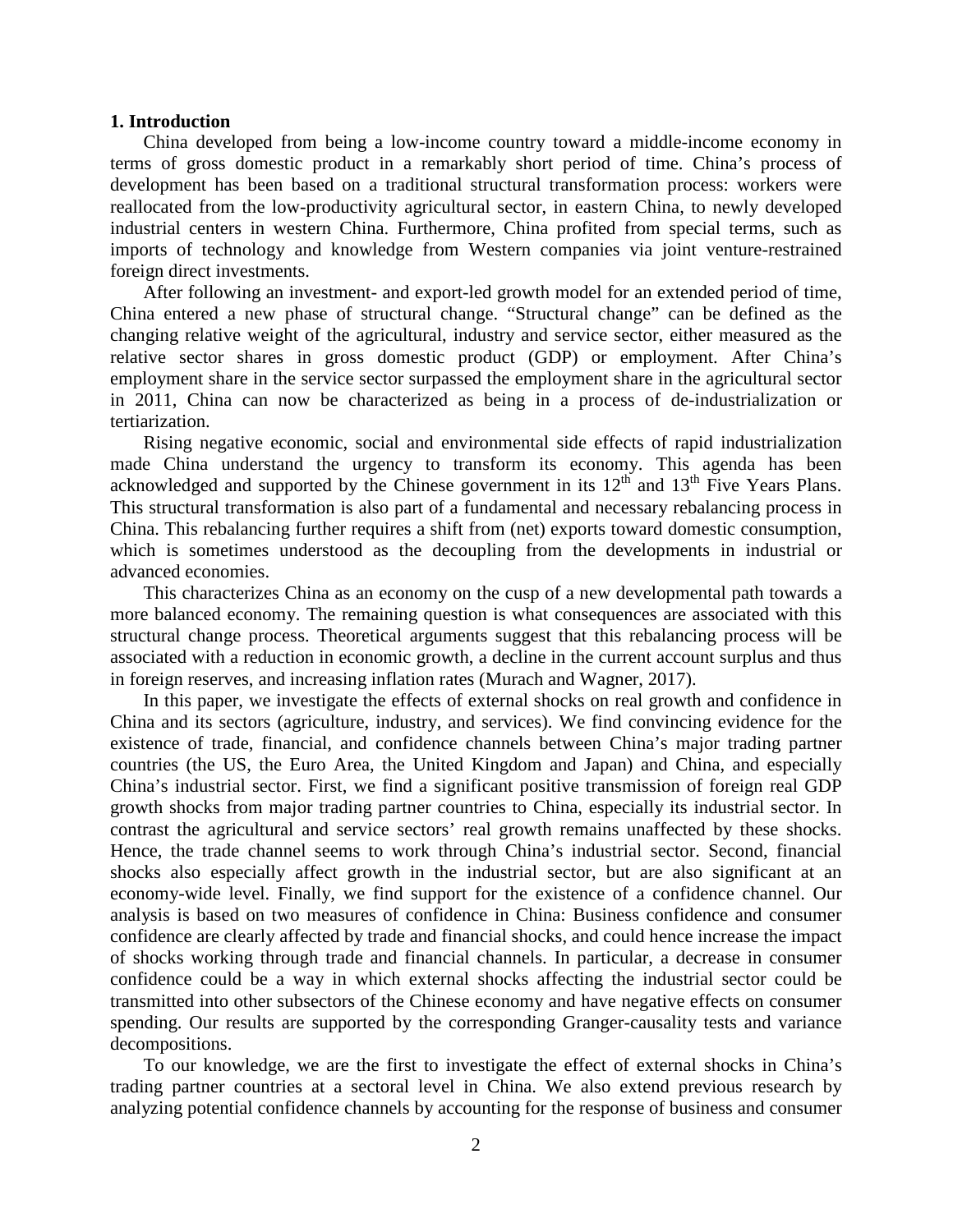confidence in China. Our empirical results provide insights in the dynamics of the Chinese economy during a major phase of its investment- and export-led growth strategy.

The rest of the paper is structured as follows. We first give a very brief overview of the rebalancing discussion, and the impact of structural change on economic growth and stability. We also review the literature on business cycle transmission and the main transmission channels. Our empirical analysis starts with a description of the data, and how we obtain our measure of aggregated real GDP growth and liquidity conditions in trading partner countries. We briefly present our econometric framework and explain the identification scheme. We then present the empirical evidence for each channel in turn. We close with a summary of our results and propose policy implications.

# **2. Literature review**

Our study relates to different lines of literature. First, there is a connection to the discussion on rebalancing the Chinese economy. De-industrialization is from this perspective seen as a shift from an export-driven towards a consumption-driven business model in China. Our analysis shows that consumer confidence in China is currently also affected by developments outside China, which could also have implications for the prospects of a growth model that relies to a greater extent on domestic consumption. Second, structural change is part of a rebalancing process (see below) and thus there is a link to the structural change literature as we interpret our findings from the perspective of early de-industrialization in China. We show that industrialization and China's integration in world trade has probably increased the responsiveness of the Chinese industrial sector to external shocks. De-industrialization could, under certain conditions, reduce the responsiveness of the Chinese economy. Finally, our study extends the literature on empirical business cycle transmission. In particular, we systematically analyze different transmission channels for China and its three main sectors. In what follows, we briefly summarize the main arguments and findings in each strand of the literature, and show the connections with previous empirical literature.

# *2.1. Rebalancing the Chinese economy*

The fast integration of China and the other BRIC countries in the world economy since the 1990s has been facilitated by favorable global economic circumstances: Strong foreign demand supported by trade liberalizations, such as for instance China's WTO entry in 2001, decreasing global interest rates and increases in commodity prices accounted for half of the increases in growth in the 2000s compared to the 1990s (Belke et al., 2018, Cubeddu et al., 2014). From the early 1990s until the financial crisis China's share in the world economy more than doubled (see Figure 1).



Source: Datastream, own calculations.

**Fig. 1.** Percentage Share of China in the World Economy, 1992–2014 (constant prices).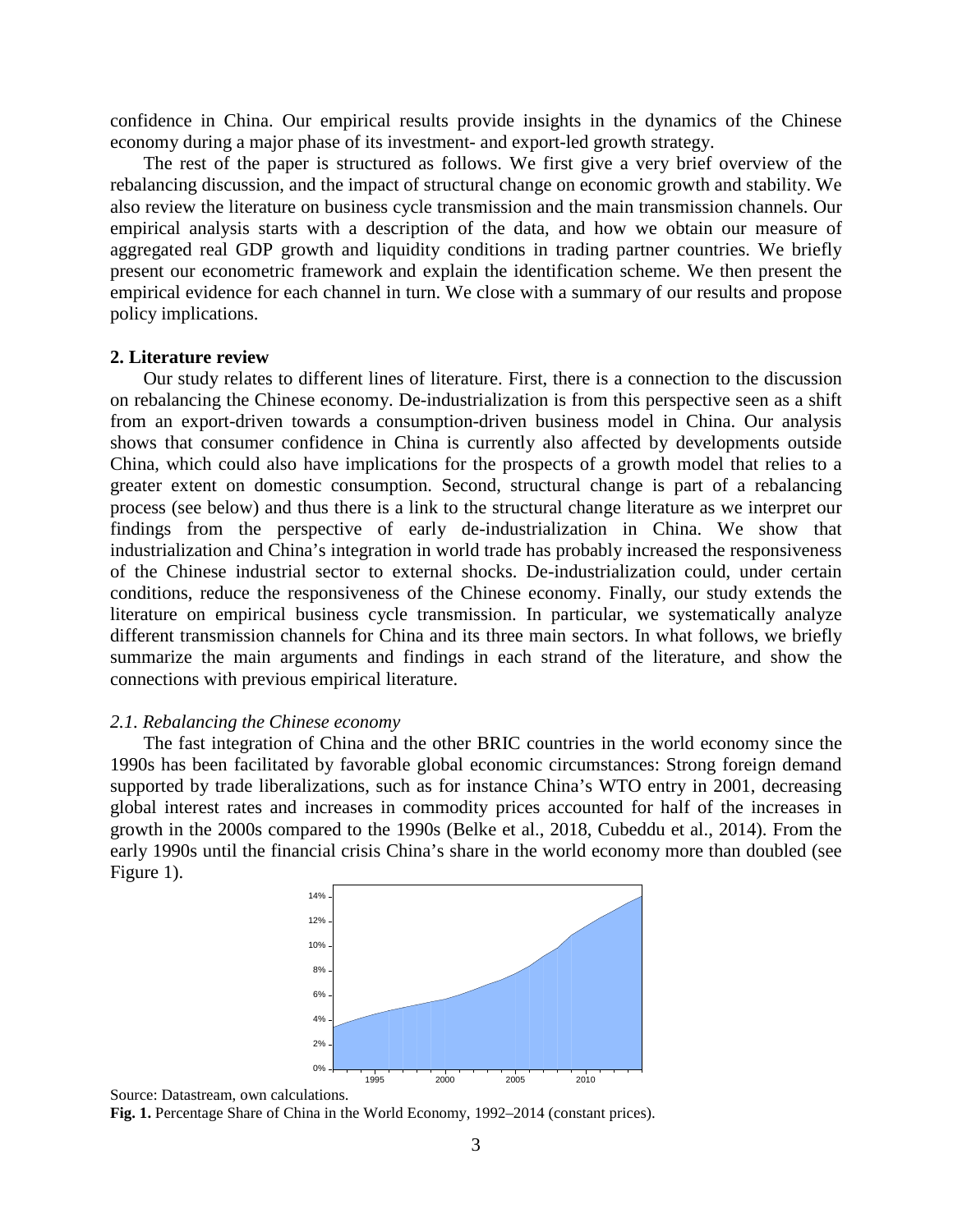At the outbreak of the financial crisis, emerging market economies were severely hit by trade and financial shocks (Blanchard et al., 2010). In Russia, for instance, capital outflows played a dominant role. Countries with higher amounts of short-term foreign debt were affected more negatively in terms of GDP than less leveraged economies.

The immediate effects for China are also visible in the significant decline of the export share in Chinese GDP during the financial crisis period (see Figure 2).



Source: Datastream, own calculations.

**Fig. 2.** Percentage Share of Exports in Goods & Services, 1992-2014 (% of GDP).

Based on a decomposition of forecast errors, Fayad and Perelli (2014) were able to show that decreasing demand from trading partners played a key role in explaining the slowdown. Moreover, risk aversion of international investor's contributed to the downturn.

The financial crisis pointed out the need for structural adjustments in China by promoting a rebalancing and structural change (see Section 1).

Wagner (2013) shows based on a comparison of the service sector in China with that in developed and developing countries from a historical perspective, that the service sector in China is too small compared to other countries when they were at the same stage of economic development. Hence China urgently needs to rebalance its economy in the light of the economic developments of the past years.

Fig. 3 displays the employment and value added shares of the agricultural, industrial, and service sectors in China from 1978 to 2014. In terms of employment share, the service sector started to dominate the industrial sector in 1994. In terms of value added, this was only the case in 2012.



Source: Datastream, own calculations.

**Fig. 3.** Sectoral employment and value-added shares in the Chinese economy (1978–2014).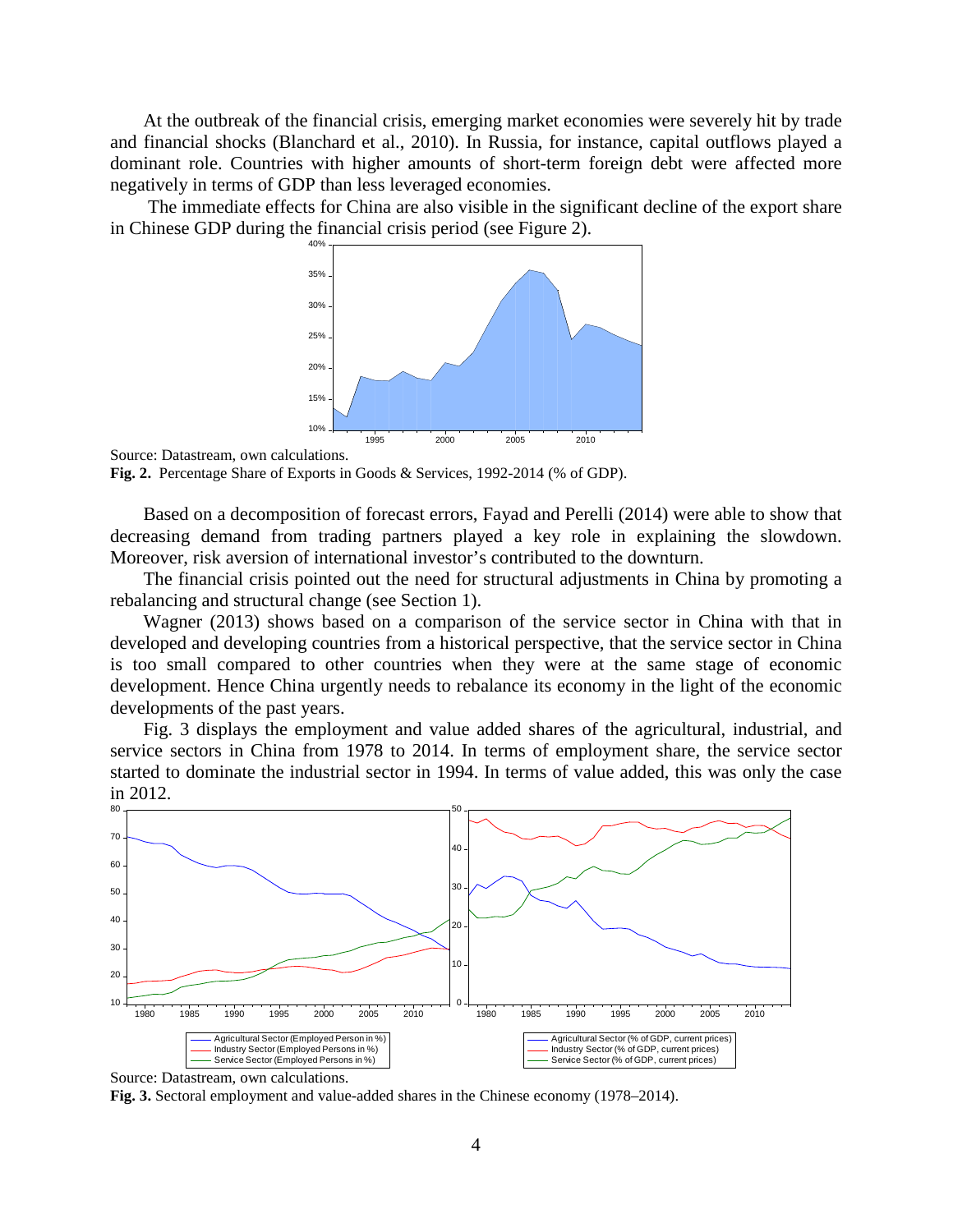Wagner (2015) points out that after an extended period of very high economic growth rates, China has reached the so-called middle-income range and has to implement fundamental structural reforms to avoid getting caught in the middle-income trap and to proceed to highincome status. Many others assume that the growth model pursued by China, together with measures taken to reduce the negative consequences of the financial and economic crisis, have increased imbalances in the Chinese economy.

The decline in GDP growth is associated with the end of extraordinary commodity and credit booms, and overinvestment (in the case of China) or underinvestment (in Brazil and Russia) (Aslund, 2013). The previously observed surge in growth rates is hence not sustainable, as structural factors are also important. Anand et al. (2014) argue that the slowdown in China and India is also due to a lower potential output growth, caused by a weaker development of TFP growth. A declining working age-population additionally puts reform pressure on China. Hence, China is wise to pursue structural reforms to ensure sustainable economic growth under challenging global conditions (Belke et al., 2018, Didier et al., 2015).

According to Blanchard and Giavazzi (2006), rebalancing in the case of China should include a decrease in savings, especially private savings and an increase in the supply of services, and an appreciation of the Renminbi. Albert et al. (2015) describe rebalancing as a reallocation from investment toward consumption, from manufacturing toward services, and altogether from an extensive toward an intensive growth model. Hence, tertiarization must be seen as an integrated element of China's rebalancing process.

### *2.2. Structural change and its impact on economic growth and stability*

As result of tertiarization and rebalancing most previous research suggests that growth rates will most likely decrease: Baumol's cost disease implies that rising wages in the service sector are generally not accompanied by corresponding efficiency gains. As a consequence overall economic growth in an economy with an increasing service sector share will slow down (Wagner, 2013, 2015, Baumol and Bowen, 1965, 1966 and Baumol, 1967).

Recent research by Moro (2012, 2015) shows in the framework of a two-sector general equilibrium model calibrated for the US, that tertiarization reduces GDP growth and volatility. Hence, tertiarization generally has negative effects on economic growth, but positive effects on economic stability.

#### *2.3. Previous studies*

 $\overline{a}$ 

Besides the transmission of monetary policy shocks (see, for instance, Bernanke and Blinder, 1992, Sims,1992 or, more recently, Chen et al., 2015, for the transmission of unconventional US monetary policy), the transmission of business cycles has long been a subject of study in macroeconomics. In most studies, the focus is on the transmission of business cycles between regions, or from systemically relevant countries to other countries or regions (see Poirson and Weber, 20[1](#page-5-0)1 for a survey of these studies).<sup>1</sup>

The general finding of this stream of studies is that the US is the main source of growth spillovers (see Poison and Weber, 2011). Fewer studies have focused on the transmission channels, i.e., channels through which shocks are transmitted from one country or region to another. Using model-based simulation analyses, Helbling et al. (2007) find that most of the US spillover effects are trade related and the effects are relatively small. Interestingly, to obtain

<span id="page-5-0"></span> $1$  See Vasishtha and Maier (2013) for such a systematization of the literature.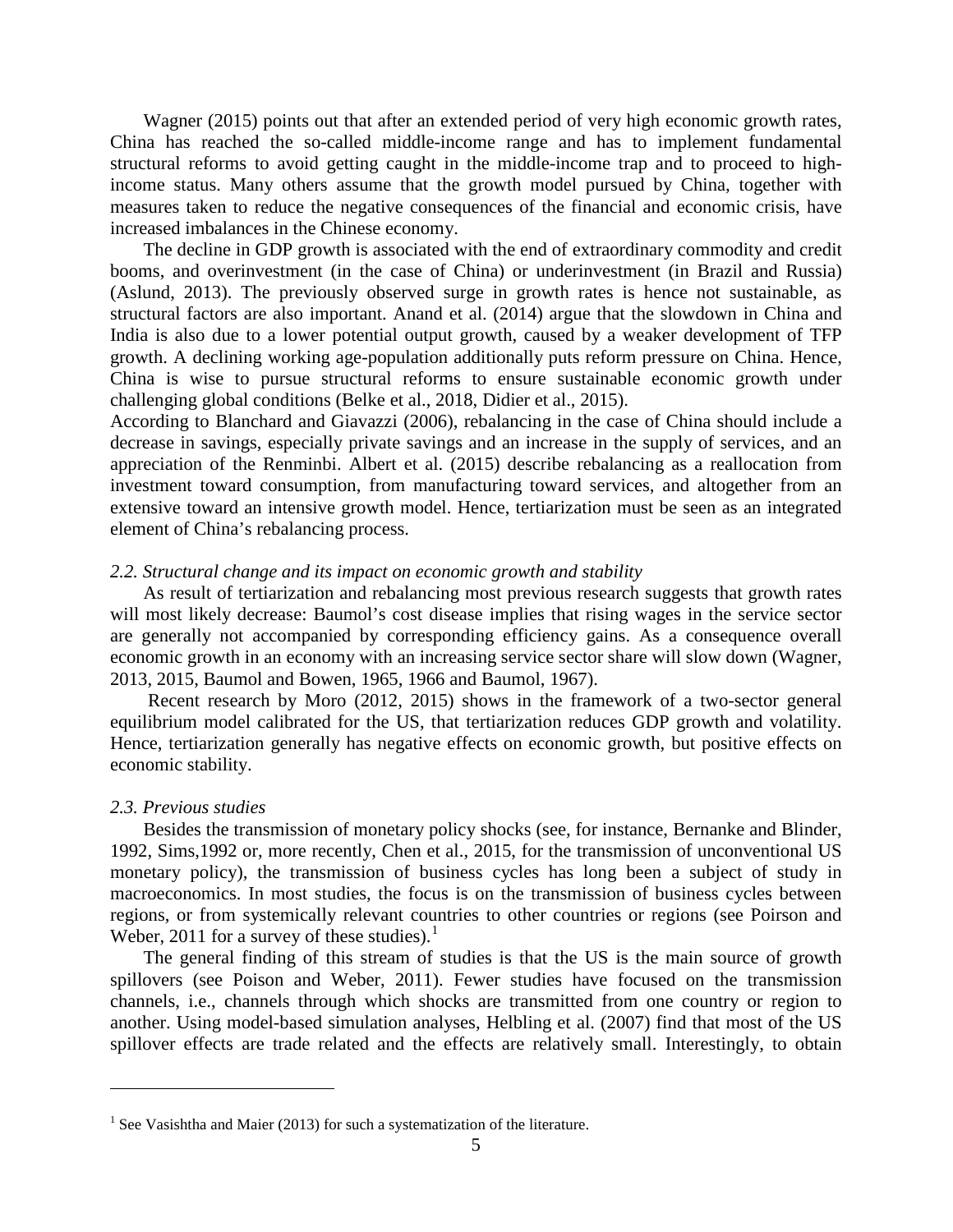larger effects, simulations need to be done with disturbances correlated around the world. These correlations of disturbances could, according to the authors, be connected to growing trade or financial integration and may be especially relevant in times of financial crisis. Larger spillover effects are, for instance, found by Arora and Vamvakidis (2006).The view that the trade channel may be the key transmission channel for economic developments in the US (see also Bagliano and Morana, 2012) is challenged by Bayoumi and Swiston (2009), who point out that most of the spillovers stem from financial rather than from trade variables. This view is supported by Galesi and Sgherri (2009), who also find support for the short-run importance of financial variables. Other macro variables are more important over a longer time horizon.

Two studies that are related to our analysis investigate the macroeconomic transmission of external shocks to the emerging economies of China, Emerging Asia and Latin America. Utlaut and van Roye (2010) find that an increase in real world GDP growth results in an increase in real GDP growth in both an average Emerging Asia country and China, while the response in Emerging Asia is more pronounced. They also find significant responses to a contractive interest rate shock and a worsening of financial conditions. Here, the resulting negative impact of global financial conditions on China is stronger than on Emerging Asia. The reactions of Emerging Asia and China to each other are far less pronounced. Hence, the authors conclude that economic activities in Emerging Asia can mostly be explained by world output and general financial conditions.

The research of Erten (2012) extends the analysis of Utlaut and van Roye (2010), although in contrast to the latter, it does not focus on global GDP, but takes a more differentiated perspective differing between shocks from US GDP, Eurozone GDP, and Latin American GDP. The authors find that in comparison, Chinese GDP is least affected by the respective shocks. Also, shocks to Eurozone GDP growth have a stronger impact on China than on the US. Looking at the variance decompositions, more than half of the variation in Latin America is explained by external shocks, while slightly less than half is explained by external shocks in the case of the US and China. Both studies use Bayesian vector autoregression (VAR) models for their analyses.

Poirson and Weber (2011) also discuss the different forms of VAR models in the analysis of cross-country growth spillovers. They distinguish between four different types of VAR models: Bayesian VARs, factor-augmented VARs, global VARs, and VARs based on regional groupings. The four approaches differ in the way the identification of the shocks is achieved.

Bayesian VARs use priors for cross-country correlations to achieve identification. In contrast factor-augmented VARs summarize the cross-country co-movements of several factors in one or more common factors. Global VARs (GVARs) reduce the individual countries' spillovers to a share in a weighted average for each variable of interest. The fourth and last approach consists of estimating a traditional structural VAR for a smaller set of countries to preserve degrees of freedom.

Our approach is related to the second stream of literature on business cycle transmission from systematically relevant countries to other countries. We do not explicitly account for monetary policy outside China. We consider economic developments in China's major trading partner countries as systematically relevant to a transmission of shocks to the Chinese economy. We use similar variables to those in Utlaut and van Roye (2010) and Erten (2012), but we extend the variable set by studying the response of Chinese confidence measures, and we clearly relate our choice of variables to the trade, financial, and confidence channels. In contrast to the approach in the two studies mentioned above, we focus solely on the effects of external shocks on China, while also extending the previous literature by an analysis of the three main sectors of the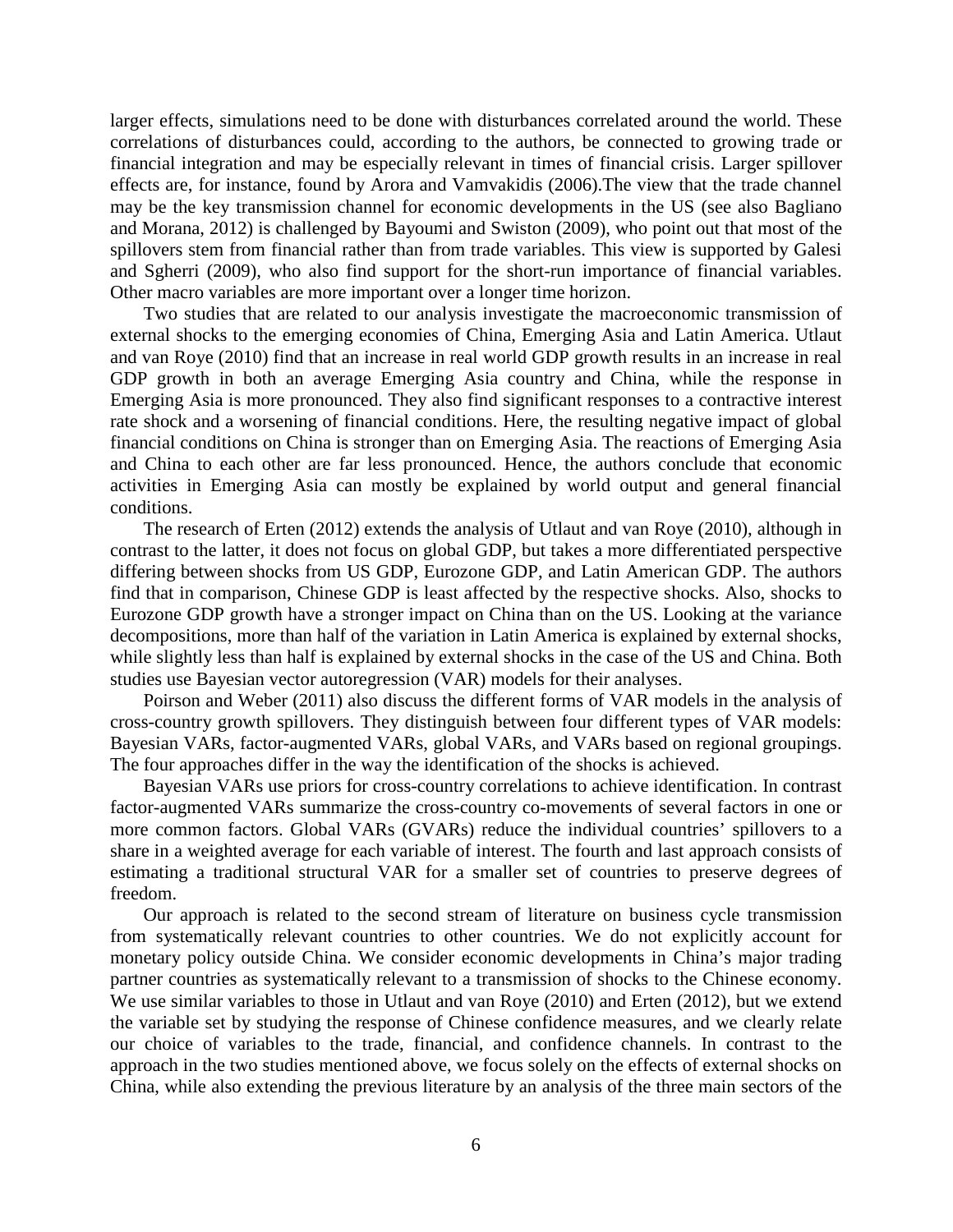Chinese economy—agriculture, industry, and services—and by explicitly considering a confidence channel for China.

As spillovers between China and its major trading partners could impact our results, we have to defend our approach against the use of multilateral models (e.g. global VARs (GVAR)). Georgiadis (2017) compares the performance of bilateral models which consider solely the spillover-sender and the spillover-recipient against multilateral model. The advantage of two country VAR models is their relatively easy implementation, but there are not able to capture higher order-spillovers that reach the recipient through third and further economies. Multilateral models can account for these higher order spillovers, but are technically more difficult. Generally, Georgiadis (2017) points out that bilateral models are subject to a larger bias and mean squared error in comparison with multilateral models. The asymptotic bias is however smaller if the spillover-recipient (in our case China) is less sensitive to developments in the rest of the world and when the direct bilateral spillovers from the spillover-sender account for a larger share of the recipient's overall sensitivity to developments in the rest of the world.

In our model we can assume that these conditions are given as we focus on China's largest trading partners in terms of their share in Chinese exports and which should improve the accuracy of our results. Moreover, we use established methods to concentrate the GDP growth dynamics of the trading partner countries in a single GDP measure and hence our approach is not restricted to the estimation of bilateral models (in the sense of two-country VAR models.) We are also confident that our estimations are able to mirror the underlying economic relationships as we are able to reproduce main features of related studies (see Utlaut and van Roye, 2010, Erten, 2012, and, Belke et al., 2018).

# *2.4. Channels of business cycle transmission*

We distinguish between four potential channels of business cycle transmission.<sup>[2](#page-7-0)</sup> First, there is the trade channel. Higher import demand in a relevant country will increase exports in the other country and lead to higher business cycle synchronization. Empirically this link can be regarded as well established (see Baxter and Kouparitsas, 2005; Clark and van Wincoop, 2001; Frankel and Rose, 1998). In this channel, productivity advances could be transmitted via vertical integration (Arkolakis and Ramanarayanan, 2009; Kose and Yi, 2001). These two effects could increase international business cycle transmission. However, inter-industrial specialization will lead to smaller effects of spillovers if industry-specific shocks occur (see, amongst others, Frankel and Rose, 1998).

These arguments could also be applied to China. In a first step, demand for Chinese intermediate products could have increased the effect of growth spillovers on the Chinese economy. The international division of labor and joint venture-induced spillovers of productivity may have additionally increased the business cycle transmission. As China's industry becomes more diversified over time and develops partly away from the fabrication of intermediate goods and toward more sophisticated production technologies and goods, for example the aircraft industry and the "Made in China 2025" initiative (see State Council of the People's Republic of China, 2015), the response to industry-specific shocks will probably decrease.

Second, we have an exchange rate channel of business cycle transmission. Here, the theoretical and empirical implications depend on the type of shocks and the frictions in the

 $\overline{a}$ 

<span id="page-7-0"></span> $2$  See also Eickmeier (2007).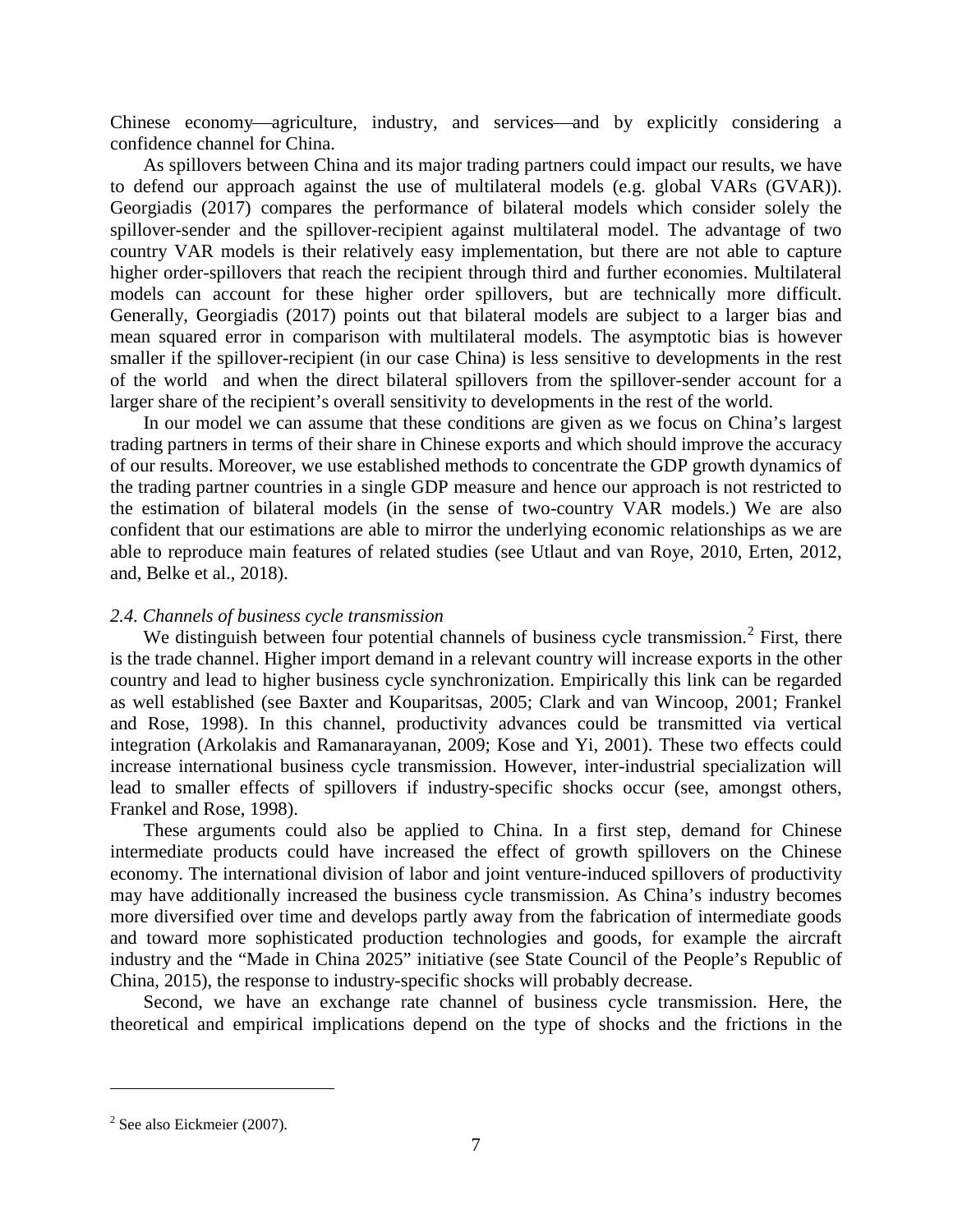economy. Generally, a shock that causes the domestic currency to depreciate will render domestic products more competitive and lead to rising exports.

Third, there is a financial channel. Rising financial integration allows investors to diversify their portfolios by investing in different markets. Also, arbitrage will lead to more synchronized financial prices. Johansson (2010) and Wang et al. (2014), for instance, find that China's financial market integration has indeed increased. Eickmeier (2007) points out that there may also be negative effects of financial integration. If capital is mobile, it will be reallocated to economies where it is used most productively, which could lead to a loosening of business cycle co-movements after industry-related shocks. Besides causing capital outflows, our measures could also imply an option value of waiting under uncertainty which has a negative effect on investments in China under increasing financial uncertainty. Firms will invest less and consumers may also postpone consumption and thus growth will decrease (Dixit and Pindyck, 1994, Leduc and Liu, 2016, Belke and Osowski, 2018).

Finally, there is a so-called confidence channel. If there is imperfect information concerning the development of foreign variables or the transmission of shocks to these variables to the domestic economy and there are costs in terms of forming expectations, domestic agents will make persistent expectation errors. These errors will add to the effects that would be transmitted via trade and financial markets, influencing domestic consumption and investments. Whether the confidence channel strengthens or weakens the effects of the other channels depends on whether agents under- or overestimate these spillovers.

# **3. Data and econometric framework**

### *3.1.Data description*

As previously in Utlaut and van Roye (2010) and Erten (2012), we focus on the short-run impact of external factors on China's growth at the economic level, but also shed light on transmission at a sectoral level. We focus on the financial channel, the trade channel, and the confidence channel. We thus do not cover all potential transmission channels in our analysis. Other possible channels which could be considered are an exchange rate channel and commodity price channel, as well as other measures of uncertainty such as economic policy uncertainty (see Belke et al, 2017, Belke and Osowski, 2018).

To analyze the trade channel, we calculate a common measure for GDP growth in China's major trading partner countries. For this purpose, we use quarterly time series from 1992Q1 to 2014Q4 for the US, the Euro Area, the United Kingdom (UK) and Japan. These countries can be identified as China's major trading partners, receiving the major share of Chinese exports. Hence, a slowdown in the economic growth of these countries (proxied by their quarter-on-quarter change in GDP growth) is also expected to affect Chinese GDP growth.

For the countries mentioned, we first collect data for nominal GDP. Based on data from the World Bank database, the selected countries represent at least over 60% of global GDP (in current US dollars) over the whole sample period. Moreover, the Euro Area and the UK encompass almost 90% of the economic activity in the European Union over the whole sample. Hence, we believe that a sufficiently large share of economic activity of relevant markets is covered in our analysis. In addition, we collect quarterly data for the implicit GDP deflator to calculate real GDP.

We include two measures related to global financial conditions to assess the financial channel of business cycle transmission. We use the Chicago Board of the Exchange Volatility Index (VIX) to measure general financial conditions and risk. Furthermore, we collect threemonth interbank interest rates to mirror liquidity conditions in the banking sectors of major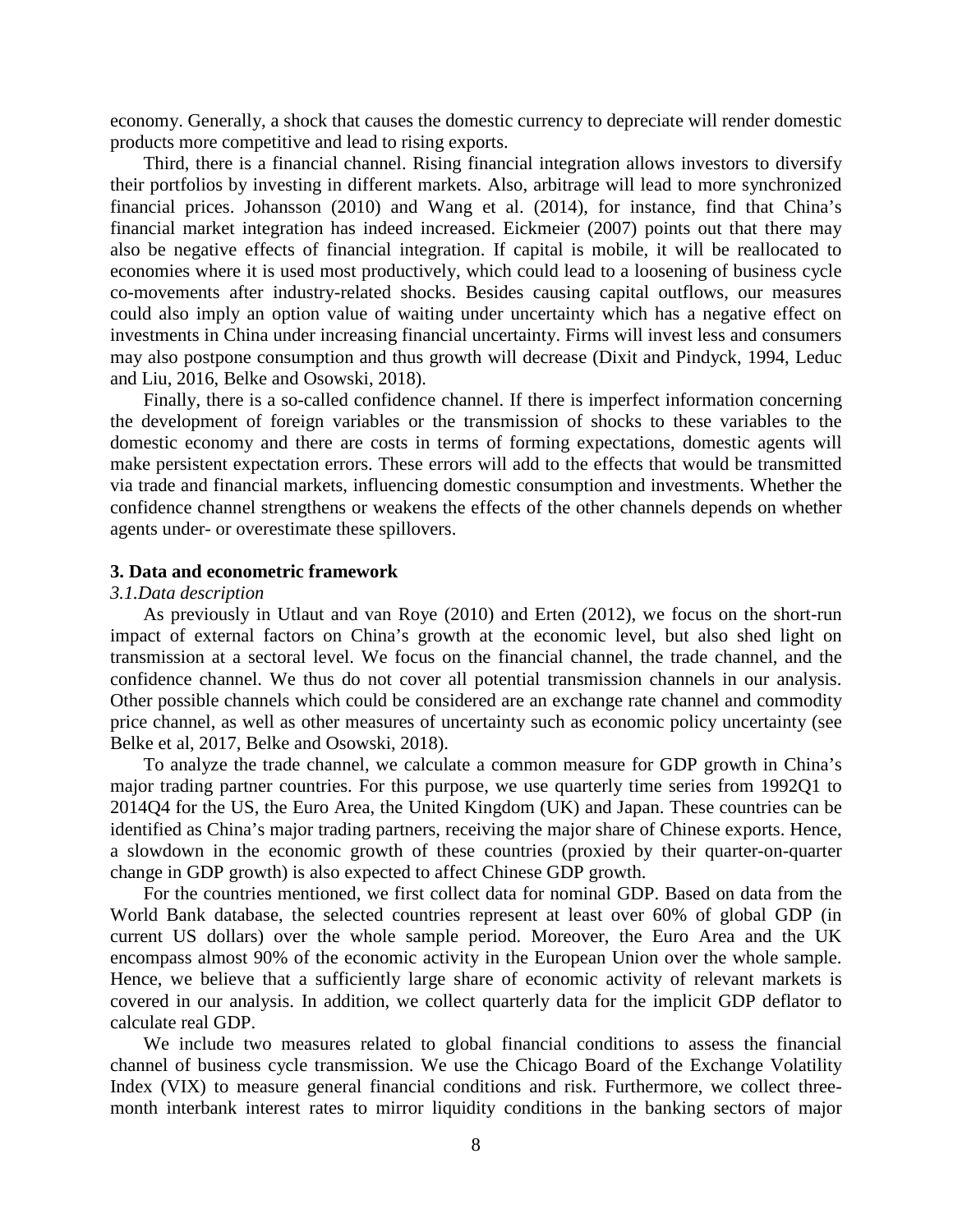trading partner countries. These variables can be understood as proxies to account for the global risk appetite or aversion (VIX) and global liquidity conditions (I\_TP), which impact capital flows (Belke et al., 2018). Alternatively economic policy uncertainty (Baker et al., 2015) as, for instance, used in Belke and Osowski (2018) could be considered. However, Baker et al. (2015) point out that their measure displays a strong relationship with other uncertainty measures, such as implied stock market volatility. As we are especially interested in liquidity and financial uncertainty, we do not further explicitly account for a policy uncertainty channel. For China, we collect quarterly data on nominal GDP as well as nominal GDP data for the three sectors. In addition, we collect an implicit GDP deflator for China to calculate real economic activity. Finally, we collect two measures of business and consumer confidence in China. We use the Business Climate Index for the industrial sector and future consumer income confidence. All data are taken from Datastream or the EABCN database.<sup>[3](#page-9-0)</sup> All data except for the interest rates and the VIX are already seasonally adjusted or treated with the X12-ARIMA procedure.

To obtain a single measure for the trading partners' series, the first step consists of aggregating the country-specific time series to a single time series for all selected trading partners. The aggregation method we use has previously been applied by other authors: The methodological principles were first explained in Beyer et al. (2000, 2001), and more recently reconsidered by Beyer and Juselius (2010). Applications of this method can be found in Giese and Tuxen (2007), Belke et al. (2010), Belke et al. (2013), and Gattini et al. (2012). Hence, this method can be considered well-established in the economics literature.

For a detailed discussion of aggregation issues, we refer the reader to Beyer et al. (2000, 2001), and Beyer and Juselius (2010). In brief, Beyer et al. (2001) conclude that there are four possible aggregation methods, either aggregating levels or growth rates of the series with either constant or flexible (i.e., changing) weights, and with a fixed or variable exchange rates. Beyer et al. (2001) conclude that aggregation with growth rates and changing weights delivers the most reliable results. Moreover, Beyer and Juselius (2010) show that instead of real weights, which are recommended in Beyer et al. (2001), it may be better to use nominal weights. However, a critical point is the transformation with variable or fixed exchange rates if purchasing power parity is not fulfilled.

In a first step, we use nominal GDP weights to construct the aggregated series of nominal GDP  $Y_t$  and the GDP deflator  $P_t$ . Following the literature cited above, with nominal output as  $Y_{i,t}$ and the implicit deflator as  $P_{i,t}$ , real output  $X_{i,t}$  is defined as  $X_{i,t} \equiv \frac{Y_{i,t}}{P_{i,t}}$  $\frac{r_{i,t}}{P_{i,t}}$  for countries  $i = 1, ..., n$ and  $t = 1, ..., T$ . The corresponding growth rates are denoted by  $\Delta y_{i,t}$ ,  $\Delta x_{i,t}$ , and  $\Delta p_{i,t}$ , where lower case letters denote the log of the corresponding capitals, so that, for instance,  $\Delta y_{i,t} = y_{i,t}$  –  $y_{i,t-1} = \Delta log Y_{i,t}$ . The weight of country *i* in period  $t - 1$  is given by:

$$
W_{i,t-1} = \frac{E_{i.c,t-1} \cdot Y_{i,t-1}}{\sum_{i=1}^{n} (E_{i.c,t-1} \cdot Y_{i,t-1})},
$$

 $\overline{a}$ 

where  $E_{i,c,t}$  is the exchange rate of country *i* at time  $t - 1$  vis-à-vis a common currency, *c*, which in our case will be the US dollar in current prices.

In a second step, growth rates for every variable and country, measured in the domestic currency, are calculated and aggregated using the weights  $w_{i,t-1}$ , such that:

<span id="page-9-0"></span><sup>&</sup>lt;sup>3</sup> For a detailed description of the data sources, we refer the interested reader to Table 29 in the Appendix.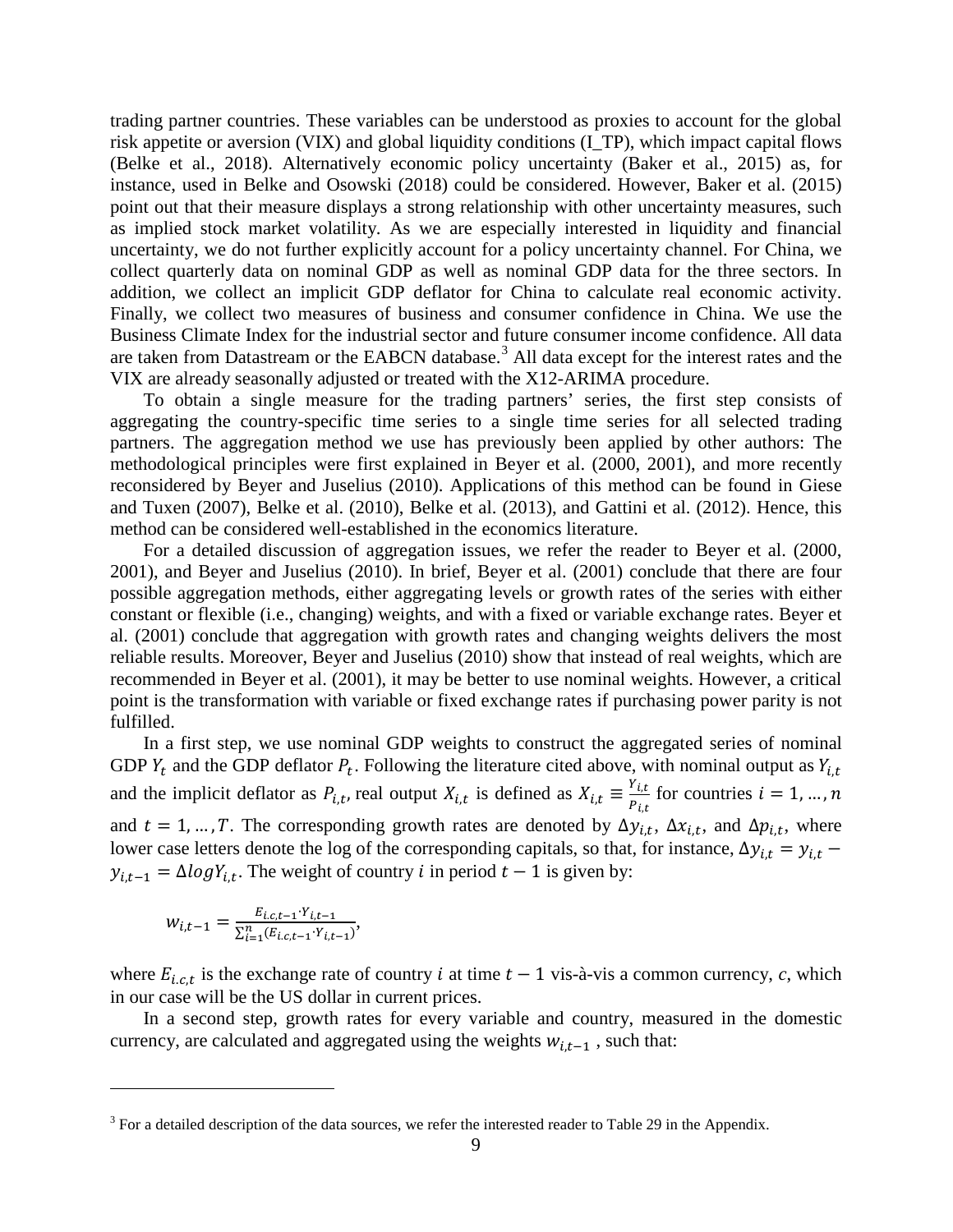$$
\Delta y_t = \sum_{i=1}^n (\Delta y_{i,t} \cdot w_{i,t-1}), t = 1, \dots, T,
$$

where  $\Delta y_{i,t}$  are the individual countries' growth rates for the relevant variables (here nominal GDP), measured in national currencies. This procedure is followed for nominal GDP and the implicit GDP deflator with nominal GDP weights. For instance, in the case of nominal GDP, an index is calculated as:

$$
Index_T = 100 \cdot \prod_{t=2}^T (1 + \Delta y_t)
$$

with  $Index_1 = 100$ . As we use lagged weights, like Beyer et al. (2001), a weight for the initial period is missing. Therefore we set  $w_{i,0} = w_{i,1}$ , as in Beyer et al. (2001). We are able to calculate real GDP implicitly by calculating  $X_t = \frac{Y_t}{P_t}$ . The interest rates are aggregated using real GDP weights, but without calculating growth rates.

We calculate Chinese real GDP by means of the aforementioned Chinese implicit GDP deflator. Here, our results rely on the assumption that the GDP deflator reliably captures the development of prices in all sectors on average.

Fig.4 displays the economic developments in China's trading partner countries in terms of real GDP (difference of logs), short-term interest rates (in levels and first differences), VIX (in levels), and for the real GDP development in China (difference of logs), as well as disaggregated data for the agricultural, industry and service sector in China between the second quarter of 1992 and the fourth quarter of 2014. Confidence measures for business confidence (BC) and consumer confidence (CC) are displayed in levels and first differences depending on the availability of data.



**Fig. 4.** First differences of logs of variables for aggregated trading partners and China over 1992Q2–2014Q4.

Real GDP growth in trading partner countries is relatively stable over the whole period, while there is a strong decline during the financial crisis. This strong decline in real growth rates corresponds to exceptionally high values of the volatility index, VIX. Our measure of short-term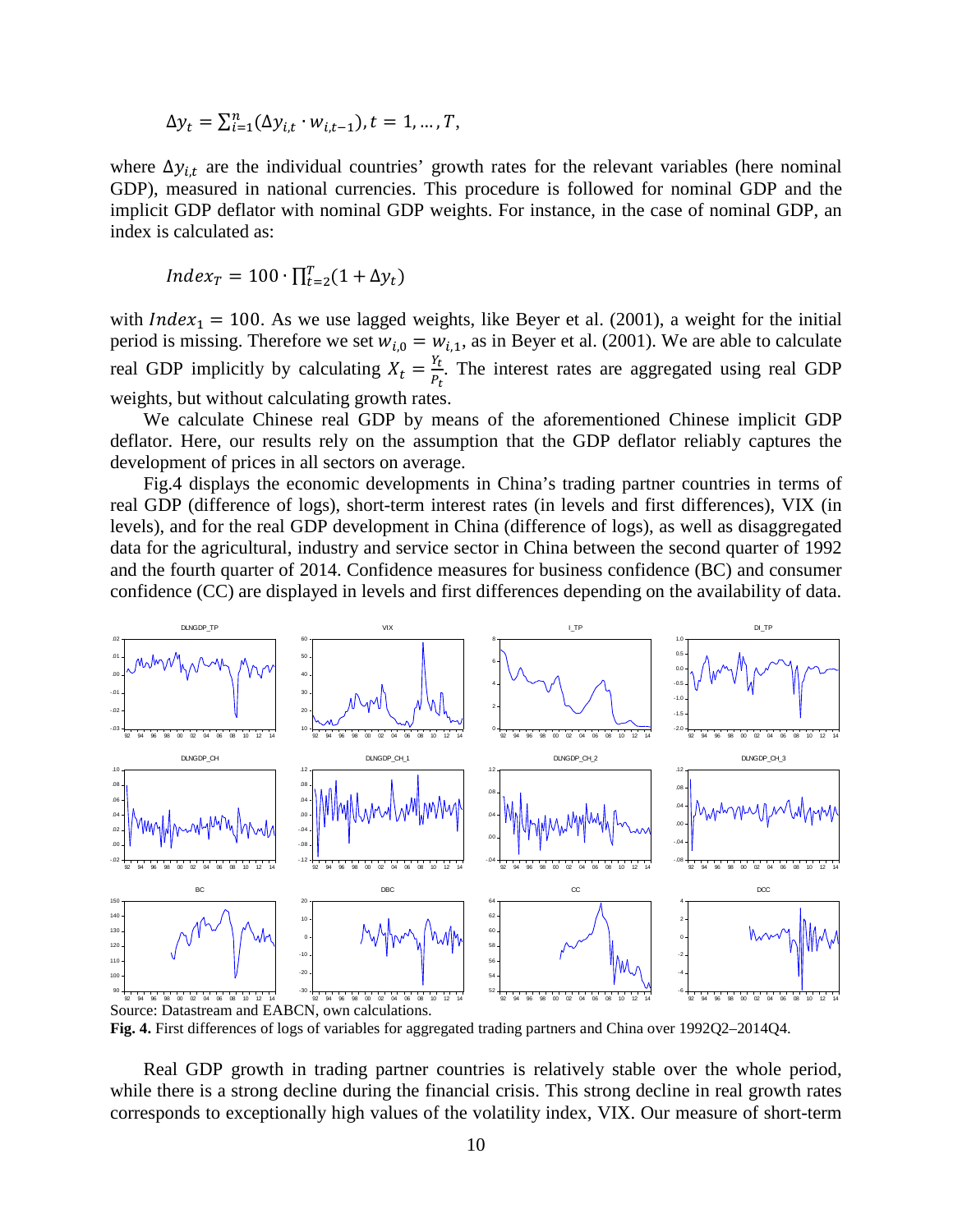interest rates shows that liquidity conditions ease in trading partner countries for most of our sample. Furthermore, we see that lower levels of the volatility index generally correspond to more stable or higher growth rates in trading partner countries. Looking at China's growth rates at the level of the whole economy, we first observe higher volatility prior to and during the Asian crisis around 1997 and afterwards. During the financial crisis, we observe the most considerable slowdown in economic growth in China since its entry to the World Trade Organization (WTO) 2001, with a relatively fast rebound in China. The development in business confidence in the industry sector closely resembles real growth developments in trading partner countries and suggests a close relationship. The effect of the financial crisis is also clearly visible in the confidence measures. While consumer confidence in terms of future income expectations shows arising trend prior to the financial crisis, it does not recover fully afterwards and seems to have suffered considerably.

Based on the visual impression of developments in China and its sectors, these do not seem to be related particularly closely to the external developments described. However, the effect of the financial crisis is clearly visible. We also observe that after the financial crisis, growth in the industry sector slows down considerably, while service sector growth remains relatively stable. When looking at the sector level in China, we have to bear in mind that the shares of the sectors in Chinese GDP are different (see Fig. 3). As the industry sector dominates China's economy for

most of the sample, it is no surprise that the industry sector resembles China's overall real growth pattern the closest.

From this prima facie analysis, we can determine that the growth pattern of the industry sector seems to be most representative of the developments in China's growth as a whole. This is not a surprise as China has so far followed a growth model based on the production and export of intermediate industrial products. Generally, lower growth rates in China's industry sector seem to correspond to higher levels of perceived risk and lower growth rates in the trading partner countries. However, at this point of our analysis we would not overstress the importance of external shocks for China's growth from this descriptive analysis.

# *3.2. Econometric framework*

The VAR methodology used in the econometric analysis can be regarded as a work horse in empirical economics as it became popular after the publication of Sims (1980). A major advantage of VAR models is that all variables can be taken as endogenous, which allows us to test different assumptions concerning causality without imposing a concrete model structure separating exogenous and endogenous variables. This, however, has also led to criticism of VAR models as atheoretical. Another disadvantage is that degrees of freedom quickly become scarce if the number of lags and variables is extended. For our model, it is thus advantageous to combine the developments in China's major trading partner countries in just two aggregated index time series and the VIX.

Hamilton (1994) points out three different approaches to empirical VAR modelling. Sims et al. (1990) show that Ordinary Least Squares estimates of VAR coefficients are consistent in many cases even if the variables are stationary. Hence, a first approach consists of is to ignore possible nonstationarities and merely estimate the VAR in levels. A second option is to routinely difference nonstationary variables before estimating the VAR. This approach especially improves the performance of estimates in small samples. A third approach is to investigate the nonstationarity of the variables under consideration and explicitly testing for possible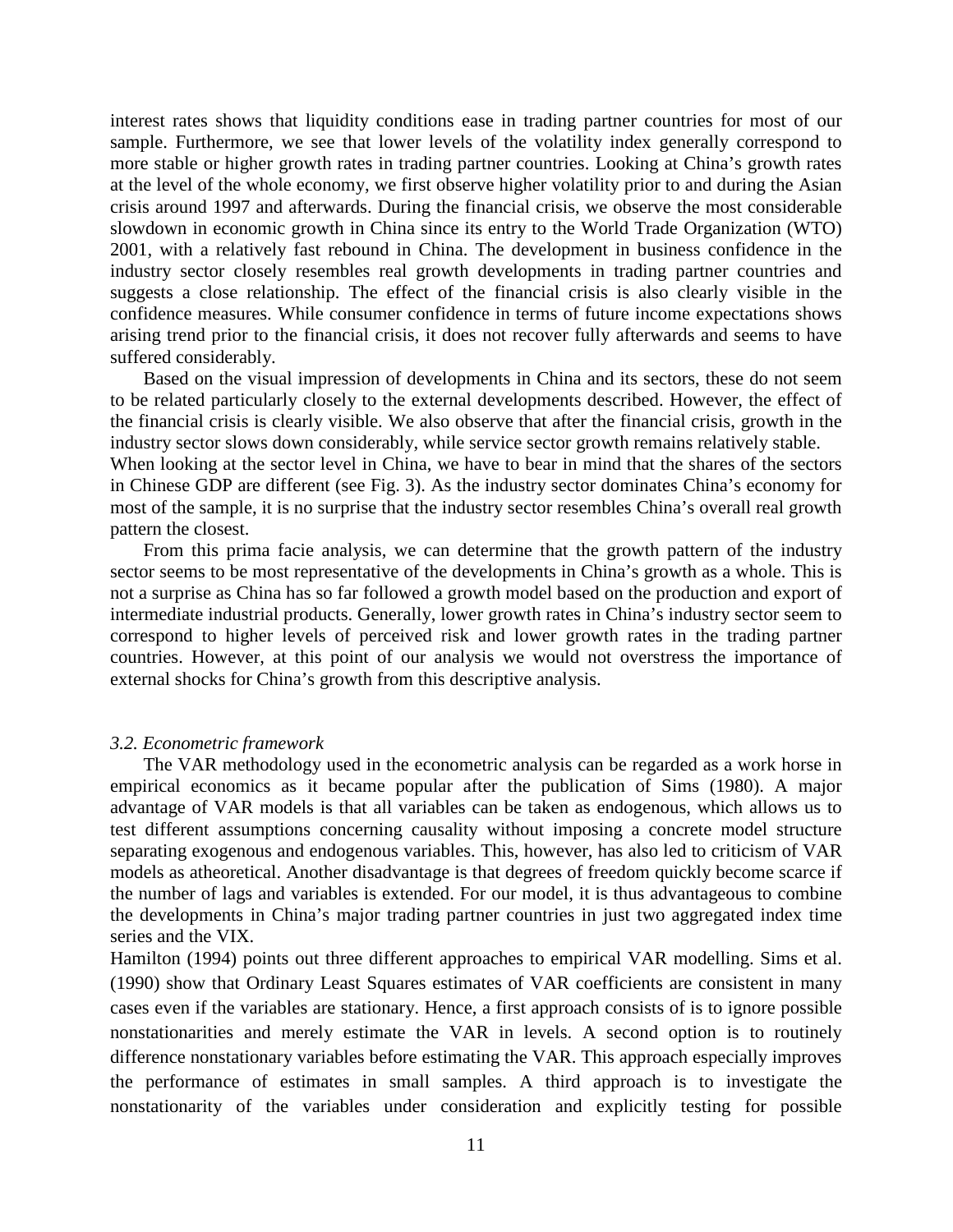cointegration among the series. As a practical solution Hamilton (1994) suggests to employ parts of all three approaches. We hence provide assessments on the stationarity of the time series, cointegration tests and results for the VARs in levels and first differences.

# [Insert Table 1 about here]

Table 1 displays the unit root tests for the time series considered. All time series can be regarded as stationary in first differences. VIX and BC are even stationary in levels. The results of our unit root tests for the global interest rate measure I\_TP should be considered with caution. Although it is not reasonable that interest rates are non-stationary in the long run, the unit root tests clearly indicate non-stationarity. Hence, when using I\_TP we should test the stability properties of the model.

The nonstationarity of LNGDP\_CH, LNGDP\_TP, I\_TP makes it necessary to account for cointegration. Bivariate cointegration analysis indicates that if at all there could exist a cointegration relationship between LNGDP\_TP and I\_TP, i.e. variables outside China. However, testing the full set of variables indicates that there is no cointegration between the time series. Table 2 displays the Trace test for cointegration for the sample 1996:01-2014:04.

# [Insert Table 2 about here]

We then proceed with estimating our VAR models both in levels and in first differences. As models yield similar results, we consider our assumption of no cointegration between the time series as valid. In absence of cointegration the small sample performance of a VAR in differences is better in comparison with a VAR in levels (Hamiliton, 1994). With  $T=76$  (and  $T=64$ , for the VARs including our confidence measures) observations, we consider our samples as rather small and hence assume the estimations with first differences to be a better representation of the underlying relations among the time series.<sup>[4](#page-12-0)</sup> The corresponding lag length is specified using information criteria. To reduce potential bias from historical events (especially financial crisis), we account for outliers with dummy variables were necessary. We base our decisions on the corresponding properties of the residuals of our estimated VAR models.

For illustrative purposes, we formulate the model with the trading partners' real GDP growth and real Chinese GDP growth. The corresponding vector is:

$$
x'_{t} = (DLNGDP_{CH} DLMGDP_{TP})'.
$$

The sample period is1996:01–2014:04. Our selection of this subsample period is based on our prior knowledge of relevant historical events. We choose 1996 as a starting point as this coincides with the strategic plan to develop infrastructure and other heavy industries in China (see Chang et al., 2015). 2014 is the end point of our sample as this is shortly after the point of tertiarization in China (see Fig. 3 in Section 2.1). The structural VAR representation with  $p$  lags is:

$$
A_0 y_t = c + A_1 y_{t-1} + \dots + A_p y_{t-p} + \varepsilon_t,
$$

 $\overline{a}$ 

<span id="page-12-0"></span><sup>&</sup>lt;sup>4</sup> However, we underline the robustness of our results with estimations of VARs in levels in Section 4.4.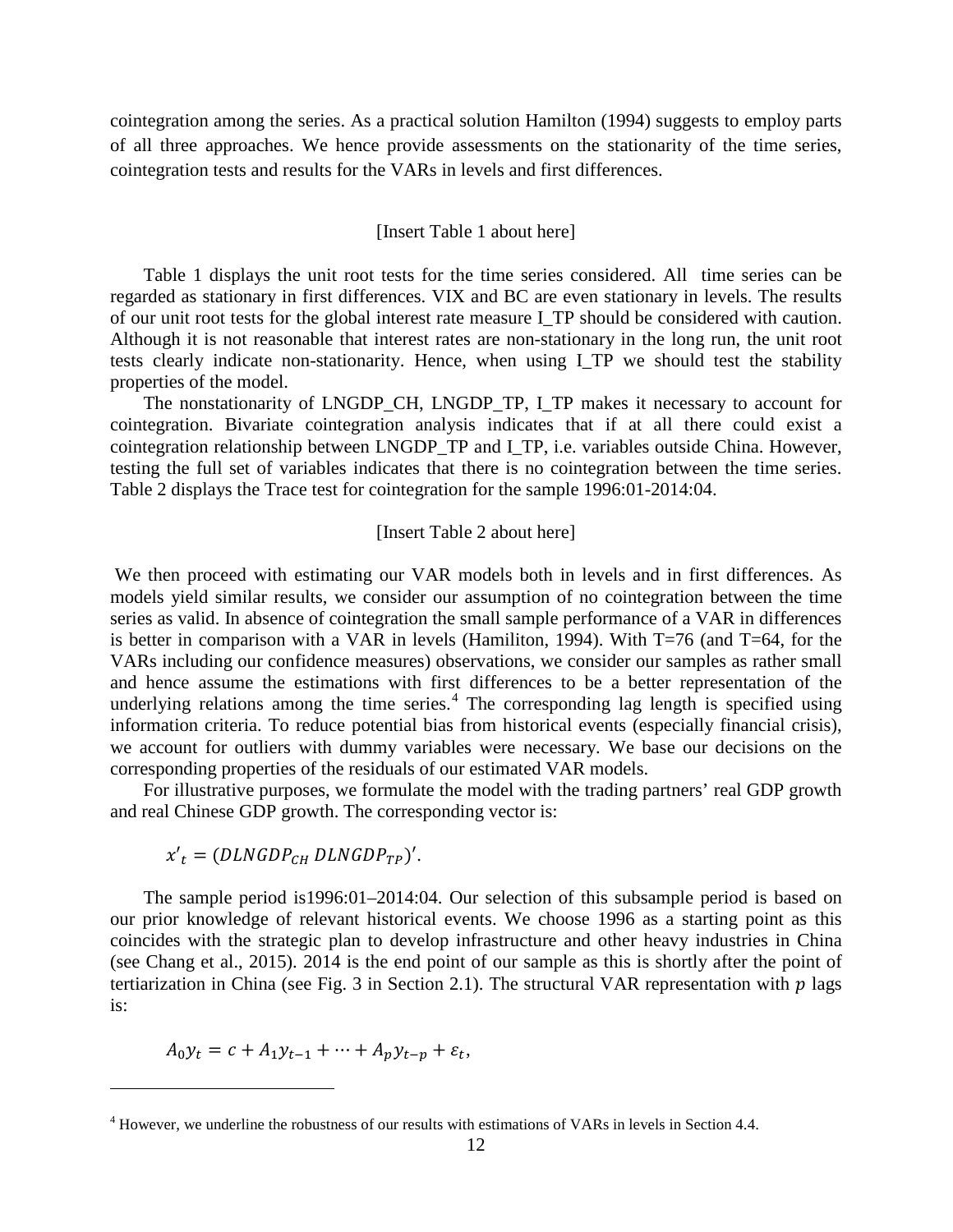where  $A_i$  is a 2 × 2 coefficient matrix and c is a 2 × 1 vector containing constant terms.  $\varepsilon_t$  =  $(\varepsilon_{1,t}, \varepsilon_{2,t})'$  is a vector with the properties:

$$
E(\varepsilon_t) = 0
$$
  
 
$$
E(\varepsilon_t, \varepsilon_\tau) = \begin{cases} \Omega \text{ for } t = \tau \\ 0 \text{ else} \end{cases}.
$$

 $\Omega$  in this case is a 2  $\times$  2 symmetric positive definite matrix. We can obtain consistent estimates of the coefficients of  $A_i$  by estimating each equation with ordinary least squares (OLS). We assume that  $A_0^{-1}$  has a recursive structure and the reduced from errors  $e_t$  can be decomposed according to  $e_t = A_0^{-1} \varepsilon_t$ . This ordering implies that the variables ordered last affect the variables ordered before them.

$$
e_t = \begin{bmatrix} e_t^{D L N G D P_{CH}} \\ e_t^{D L N G D P_{TP}} \end{bmatrix} = \begin{bmatrix} a_{11} & a_{12} \\ 0 & a_{22} \end{bmatrix} \cdot \begin{bmatrix} \varepsilon_t^{D L N G D P_{CH}} \\ \varepsilon_t^{D L N G D P_{TP}} \end{bmatrix}
$$

In what follows, we replace  $DLNGDP<sub>CH</sub>$  with the corresponding sector variables or confidence measures and  $DLNGDP_{TP}$  will be replaced with the respective external variables.

### **4. Results**

*4.1. The trade channel*

We first explore the existence of a trade channel between China and its major trading partner countries. For this purpose, we estimate a bivariate VAR model with the vector:

$$
x_t = (DLNGDP_{Ch} DLMGDP_{TP})'.
$$

We order the trading partner variable last as we expect that shocks arise in the trading partner countries and then affect the Chinese economy. This view could, however, be challenged. As it can be observed in Figure 1 China's share in the world economy has increased strongly and hence its economic influence has increased considerably during our sample period. The effect of this development became very visible during and after the financial crisis. While large emerging economies recovered relatively quickly, their performance deteriorated again in the more recent years, despite the, at first very modest, recovery in advanced economies. This higher divergence of business cycles was linked to the Chinese economy. During and after the crisis fiscal stimulus measures prevented a more abrupt decline in GDP growth not only in China, but also in resourcerich economies. China plays by now a crucial role in determining global trade and oil prices (Belke et al., 2018). We will however show that the results obtained in the following also hold under alternate orderings of the variables (see Section 4.4. for these robustness checks).

To choose the appropriate order of lags, we consider several information criteria such as the Akaike Information Criterion (AIC) and the Schwartz Information Criterion. Lag length criteria propose a lag order of between two and four lags, but mainly four lags. We hence chose a lag length of four. However, we detect a few outliers in the residuals, especially around the occurrence of the financial crisis, but as there is no indication of autocorrelation and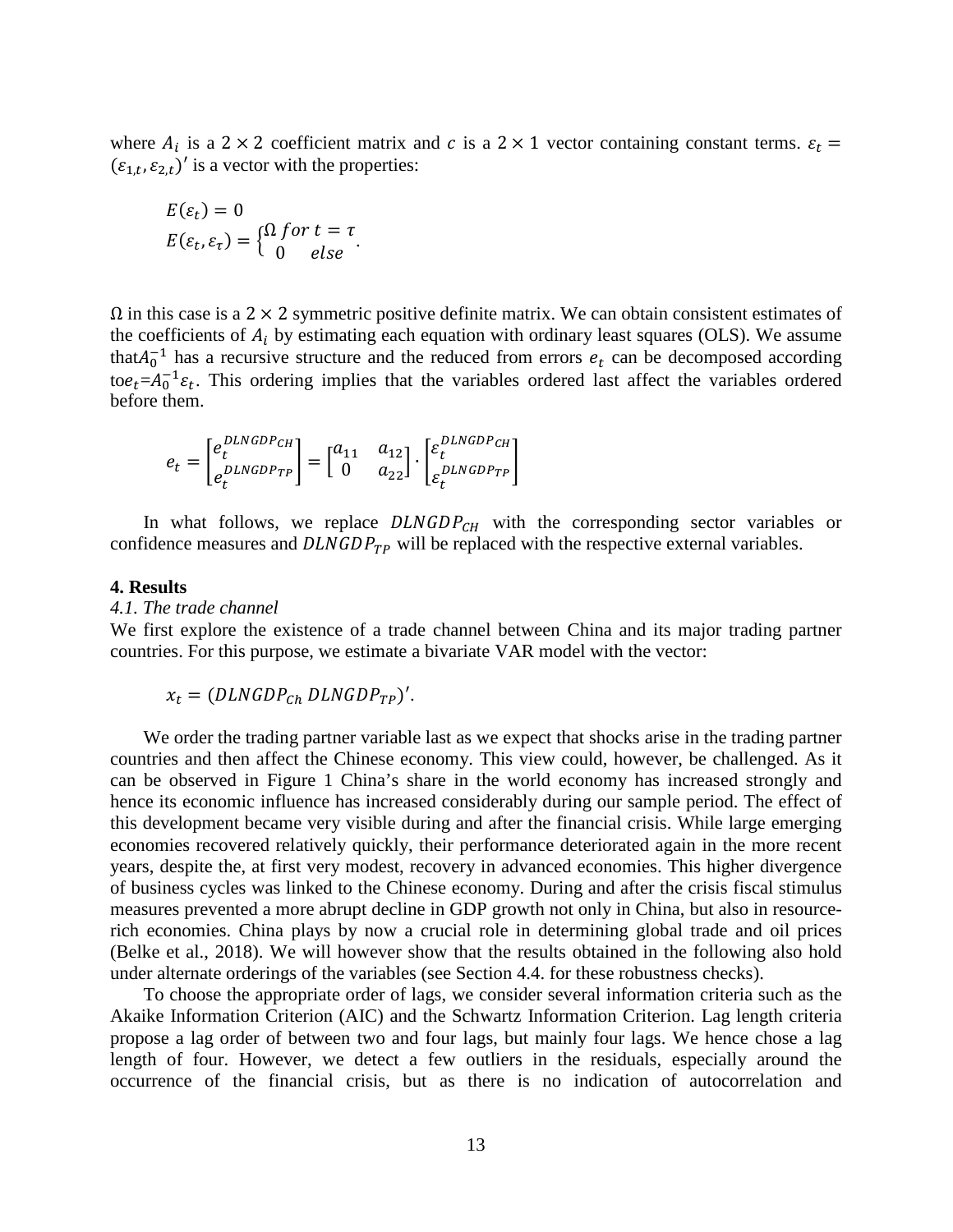heteroscedasticity in the residuals can be rejected, we decide against treating these outliers with dummy variables. The diagnostic tests for this model are displayed in Table 3.

### [Insert Table 3 about here]

The chosen lag length is further supported by Granger causality tests, which indicate that DLNGDP<sub>TP</sub> significantly Granger causes  $DLNGDP<sub>CH</sub>$  at lags two and four (see Table 4). The possibility that Chinese real GDP growth Granger causes GDP growth in trading partner countries is however rejected (results for these tests not displayed).

### [Insert Table 4 about here]

In Fig. 5, the impulse response functions also show that a positive shock to real GDP growth in trading partner countries positively affects real GDP growth in China. The response is relatively strong and cancels out after about two quarters.



**Fig.5.** Impulse responses of DLNGDP\_CH to DLNGDP\_TP.

Variance decompositions further support the interpretations based on the Granger causality tests and the impulse response functions. After 12 quarters, more than 14% of the variation in Chinese GDP can be explained by variations in the trading partner's real GDP developments. About 10% of the variation in the trading partners' GDP measure is explained by developments in China (see Table 5).

## [Insert Table 5 about here]

In the next step, we strive to obtain a more detailed picture of the transmission of demand shocks via a trade channel to the Chinese economy. For this purpose, we now use the disaggregated sectoral real growth rates of the agricultural, industrial, and service sectors. The vector for the corresponding four variables VAR is now:

$$
x_t = (DLNGDP_{Ch_1}DLNGDP_{Ch_3}DLNGDP_{Ch_2}DLNGDP_{TP})'.
$$

Thus, we implicitly assume that demand shocks from trading partner countries are transmitted to the industrial sector, and are then further transmitted into the service sector and the agricultural sector. Although most services are non-tradable, we assume that the service sector supports the industry sector (industry-related services) to a certain degree. However, our results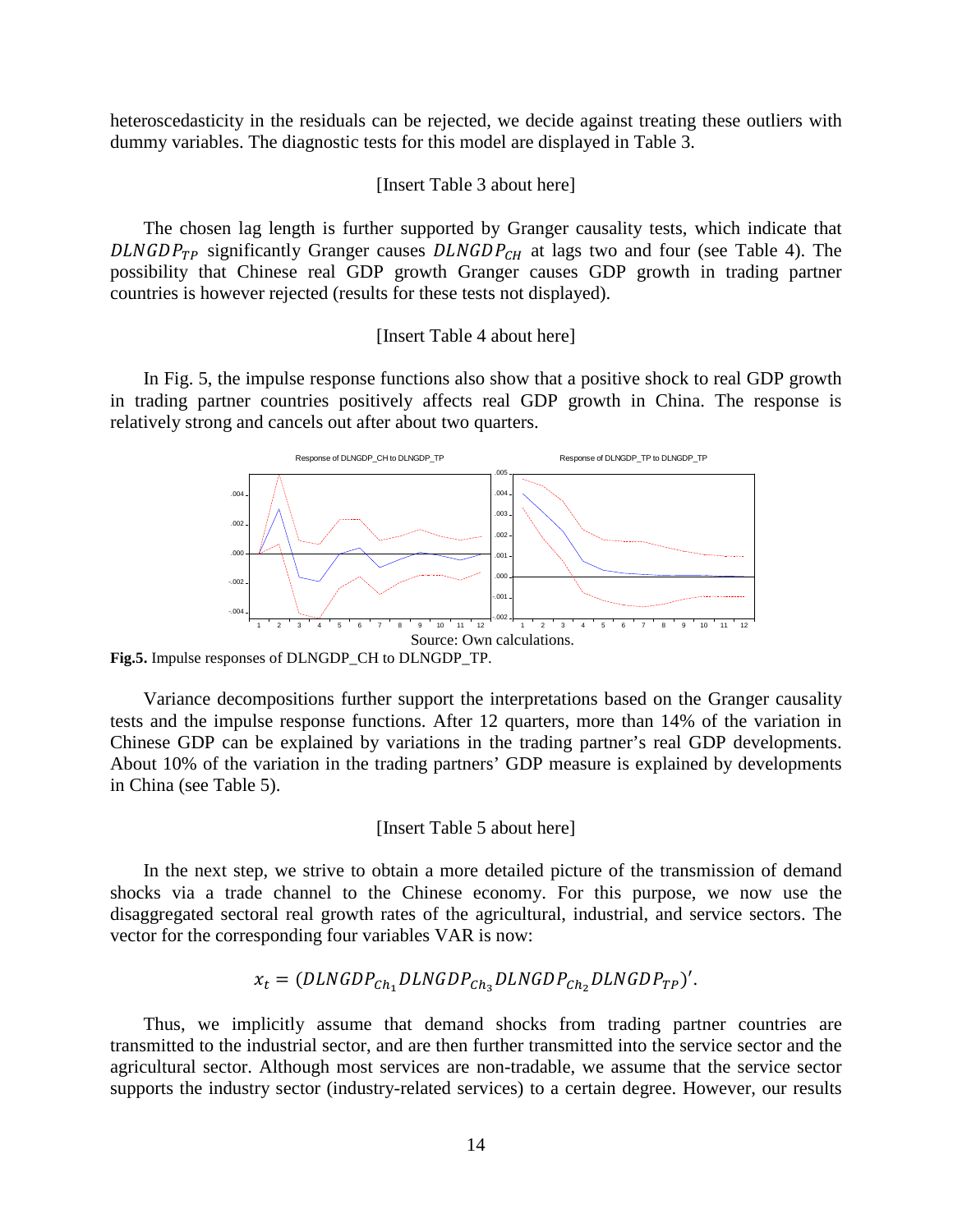are generally robust to different orderings of the real sectoral growth rates (see Fig. A2 for the results for generalized impulse responses in the Appendix and Section 4.4) .

The lag length criteria recommend between one and four lags, where we achieve the best residual properties with four lags. The residual diagnostics are displayed in Table 6.

### [Insert Table 6 about here]

Granger causality tests indicate that shocks in trading partner countries' GDP only affect the industry sector at the fourth lag. The agricultural and service sectors remain unaffected (see Table 7).

#### [Insert Table 7 about here]

This picture is also supported by the corresponding impulse response functions. We find a significant response only in the case of the industrial sector. The response is similar to that we obtained in the previous model, that is, the demand shock has a strong effect on real growth in the industrial sector for about two quarters. While the service sector shows a similar pattern in terms of the shape of the impulse response, there is no significant impact. The agricultural sector is clearly unaffected by external shocks (see Fig.6).



Source: Own calculations. **Fig. 6.** Impulse response of DLNGDP\_CH\_1, DLNGDP\_CH\_2, and DLNGDP\_CH\_3 to DLNGDP\_TP.

The variance decompositions also support the assumption that the industry sector especially is affected by the shocks considered. After 12 quarters, approximately 11.7% of the variation in the Chinese industrial sector can be explained by variations in the trading partners' GDP. For the service sector, the share is considerably smaller, with only around 7.6% explained and only around 1.8% of the variation in the agricultural sector explained by the corresponding variations (see Table 8).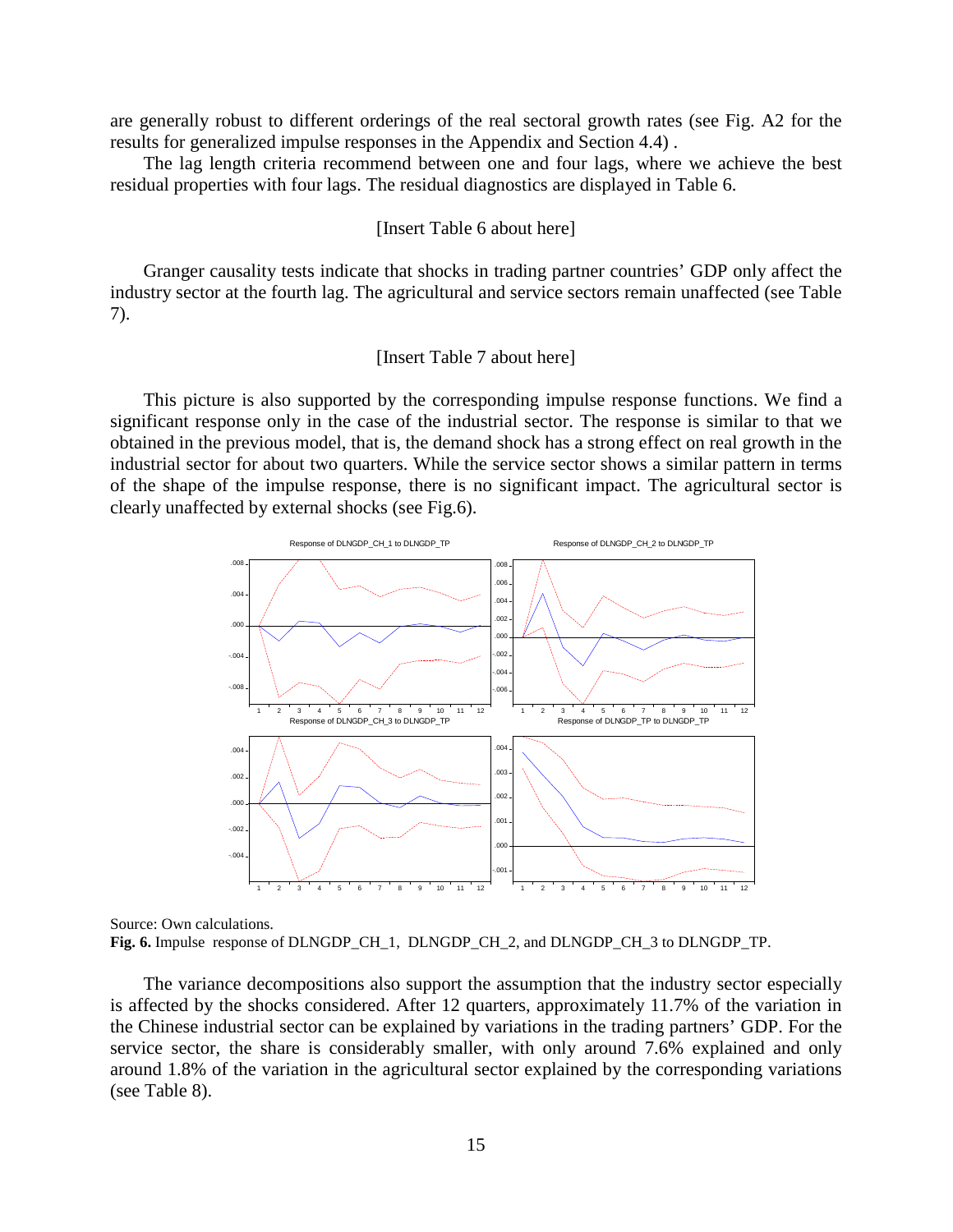# [Insert Table 8 about here]

*4.2. The financial channel*

We turn now to the financial channel. The first bivariate VAR is estimated with the vector:

 $x_t = (DLNGDP_{Ch}VIX)'$ .

The lag length criteria again recommend between one and four lags. The volatility index, in particular, shows a couple of outliers (2003:02, 2008:04, 2011:03). We correct these values with dummy variables.<sup>[5](#page-16-0)</sup> We achieve a fairly well specified model with a lag length of two lags. Table 9 shows that there is some indication of autocorrelation in the second lag, but not too much. Heteroscedasticity is rejected.

[Insert Table 9 about here]

Looking at the Granger causality tests (see Table 10), we see that there is some evidence that the VIX Granger causes real Chinese GDP growth at lags one to four. The evidence is strongest for the second lag.

[Insert Table 10 about here]

The relationship is also supported by the corresponding impulse response in Fig.7, in which we observe a negative response of real Chinese GDP growth for about two quarters.



**Fig. 7.** Impulse response of DLNGDP\_CH to VIX.

 $\overline{a}$ 

The variance decompositions in Table 11 show that only around 2.8% of the variance in Chinese real GDP growth is explained by variations in the VIX. However, we have to bear in mind that we have removed extreme positive values from the VIX, such that the above value probably corresponds to more normal times in the absence of extreme financial turmoil.

[Insert Table 11 about here]

From the more disaggregated perspective, we estimate the VAR with four variables:

 $x_t = (DLNGDP<sub>Ch1</sub> DLMGDP<sub>Ch2</sub> DLMGDP<sub>Ch2</sub> VIX)'$ .

<span id="page-16-0"></span><sup>&</sup>lt;sup>5</sup> See Table 30 in the Appendix for the dummies we use and for possible explanations.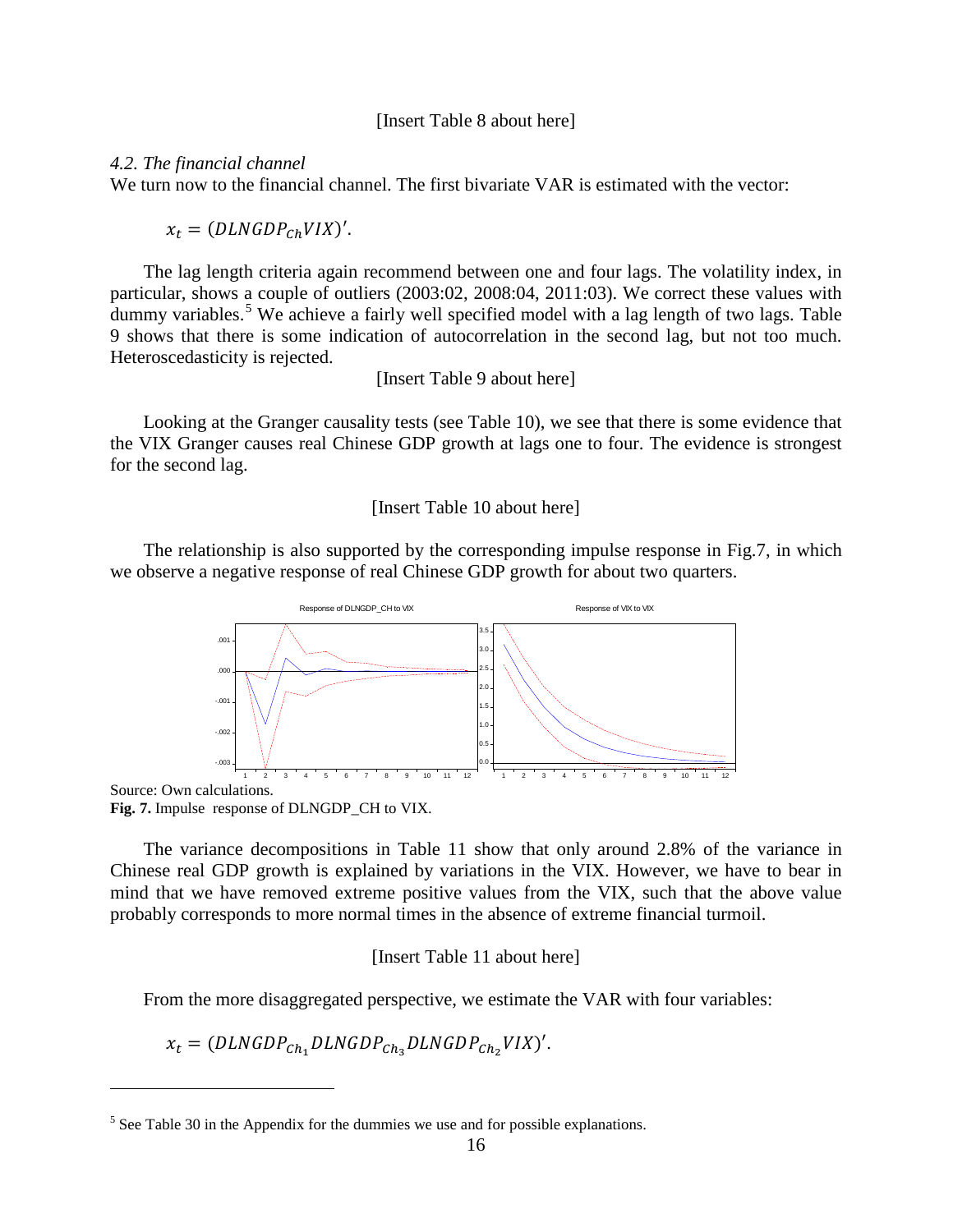Again we correct outliers with dummy variables as in the previous model. At a lag length of two, we find practically no residual autocorrelation and heteroscedasticity. Table 12 displays the residual diagnostic tests.

# [Insert Table 12 about here]

The Granger causality tests in Table 13 strongly support the view that the financial channel also works especially through the Chinese industrial sector. The VIX Granger causes real growth in the industrial sector at lags one to four. There is some evidence that the VIX could also affect the service sector.

# [Insert Table 13 about here]

The impulse response functions in Fig.8 show the same picture. The response in the service sector resembles the response in the industrial sector, but the effect is only significant in the industrial sector. There is no significant response in the agricultural sector.



Source: Own calculations. **Fig. 8.** Impulse response of DLNGDP\_CH\_1, DLNGDP\_CH\_2, and DLNGDP\_CH\_3 to VIX.

The variance decompositions in Table 14 show that the VIX does not significantly explain variations in agricultural sector growth. About 3.9% of the variation of the industrial sector is explained by variations in the VIX. Variations in the service sector are also not significantly explained.

### [Insert Table 14 about here]

As a possible means of transmission, we assess the impact of liquidity conditions in trading partner countries on the Chinese variables. The corresponding vector for this model is: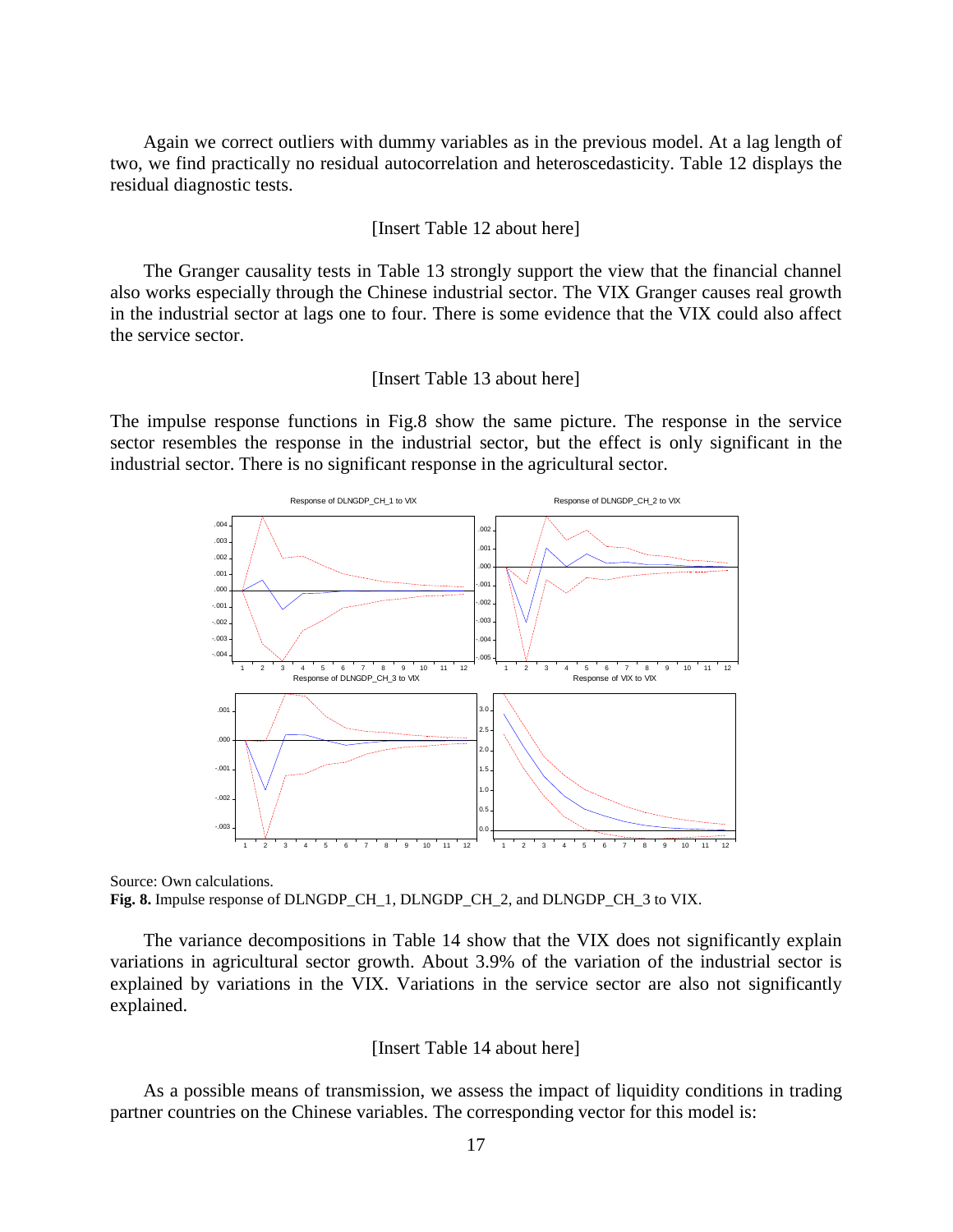$x_t = (DLNGDP_{Ch} I\_TP)'$ .

The necessary residual properties can be established with four lags and three dummies, which account for extreme interest rate movements in times of crisis. Table 15 displays the residual properties.

[Insert Table 15 about here]

The Granger causality tests displayed in Table 16 do not indicate that the liquidity conditions measure affects Chinese GDP growth.

# [Insert Table 16 about here]

The same is valid for the impulse response functions shown in Fig.9 and the variance decompositions.



**Fig. 9.** Impulse response of DLNGDP\_CH to I\_TP.

Specifying a corresponding model with the vector for the disaggregated sectors (see Table 17 for the diagnostic tests) does not alter the impression that the measure of liquidity conditions does not affect growth in China, while there is very limited evidence from the Granger-causality tests (see Table 18) that the agricultural and the service sectors could be affected.

[Insert Table 17 about here]

[Insert Table 18 about here]

Fig.10 displays the corresponding impulse response function and Table 19 the variance decompositions.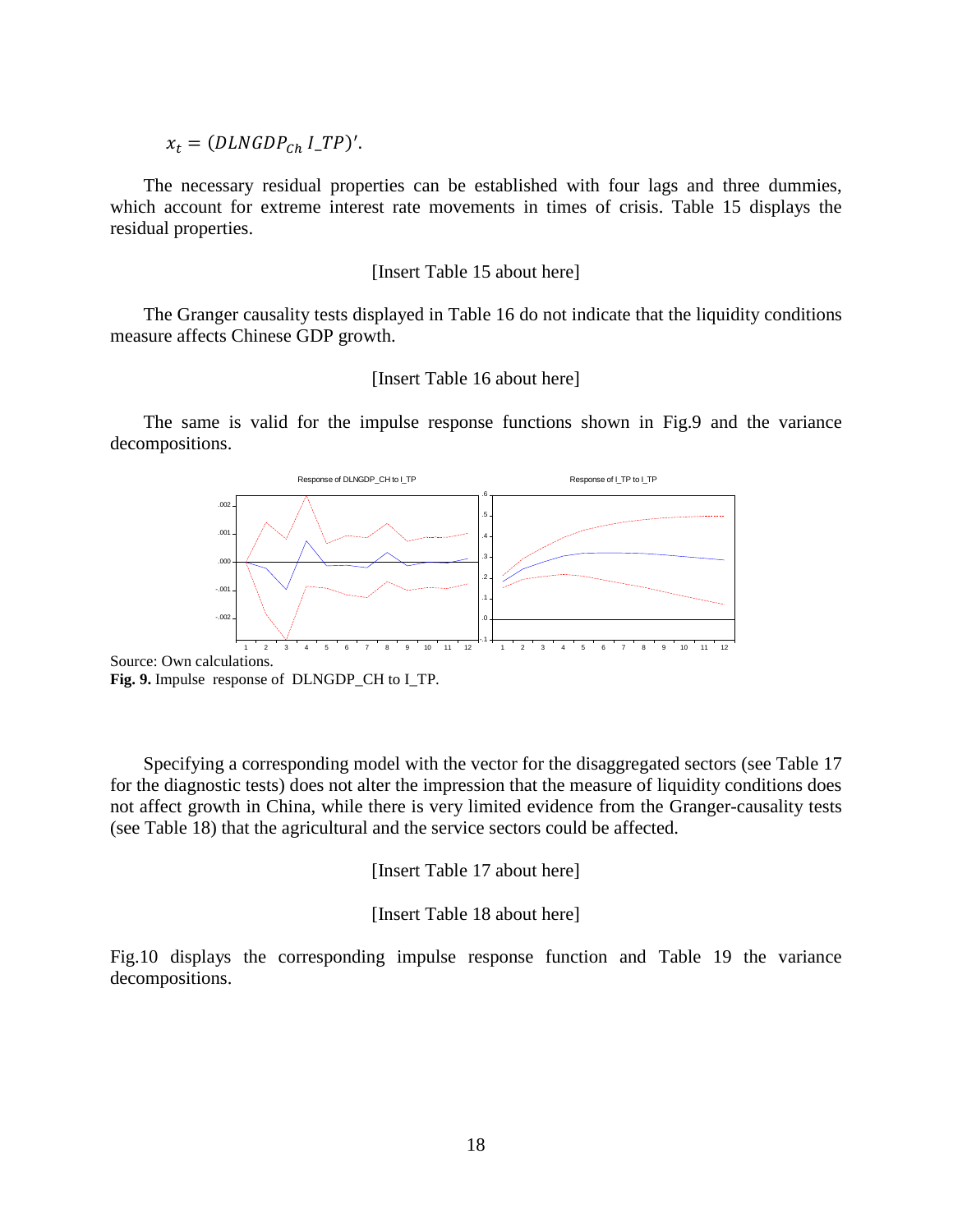

Source: Own calculations. **Fig. 10.** Impulse response of DLNGDP\_CH\_1, DLNGDP\_CH\_2, and DLNGDP\_CH\_3 to I\_TP.

[Insert Table 19 about here]

#### *4.3. The confidence channel*

Finally, we turn to possible confidence channels. We first assess the impact of the external variables on business confidence in China's industrial sector. As the business confidence, BC, was already stationary in levels, we can estimate the bivariate VAR with the vector:

$$
x_t = (BC\ DLRGDP_TP)'
$$

Due to the limited availability of data for business confidence, we are restricted to the investigation of the period from the first quarter of 1999 until the fourth quarter of 2014. With three dummies related to the financial crisis (2008:04, 2009:01, 2009:02) and a lag length of two lags, we can establish the necessary residual properties as shown in Table 20.

[Insert Table 20 about here]

The Granger-causality tests displayed in Table 21 show that real growth in trading partner countries clearly Granger-causes business confidence in China's industrial sector, but there is also some evidence of bi-directional Granger causality which might point toward sentiment spillovers from China to the trading partner countries.

# [Insert Table 21 about here]

The picture that business confidence in China is influenced by GDP growth in trading partner countries is further supported by the corresponding impulse response function, which shows that the effect is significant for about three quarters before it cancels out (see Fig. 11).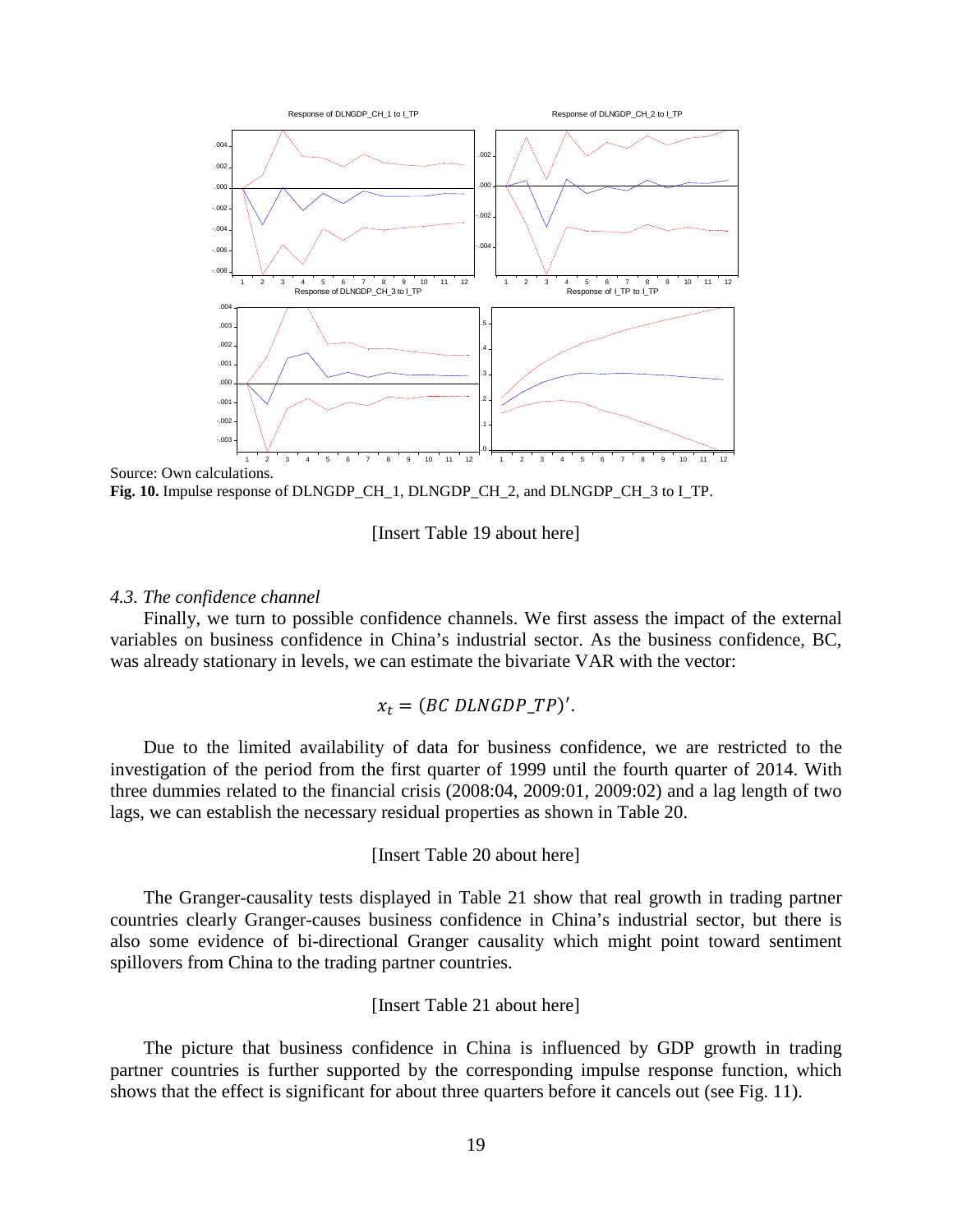

Source: Own calculations. **Fig. 11.** Impulse response of BC to DLNGDP\_ TP.

The variance decompositions displayed in Table 22 show that almost one fifth of the variance in business confidence in the industrial sector can be explained by variations in trading partners' real growth.

# [Insert Table 22 about here]

We also test the effect of the VIX on business confidence in China. While the impulse response shows that an increase in the VIX leads to an insignificant decrease in business confidence, neither the Granger causality tests nor variance decompositions indicate a strong impact on business confidence. Nor do we find significant evidence for an impact of the interest rate. Thus, we would tend to assume that business confidence is solely affected by GDP developments in trading partner countries.

We now look at the impact of the external shocks on consumer confidence. Here we only have data from the first quarter of 2001 onwards. Also, consumer confidence, CC, is found to be non-stationary so that we perform our estimation in first differences with dCC. The vector for the bivariate VAR is:

 $x_t = (DCC\ D LNGDP_{TP})'.$ 

With three lags and two dummies (2008:04, 2009:01), we achieve the necessary residual properties as shown in Table 23.

[Insert Table 23 about here]

The Granger causality tests (see Table 24) support the hypothesis that a change in real GDP growth in the trading partner countries leads to a change in Chinese consumer confidence. We also find that consumer confidence in China Granger-causes the real GDP growth in trading partner countries (results not displayed). This can be taken as an indication that China has also become an important market for goods produced in its major trading partner countries. The impulse response function also shows a clear effect of growth in trading partner countries on consumer confidence in China. However, in this case the significance of the impulse response is somewhat susceptible to the choice of dummy variables. Fig.12 displays the corresponding impulse response.

[Insert Table 24 about here]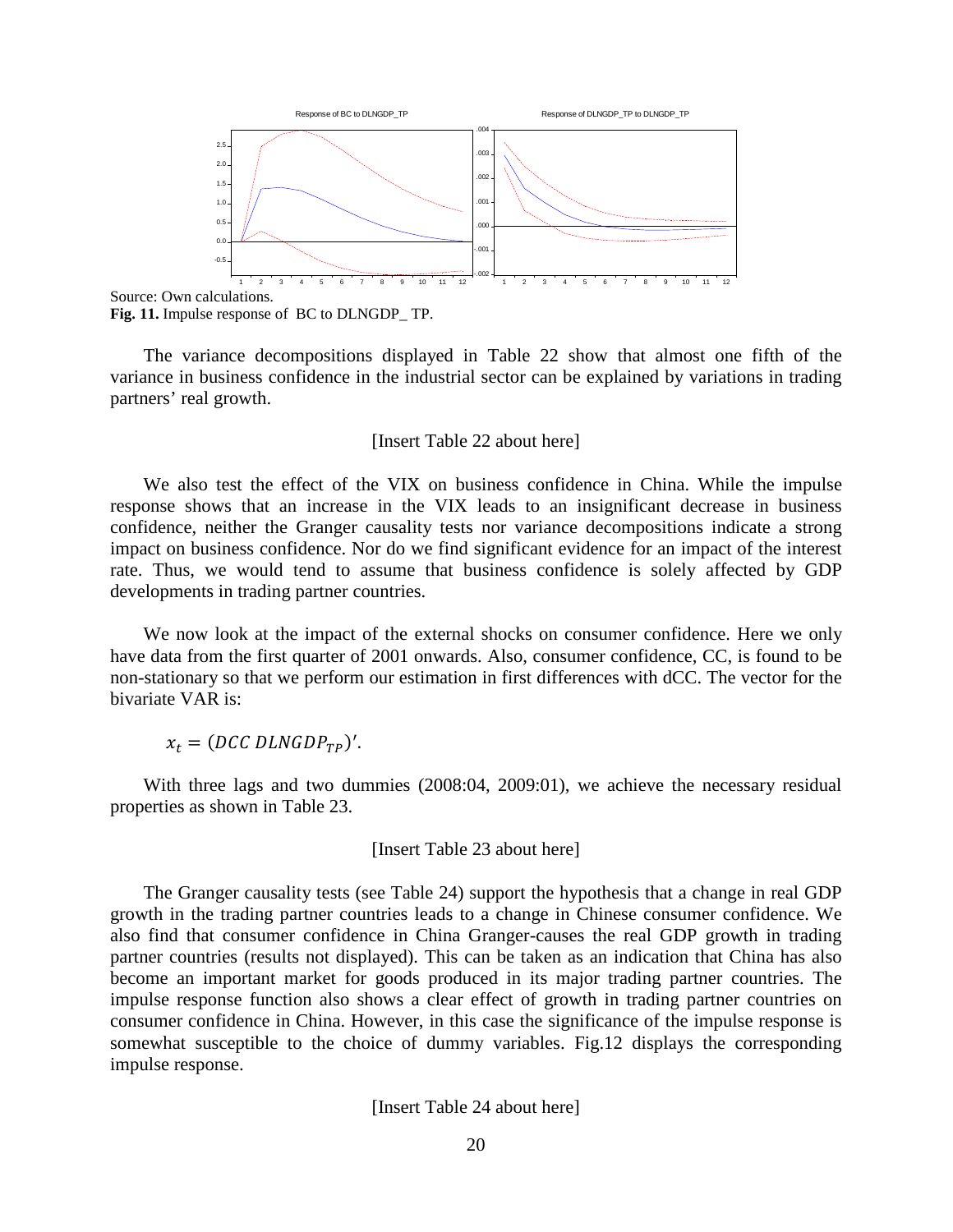

**Fig. 12.** Impulse response of dCC to DLNGDP\_ TP.

Variance decompositions (see Table 25) show that about 11% of the variation in the change in Chinese consumer confidence can be explained by variations in real GDP in China's trading partner countries. As almost 25% of the variation of the change in the trading partner's GDP growth is explained by changes in the consumer confidence the assumption of bi-directional causalities is further supported.

[Insert Table 25 about here]

Finally, we investigate the effect of the VIX on consumer confidence in China. The corresponding vector is:

 $x_t = (DCC \text{ } VIX)'$ .

With three lags and three dummies (2002:03, 2008:04, 2011:03), we are again able to establish the necessary residual properties (see Table 26).

[Insert Table 26 about here]

The Granger causality tests indicate that the VIX Granger causes changes in China's consumer confidence at lag lengths of two to four (see Table 27).

[Insert Table 27 about here]

We observe a deterioration in consumer confidence after a period of around three quarters in response to an increase in risk perception as displayed in Figure 13.



Source: Own calculations.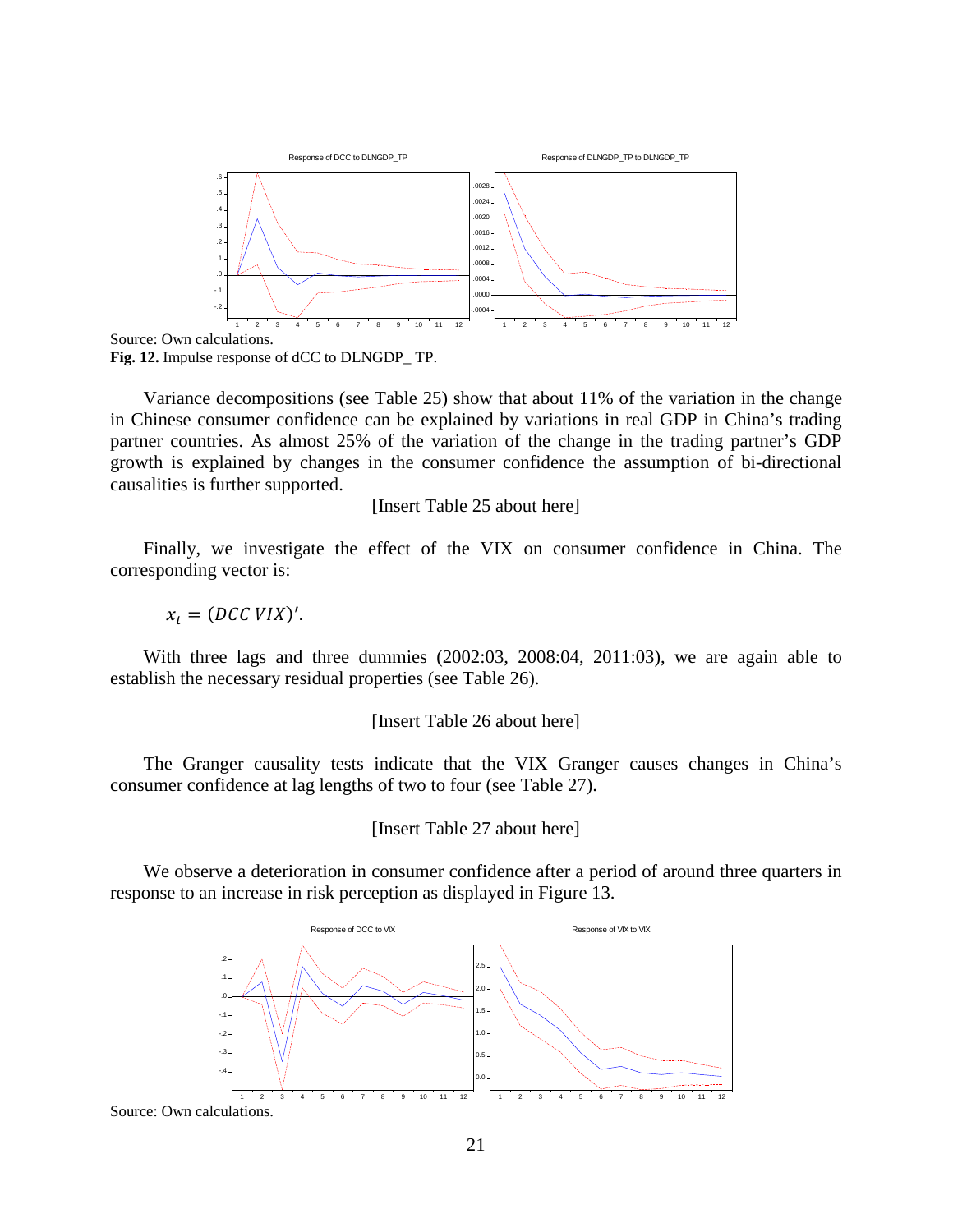**Fig. 13.** Impulse response of dCC to VIX.

The variance decompositions (see Table 28) show that the VIX accounts for about 10% of the variation in consumer confidence after 12 quarters.

[Insert Table 28 about here]

#### *4.4. Robustness Checks*

As we have only a rather small sample, it is difficult to perform a reliable subsample analysis. Also, the period under investigation could be characterized as fully belonging to the industrialization period, with perhaps slight signs of de-industrialization toward the end.

The general conclusions we draw are also valid for the full sample of 1992 to 2014. That is, demand and financial shocks significantly Granger-cause real Chinese GDP growth and the disaggregated perspective shows that this is mainly because the industry sector is affected.

Thus, we are generally able to reproduce our results from the baseline sample considering the impulse responses, the Granger-causality tests, and the variance decompositions. However, we observe that the results become slightly more significant if we exclude the earlier years of our sample. We interpret this as indicating that the impact of shocks has actually increased over time, which is in line with China becoming more integrated in the world economy. This is not surprising as we assume that the integration of China in the world economy took place during the 1990s and was promoted by specific strategic plans to develop infrastructure and other heavy industries in China (Chang et al., 2015). Fig. 1 and Fig. 2 also support the view that China's integration into international trade strongly increased after China joined the WTO in 2001.

In the following we comment on some selected alternate specifications to prove the robustness of our results from the previous sections. A first concern could be that we should rather estimate our models in levels instead of first differences (Hamilton, 1994, see above) and that we should include the variables in a larger-dimensional VAR model instead of estimating bivariate models. We hence estimate the model

$$
x_t = (LNGDP_{CH} LNGDP_{TP} I_{TP} VIX)'
$$

for our baseline sample period. It contains all variables in levels. Shock identification is obtained by Cholesky identification. The corresponding impulse responses are displayed in Figure A1 in the Appendix. The first row displays the impulse response for the effects on China. The results are in line with our previous findings. China's GDP is significantly affected by shocks via trade (response to LNGDP\_TP) and financial channels (response to VIX).

Next we would like to show that the ordering of the sectoral level variables does not affect our results. We estimate the VAR

$$
x_t = \left(DINGDP_{CH\_1} DINGDP_{CH\_2} DINGDP_{CH\_3} DINGDP\_TP\right)'
$$

for the baseline sample period with generalized impulse responses. The corresponding results are displayed in Figure A2 in the Appendix. Figure A3 in the Appendix displays the corresponding generalized impulse responses for the VAR including the VIX.

Furthermore, we would like to test the robustness of our results for the confidence channels. We choose the sample to cover the period 2001:01 until 2014:04 and estimate the model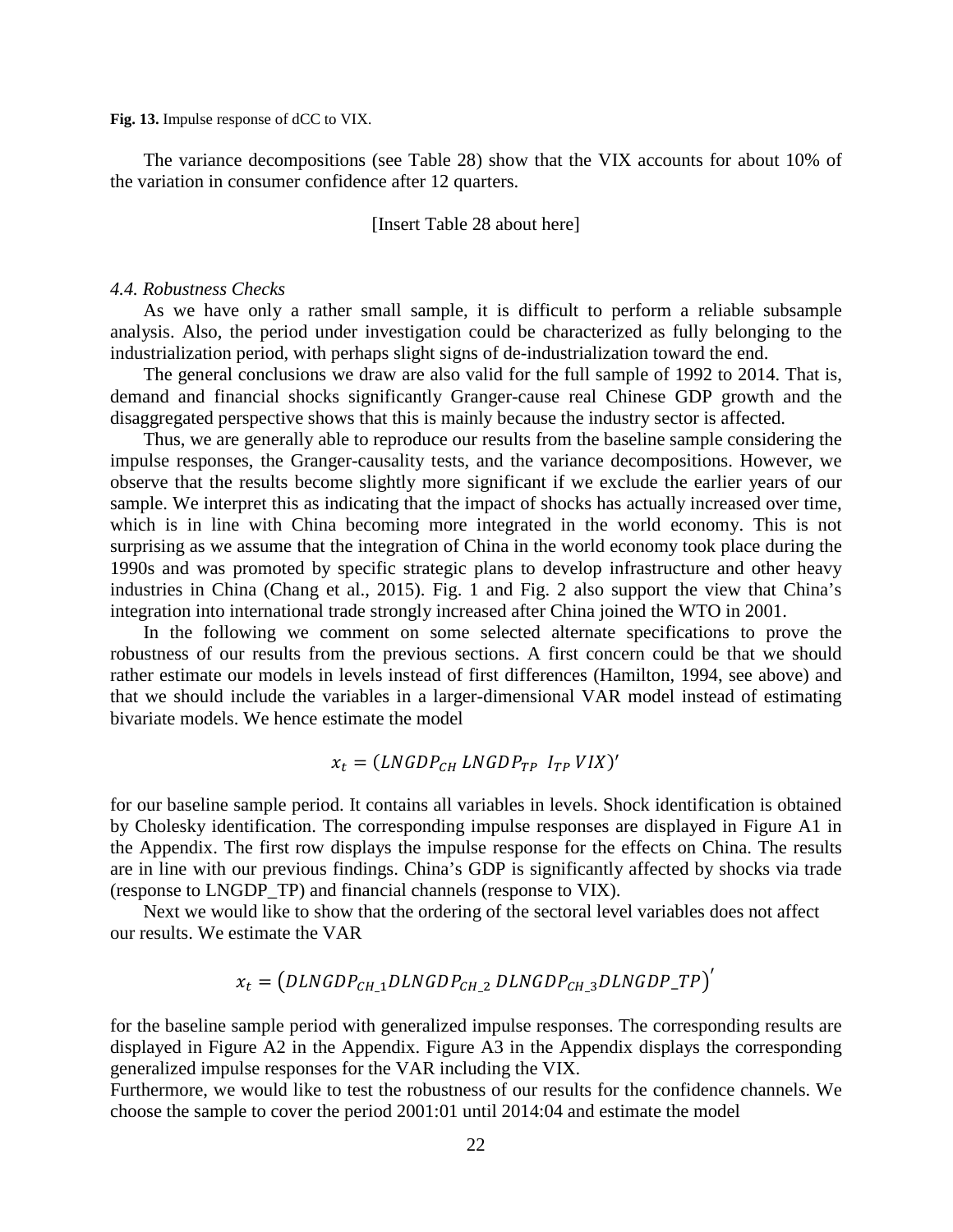# $x_t = (DLNGDP_{CH} BC D L NGDP_T P)'$

to get a better insight in the transmission of shocks via the confidence channel. Information criteria indicate a lag length of two and we use three intervention dummies to account for the financial crisis (2008:04, 2009:01, 2009:02). Figure 14 displays the corresponding results obtained with generalized impulse responses. They show that shock to China's trading partners GDP growth affects both business confidence and Chinese GDP growth significantly.



**Fig. 14.** Robustness Check. Impulse responses DLNGDP\_CH, BC to DLNGDP\_TP.

Additionally, we test the robustness of our results for the confidence channel (using CC) with the variables in levels. This should qualitatively produce the same results as our estimations in first differences. We use the same ordering and two dummies to account for the financial crisis (2008:04, 2009:01). Figure 15 displays the corresponding impulse responses. Again our findings are in line with our previous estimations.



**Fig. 15.** Robustness Check. Impulse response of CC to LNGDP\_TP.

Finally, we check for the impact of the VIX on CC and China's GDP in levels. We are again able to reproduce our previous results (displayed in Fig. 16).



**Fig. 16.** Robustness Check. Impulse responses of LNGDP\_CH, CC to VIX.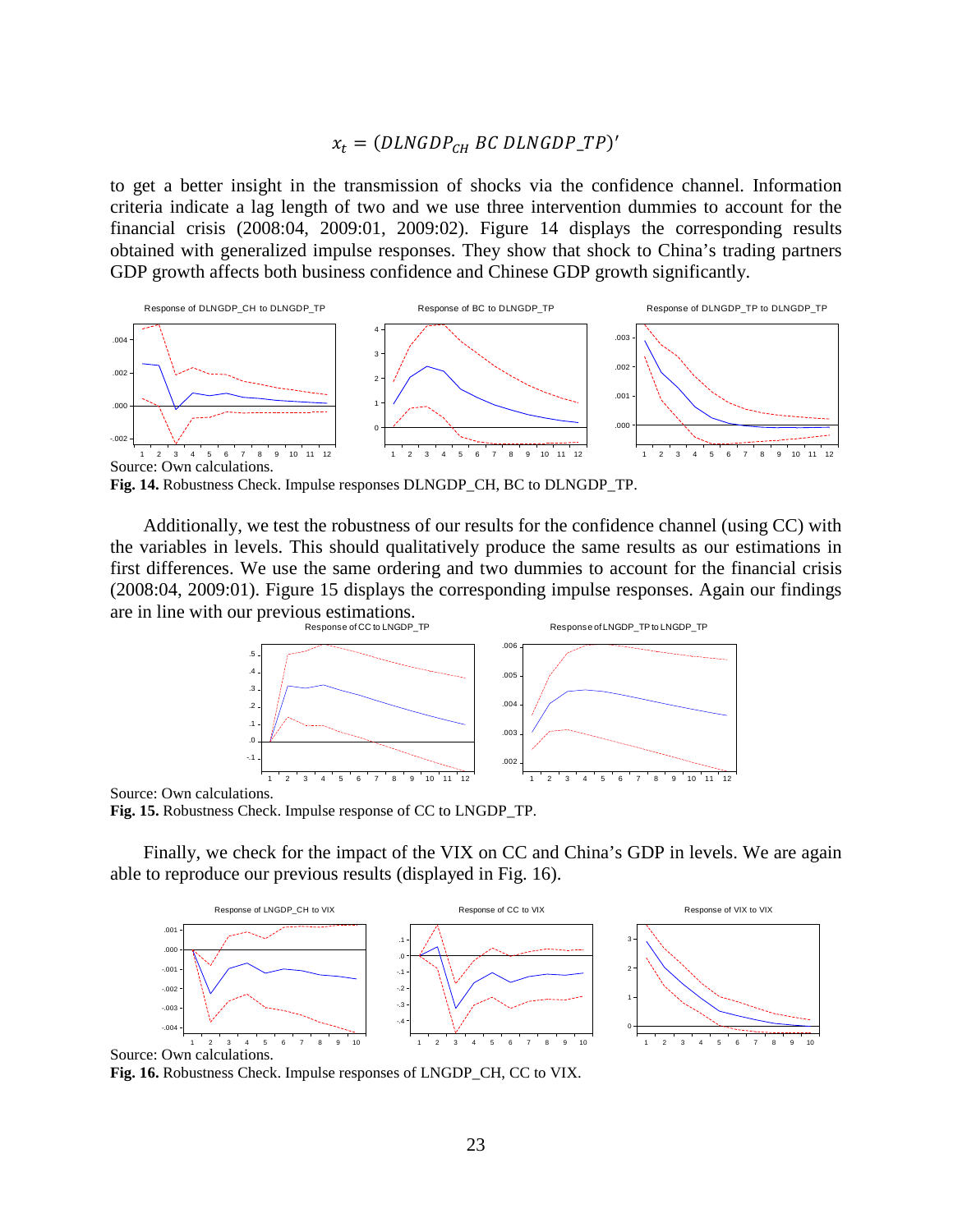## **5. Conclusion and policy implications**

In this paper, we have investigated the effect of external shocks on China's total real growth and real growth in its main sectors from the perspective of structural change and rebalancing. Generally, China is significantly affected in the short run by external shocks. Shocks appear to work through the trade, financial, and confidence channels alike. When we account for extreme values with intervention dummies, the impact of trade and financial shocks appears to be somewhat smaller in comparison to the results in previous literature (see Erten, 2012). However, we are generally able to reproduce the qualitative results of previous analyses and our results are robust if we remove our dummy variables. What is more, we are to our knowledge the first to extend the analysis to a sector level and find that the industrial sector especially is affected by external shocks. This can be explained by the fact that this is the most relevant sector for Chinese exports. While the agricultural sector is less important for China's overall growth perspective, an important result from our research is that the agricultural and the service sectors have thus far not been affected at all by external shocks, while there is limited evidence that liquidity conditions have had some effect on these two sectors according to our empirical models. Hence tertiarization could have a positive effect on China's resilience to external shocks as long as the major share of services is not industry-related to a large extent. But developments which further interconnect the industry and the service sector, like an increasing share of industry-related services in the service sector, could also increase the comovement of in these two sectors and at the same time the susceptibility towards external shocks. Furthermore, we add to the literature as we find strong evidence for the existence of confidence channels, which are affected by trade and financial shocks. While the concrete way in which confidence is affected is not clear, a possible explanation might be that the industrial sector is still very important for overall growth in China (see Fig. 3). Hence, investors and consumers closely observe the performance of China's industry, which is in turn affected by global developments. Thus, external shocks influence future income expectations, and hence consumption and demand in general. Additionally, there is some evidence for sentiment spillovers from China to trading partner countries.

While we do not wish to overinterpret our findings, some general policy implications seem to be quite clear. With a still very dominant industrial sector, China is directly affected by global events that affect demand for Chinese exports. Policymakers and companies could consider diversifying production.

In terms of our results, they question the perspective of rebalancing toward a more (domestic) consumption-driven model without accounting for global developments. In particular, confidence measures in China seem to be affected both by external demand shocks and financial shocks. Hence, greater consumer spending will currently only be possible if the relation between future income expectations in China and global economic developments is relaxed. However, our results also show that China has become an important trading partner as some of our results point toward sentiment spillovers from China into its trading partner countries. The effects of external shocks via trade and financial channels as described in the present paper, and the effects of the financial crisis raised the awareness of China's vulnerability to external shocks. China could mitigate the effects by corresponding fiscal policies at the same time reducing short-term negative consequences for commodity producers and trading partners. Hence, Made in China 2025 as a strategic plan is an ambitious project in this direction. If the initiative is successful this will lead to a more diversified industry sector with a key focus on producing products of higher value and thus make China's industry sector internationally more competitive. This could lead to a less strong impact of external shocks on the Chinese economy. The necessary promotion of IT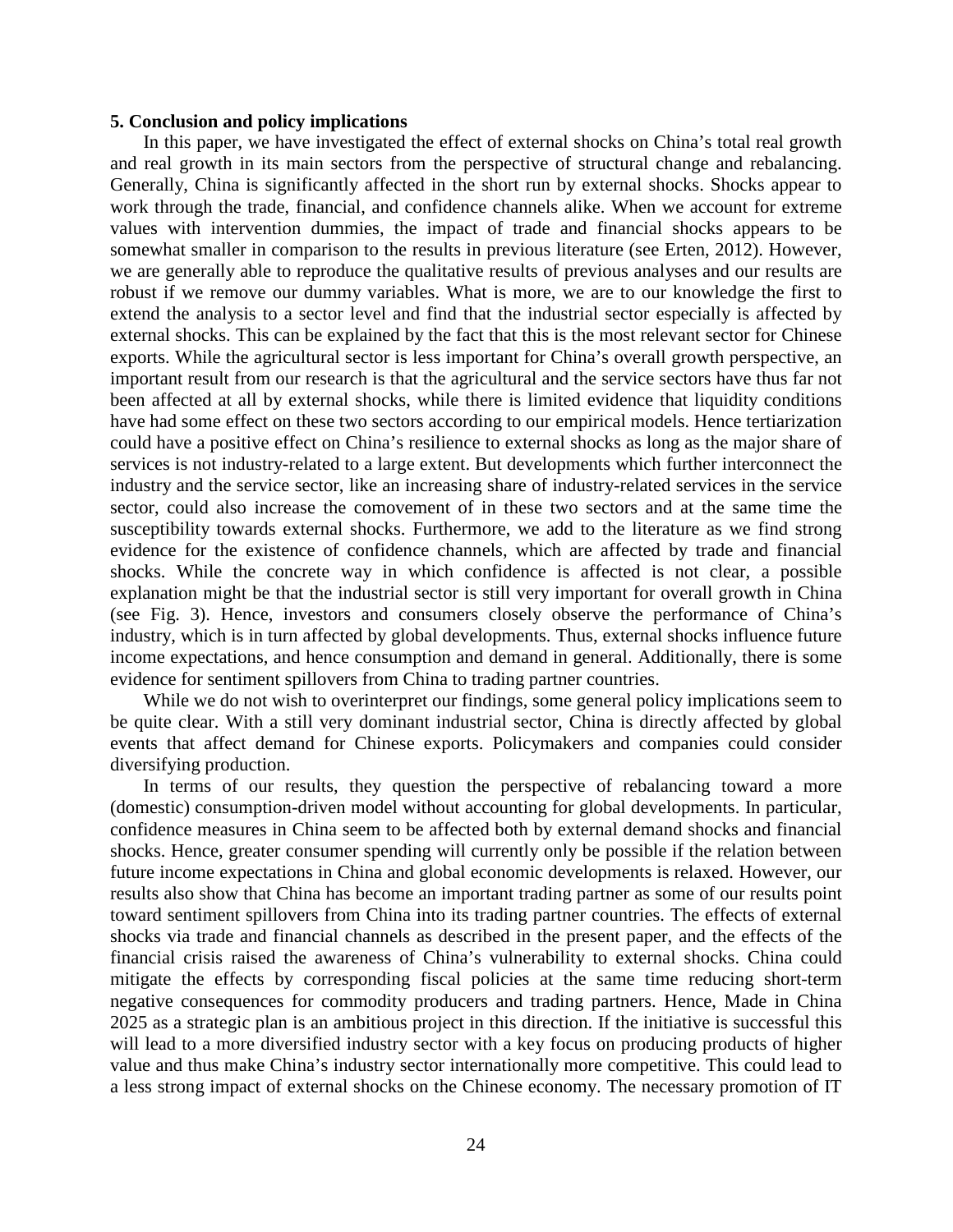services could however also increase the comovement between the industry and service sector and amplify future shocks from outside China.

The financial channel could work in different ways. Possible mechanisms could be portfolio reallocations in times of financial stress (flight to quality) and the withdrawal of capital or just a reduction in current and future FDI. This could perhaps be reduced by further developing domestic capital markets and domestic financing, hence reducing the dependence on international capital, and—through sound equity markets—offering domestic savers a possibility to invest their savings. The gradual elimination of capital controls will however increase the future impact of financial shocks.

The management of expectations will necessarily play a very prominent role. Creating confidence in the resilience of the Chinese economy, and ensuring financial and economic stability in China, for example by means of macroprudential policies, could also have beneficial effects.

Finally, the rebalancing of the Chinese economy towards a more service- and domestic consumption-oriented growth model, will decrease demand for resources and put additional reform pressure on countries with abundant natural resources.

Future research could try to draw a more detailed picture of the underlying dynamics we address in our models. Promising extensions could be to explicitly account for non-linarites in the estimations and hence to explicitly test for the functional form beforehand (Beckmann et al., 2013). Other possible extensions could consist in trying to model the sectoral structure of the Chinese economy in a global VAR framework thus increasing the complexity of the modelling approach by accounting for additional higher-order spillovers channels. Lastly, in the light of the restructuring of the Chinese industry sector under the initiative China 2025, a subsector analysis could shed more light on the underlying dynamics of the industry sector.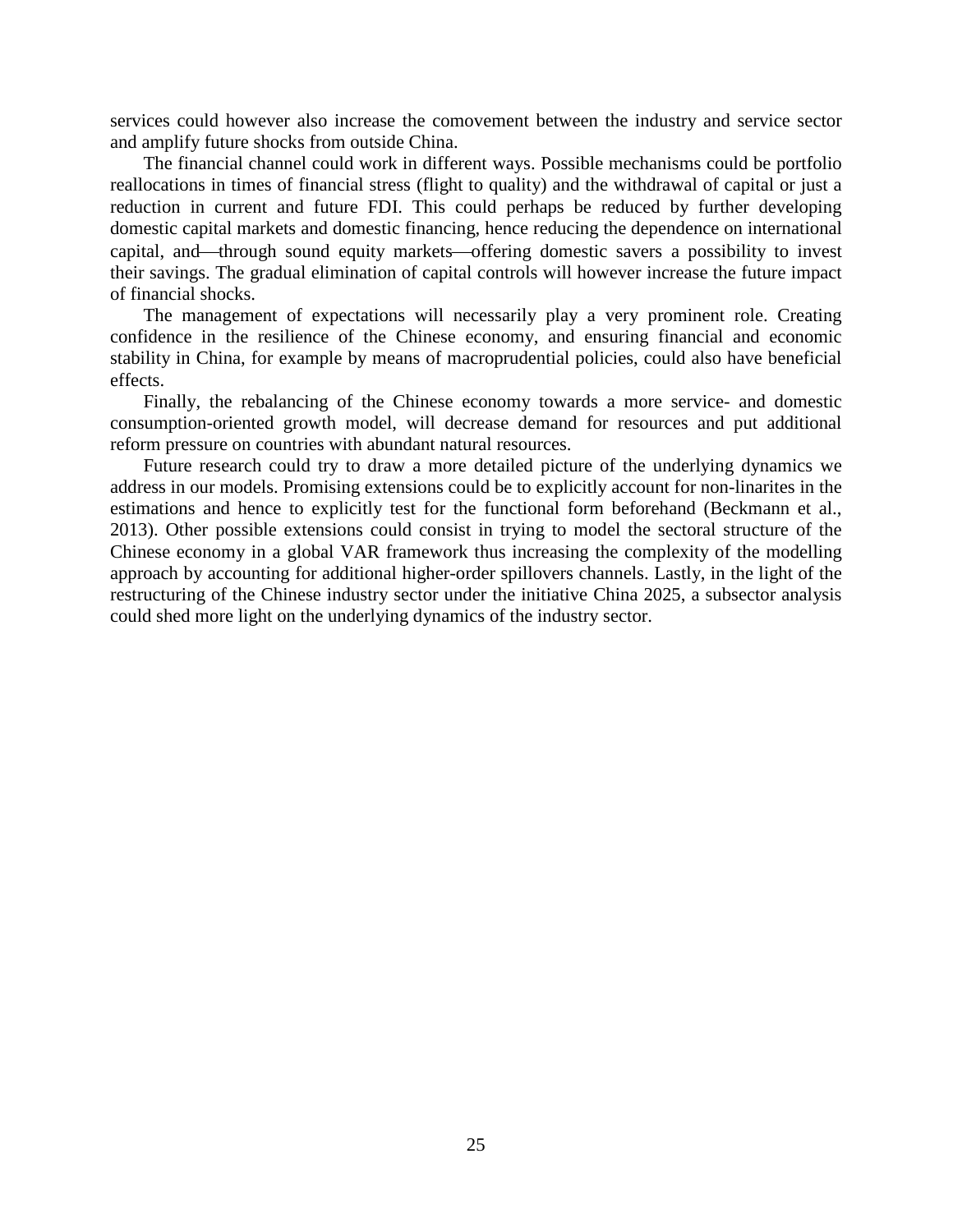# **References**

- Anand, R., Cheng, K.C., Rehman, S., & Zhang, L. (2014). Potential Growth in Emerging Asia, IMF Working Paper 14/02, International Monetary Fund, Washington/DC.
- Aslund, A. (2013). Why Growth in Emerging Economies is likely to fall, Working Paper 13-10, Pterson Institut for international Economics, Washington/DC.
- Albert, M., Jude, C., & Rebillard, C. (2015). *The long landing scenario: Rebalancing from overinvestment and excessive credit growth, and implications for potential growth in China.* Banque de France Working Paper No. 572.
- Arkolakis, C., & Ramanarayanan, A. (2009). Vertical Specialization and International Business Cycle Synchronization. *The Scandinavian Journal of Economics*, *111*(4), 655–680.
- Arora, V., & Vamvakidis, A. (2006).The impact of U.S. growth on the rest of the world: How much does it matter? *Journal of Economic Integration*, *21*(1), 21–39.
- Bagliano, F.C., & Morana, C. (2012).The great recession: U.S. dynamics and spillovers to the world economy. *Journal of Banking and Finance*, *36*(1), 1–13.
- Baker, S., Bloom, N., & Davis, S. ( 2015). Measuring Economic Policy Uncertainty. *NBER Working Paper* No. 21633. Cambridge, MA: National Bureau of Economic Research, October.
- Baumol, W.J. (1967).Macroeconomics of unbalanced growth: The anatomy of urban crisis. *The American Economic Review*, *57*(3), 415–426.
- Baumol, W. J., & Bowen W. G. (1965).On the performing arts: The anatomy of their economic problems. *American Economic Review*, *55*(1/2), 495–502.
- Baumol W. J., & Bowen W. G. (1966). *Performing arts: The economic dilemma.* New York: Twentieth Century Fund.
- Bayoumi, T., & Swiston, A. (2009). Foreign entanglements: Estimating the source and size of spillovers across industrial countries. *IMF Staff Papers*, *56*(2), 353–383.
- Baxter, M., & Kouparitsas, M.A. (2005). Determinants of business cycle comovement: a robust analysis, *Journal of Monetary Economics*, *52*(1), 113-157.
- Beckmann, J., Belke, A., & Verheyen, F. (2013): Interest Rate Pass-Through in the EMU- New Evidence from Nonlinear Cointegration Techniques for fully harmonized data, Journal of International Money and Finance, *37* (C), 1-27.
- Belke, A., Bordon, I.G., & Hendricks, T. (2010). Global liquidity and commodity prices  $-A$ cointegrated VAR approach for OECD countries. *Applied Financial Economics*, *20*(3), 227– 242.
- Belke, A., Bordon, I.G., & Volz, U. (2013). Effects of global liquidity on commodity and food prices. *World Development*, *44*, 31–43.
- Belke, A., Dreger, C., & Dubova, I. (2018). On the Exposure of the BRIC Countries to Global Economic Shocks. *The World Economy*, *42*(1), 122–142.
- Belke, A., Dubova, I., & Volz, U.(2017). Bond Yield Spillovers from Major Advanced Economies to Emerging Asia. *Pacific Economic Review 23*(1), 109–126.
- Belke, A., & Osowski, T. (2018). International Effects of Euro Area versus US Policy Uncertainty: A FAVAR Approach, in: Economic Inquiry, https://doi.org/10.1111/ecin.12701.
- Bernanke, B. S., & Blinder, A. S. (1992). The federal funds rate and the channels of monetary transmission. *American Economic Review*, *82*(4), 901–921.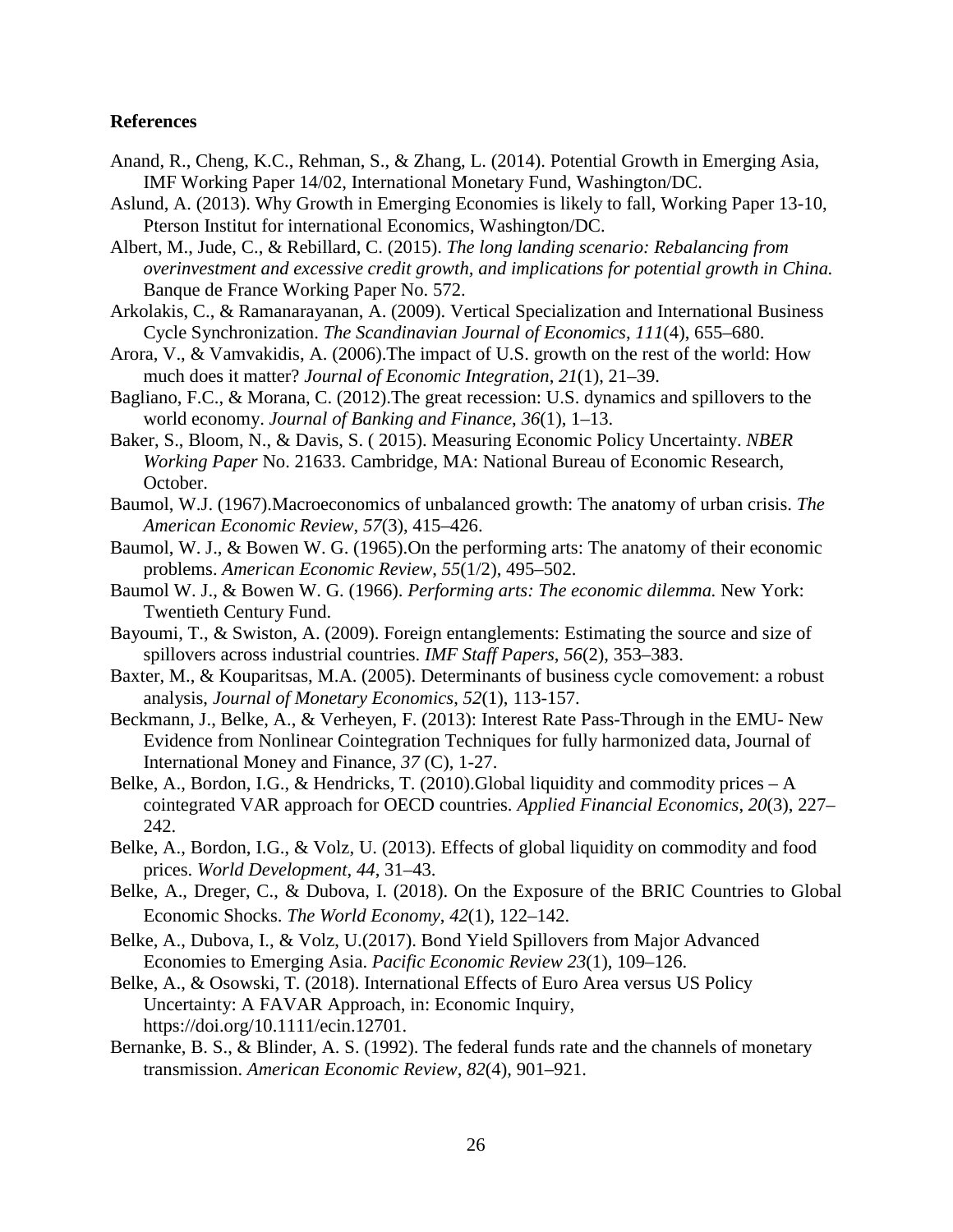- Beyer, A., & Juselius, K. (2010). *Does it matter how aggregates are measured? The case of monetary transmission mechanisms in the euro area.* ECB Working Paper No. 1149, European Central Bank.
- Beyer A., Doornik J. A., & Hendry, D. F. (2000).Reconstructing aggregate Euro-zone data. *Journal of Common Market Studies*, *38*, 613–624.
- Beyer A., Doornik J. A., & Hendry D. F. (2001). Constructing historical Euro-zone data. *The Economic Journal*, *111*, 102–121.
- Blanchard O., & Giavazzi F. (2006). Rebalancing growth in China: A three-handed approach. *China & World Economy*, *14*(4),1–20.
- Blanchard, O., Das, M., & Faruqee, H. (2010). The initial impact of the crisis on emerging market countries, Brookings Papers on Economic Activity, 263-307.
- Chang, C., Chen, K., Waggoner, D.F., & Zha, T. (2015).*Trends and cycles in China's macroeconomy.* Working Paper 2015-5 (June 2015), Federal Reserve Bank of Atlanta.
- Chen, Q., Filardo, A., He, D., & Zhu, F. (2015).*Financial crisis, US unconventional monetary policy and international spillovers.* IMF Working Papers 15/85, International Monetary Fund.
- Clark, T. E., & van Wincoop, E. (2001). Borders and business cylces*, Intranational & International Economics*, *55* (1), 59–85.
- Cubeddu, L., Culiuc, A., Fayad, G., Gao, Y., Kochhar, K., Kyobe, A., Oner, C., Perrelli, R., Sanya, S., Tsounta, E., & Zhang, Z. (2014): Emerging Markets in Transition: Growth Prospects and Challenges, IMF Staff Discussion note 14/06, International Monetary Fund, Washington/DC.
- Didier, T., Kose , M.A., Ohnsorge F., & Ye, L. S. (2015). *Slowdown in emerging markets: Rough patch or prolonged weakness?*. World Bank, Policy Research Note, Washington/DC.
- Eickmeier, S. (2007). Business cycle transmission from the US to Germany A structural factor approach. *European Economic Review*, *51*, 521–551.
- Erten, B. (2012). Macroeconomic transmission of Eurozone shocks to emerging economies. *International Economics*, *131*, 43–70.
- Frankel, J.A., & Rose, A.K. (1998).The endogeneity of the optimum currency criteria. *The Economic Journal*, *108*, 1009–1025.
- Fayad, G., & Perrelli, R. (2014): Growth Surprises and Synchronized Slowdowns in Emerging Markets - An Empirical Investigation, IMF Working Paper 14/173, International Monetary Fund, Washington/DC.
- Dixit, A., & Pindyck, R. S. (1994): Investment under Uncertainty, Princeton University Press, Princeton, NY.
- Galesi, A., & Sgherri, S. (2009).*Regional financial spillovers across Europe: A global VAR analysis.* IMF Working Papers 09/23, International Monetary Fund.
- Gattini, L., Pill, H., & Schuknecht, L. (2012). *A global perspective on inflation and propagation channels.*ECB Working Paper No 1462, European Central Bank.
- Georgiadis, G. (2017). To bi, or not to bi? Differences between spillover estimates from bilateral and multilateral multi-country models. *Journal of International Economics*,*107*, 1–18.
- Giese, J. V., & Tuxen, C. K. (2007).*Global liquidity and asset prices in a cointegrated VAR.* Nuffield College, University of Oxford and Department of Economics, Copenhagen University.
- Hamilton, J.D. (1994). Time Series Analysis. Princeton University Press, Princeton, New Jersey.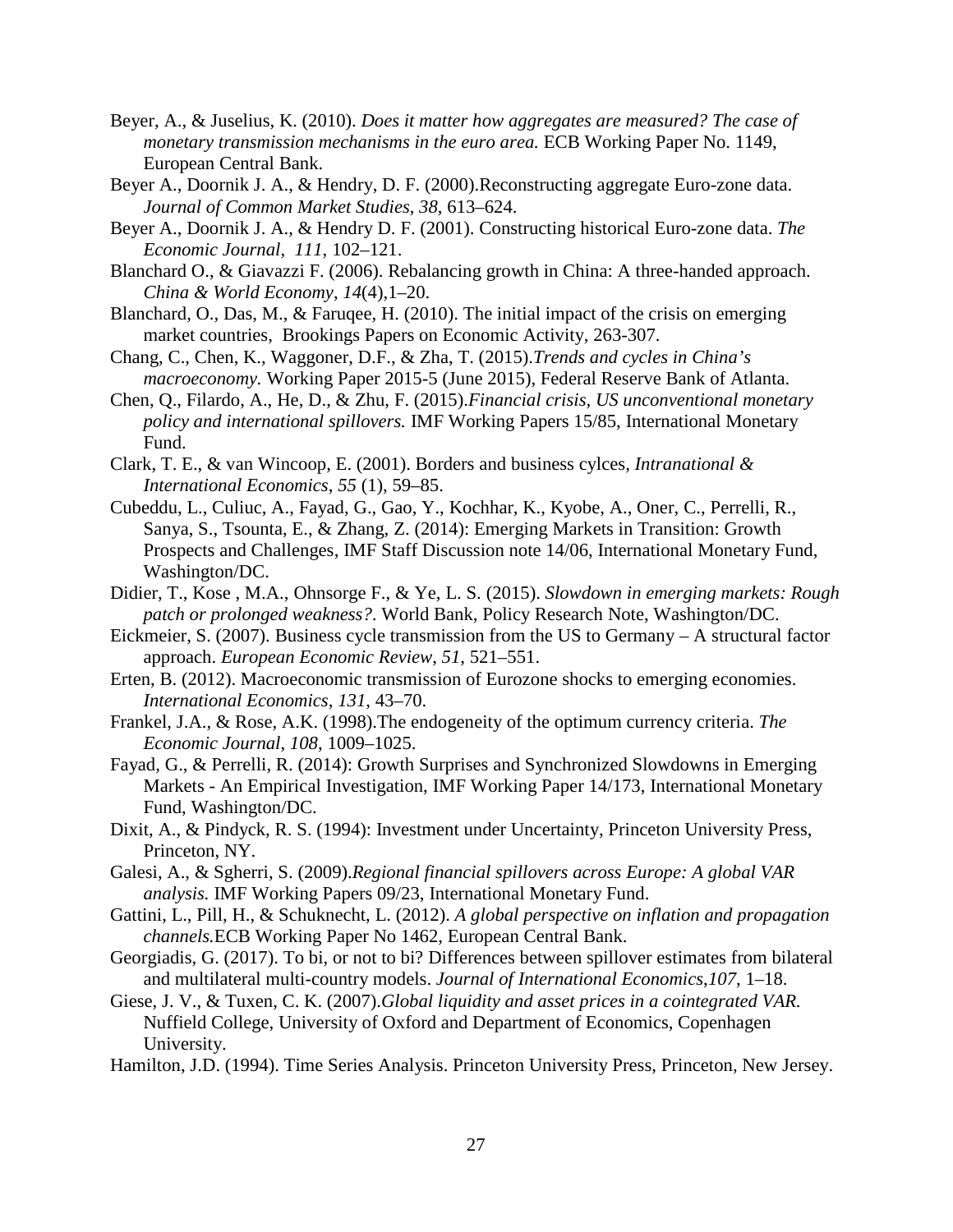- Helbling, T., Berzin, P., Kose, A., Kumhof, M., Laxton, D., & Spatafora, N. (2007). *Decoupling the train: Spillovers and cycles in the world economy.* World Economic Outlook, April 2007, International Monetary Fund.
- Johansson, A.C. (2010). China's financial market integration with the world. *Journal of Chinese Economic and Business Studies*, *8*(3), 293–314.
- Kose, M.A., & Yi,K.-M. (2001). International trade and business cycles: Is vertical specialization the missing link? *The American Economic Review*, *91*(2), 371–375.
- Leduc, S., & Liu, Z. (2016). Uncertainty shocks are aggregate demand shocks. *Journal of Monetary Economics*, *82*, 20–35.
- Moro, A. (2012). The structural transformation between manufacturing and services and the decline in US GDP volatility. *Review of Economic Dynamics*, *15*, 402–415.
- Moro, A. (2015). Structural change, growth, and volatility. *Macroeconomics*, *7*(3), 259–294.
- Murach, M., & Wagner, H. (2017). How severe will the growth slowdown in China caused by the structural change be? An evaluation based on experiences from Japan and South Korea. *Journal of Chinese Economic and Business Studies*, *15*(3), 269-287.
- Poirson, H., & Weber, S. (2011).*Growth spillover dynamics from crisis to recovery.* IMF Working Paper WP/11/267.
- Sims, C. A. (1980). Macroeconomics and reality. *Econometrica*, *48*(1), 1–48.
- Sims, C. A. (1992). Interpreting the macroeconomic time series facts: The effects of monetary policy. *European Economic Review*, *36*, 975–1011.
- Sims, C.A., Stock, J.H., & Watson, M.W. (1990): Inference in Linear Time Series Models with Some Unit Roots, Econometrica ,58 (1), 113-144.
- State Council of the People's Republic of China (2015), 中国制造2025 (Made in China 2025).Retrieved from http://www.gov.cn/zhengce/content/2015-05/19/content\_9784.htm.
- Utlaut, J., & van Roye, B. (2010).*The effects of external shocks on business cycles in Emerging Asia: A Bayesian VAR model*. Kiel Working Paper No. 1668, Kiel Institute for the World Economy.
- Vasishtha, G., & Maier, P. (2013). The impact of the global business cycle on small open economies: A FAVAR approach for Canada, *The North American Journal of Economics and Finance*, *24*, 191-207.
- Wagner, H. (2013). Challenges to China's policy: Structural change. *Comparative Economic Studies*, *55*, 721–736.
- Wagner, H. (2015). Structural change and mid-income trap Under which conditions can China succeed in moving towards higher income status? *European Journal of Comparative Economics*, *12*(2), 165–188.
- Wang, Y.-C., Tsai, J.-J., &Wei, L. (2014).The impact of volatility index on China's stock market. *Journal of Business & Economics*, *6*(1), 23–46.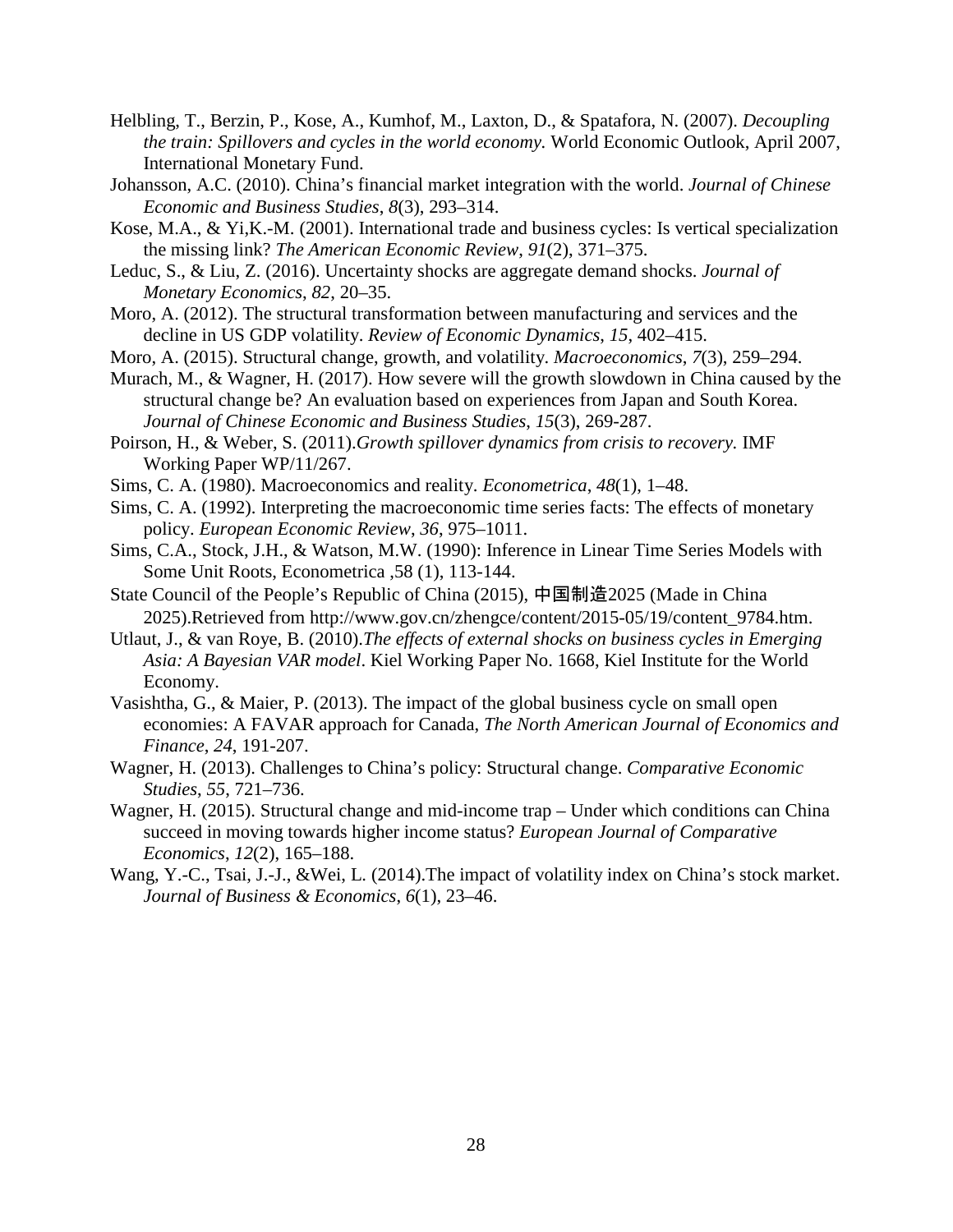# **Table 1**<br>*Linit root*

| Unit root tests.                     |             |             |                   |              |
|--------------------------------------|-------------|-------------|-------------------|--------------|
| <b>Time Series</b>                   | Levels      |             | First differences |              |
|                                      | ADF (SIC)   | <b>PP</b>   | ADF (SIC)         | <b>PP</b>    |
| $LNGDP_CH$ (trend $&$ intercept)     | $-1.437$    | $-1.299$    | $-10.516***$      | $-10.433***$ |
| $LNGDP\_CH_1$ (trend $&$ intercept)  | $-1.448$    | $-1.523$    | $-11.604***$      | $-12.746***$ |
| $LNGDP\_CH_2$ (trend $&$ intercept)  | $-0.718$    | $-0.684$    | $-10.193***$      | $-10.070***$ |
| $LNGDP\_CH\_3$ (trend $&$ intercept) | $-2.374$    | $-2.251$    | $-9.147***$       | $-9.435***$  |
| $LNGDP_TP$ (trend $&$ intercept)     | $-2.253$    | $-1.716$    | $-4.120***$       | $-4.061**$   |
| VIX (intercept)                      | $-3.615***$ | $-3.589***$ | $-8.278***$       | $-10.925***$ |
| $I_TP$ (intercept)                   | $-1.531267$ | $-1.373$    | $-4.583***$       | $-4.540***$  |
| BC (intercept) (1999:01-2014:04)     | $-3.801***$ | $-2.814*$   | $-6.681***$       | $-6.681***$  |
| CC (intercept) (2001:01-2014:04)     | $-0.496$    | $-1.146$    | $-11.295***$      | $-10.850***$ |

Source: Own calculations.

# **Table 2**

# Tace Test

| <b>Trace Statistic</b>                                                             |                        |                   |                          |  |  |  |  |
|------------------------------------------------------------------------------------|------------------------|-------------------|--------------------------|--|--|--|--|
| (sample: $1996:01-2014:04$ ; series: LNGDP CH LNGDP TP I TP, based on a $VAR(1)$ . |                        |                   |                          |  |  |  |  |
| Eigenvalue                                                                         | <b>Trace Statistic</b> | 5% Critical Value | $p$ -value <sup>**</sup> |  |  |  |  |
| 0.348                                                                              | 42.366                 | 42.915            | 0.057                    |  |  |  |  |
| 0.102                                                                              | 9.802                  | 25.872            | 0.933                    |  |  |  |  |
| 0.021                                                                              | .619                   | 12.518            | 0.987                    |  |  |  |  |

Trace test indicates 0 cointegrating eqn(s) at the 0.05 level

\* denotes rejection of the hypothesis at the 0.05 level

\*\* MacKinnon-Haug-Michelis (1999) p-values

### **Table 3**

Diagnostic tests for the trade channel for China.

| 4               |          |                                                                    |
|-----------------|----------|--------------------------------------------------------------------|
| None            |          |                                                                    |
| Lags            |          |                                                                    |
|                 |          |                                                                    |
| 2               |          |                                                                    |
| 3               |          |                                                                    |
| 4               |          |                                                                    |
| p-value         |          |                                                                    |
| 0.082           |          |                                                                    |
|                 |          |                                                                    |
| <b>Skewness</b> | Kurtosis | Normality                                                          |
|                 |          | (p-value)                                                          |
| $-0.193$        | 3.826    | 0.268                                                              |
| $-0.547$        | 5.857    | 0.000                                                              |
|                 |          | DLNGDP_CH DLNGDP_TP<br>p-value<br>0.173<br>0.596<br>0.060<br>0.841 |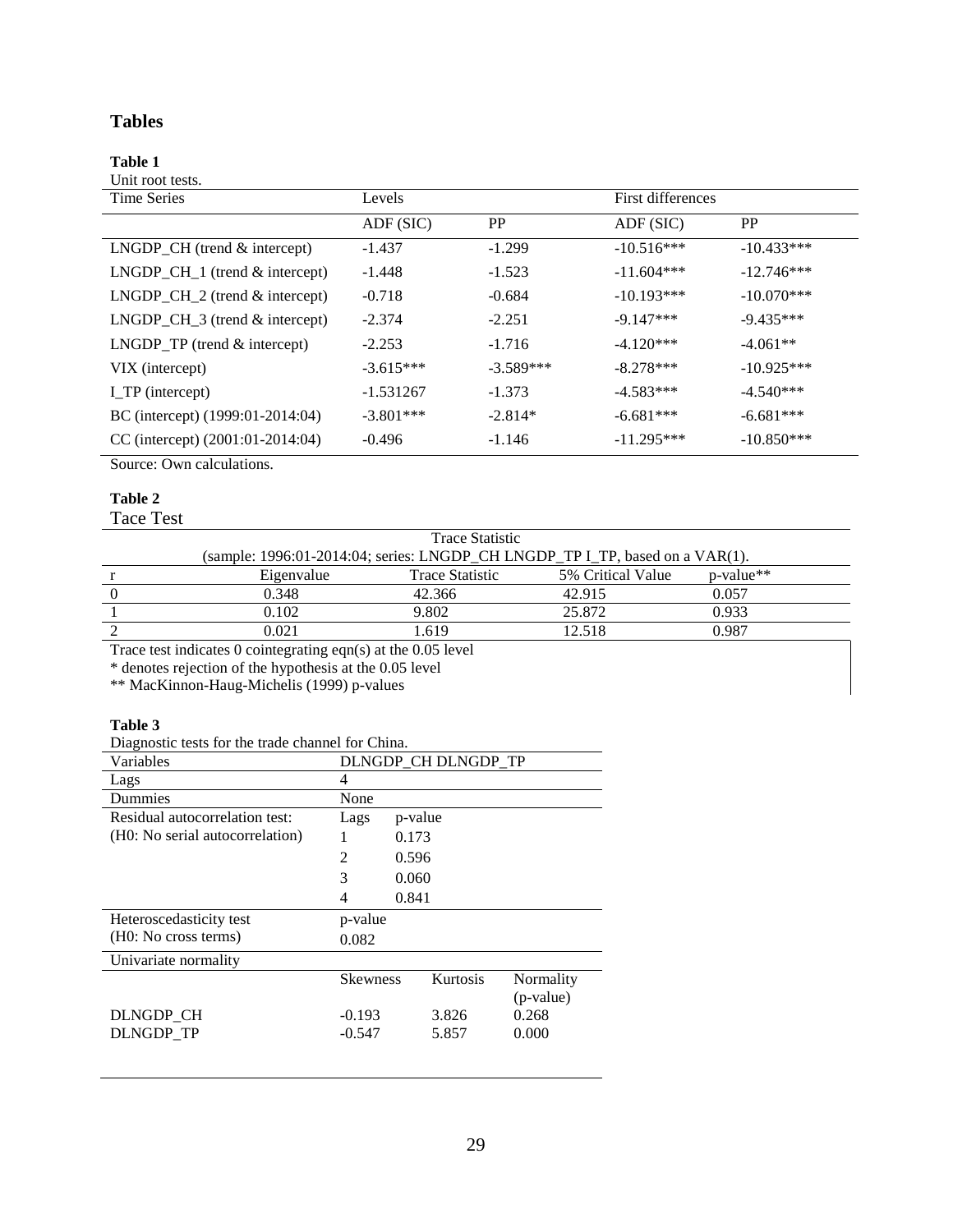Granger causality tests for the trade channel for China. Null: DLNGDP\_TP does not Granger cause DLNGDP\_CH Lags  $96Q1-14Q4^a$ <br>1 0.616  $\frac{1}{2}$  0.616  $\begin{array}{cc} 2 & 0.056* \\ 3 & 0.115 \end{array}$  $\begin{array}{cc} 3 & 0.115 \\ 4 & 0.008 \end{array}$  $0.008***$ <sup>a</sup>Models include no dummies; \*,\*\*,\*\*\* indicate rejection of the null at the 10%, 5%, and 1%levels

### **Table 5**

| Variance decompositions for the trade channel for China. |  |  |
|----------------------------------------------------------|--|--|
|                                                          |  |  |

| Quarters       | Decomposition of | DLNGDP_CH DLNGDP_TP |         |
|----------------|------------------|---------------------|---------|
| 1              | <b>DLNGDP CH</b> | 100.000             | 0.000   |
|                |                  | (0.000)             | (0.000) |
|                | <b>DLNGDP TP</b> | 13.952              | 86.048  |
|                |                  | (7.107)             | (7.107) |
| 2              | DLNGDP CH        | 90.160              | 9.840   |
|                |                  | (6.588)             | (6.588) |
|                | DLNGDP_TP        | 11.311              | 88.689  |
|                |                  | (7.008)             | (7.008) |
| $\overline{4}$ | DLNGDP_CH        | 84.927              | 15.073  |
|                |                  | (7.730)             | (7.730) |
|                | <b>DLNGDP TP</b> | 9.924               | 90.076  |
|                |                  | (7.015)             | (7.015) |
| 8              | DLNGDP CH        | 85.786              | 14.214  |
|                |                  | (7.758)             | (7.758) |
|                | DLNGDP_TP        | 10.177              | 89.823  |
|                |                  | (7.919)             | (7.919) |
| 12             | DLNGDP CH        | 85.911              | 14.089  |
|                |                  | (7.977)             | (7.977) |
|                | DLNGDP_TP        | 10.283              | 89.717  |
|                |                  | (8.531)             | (8.531) |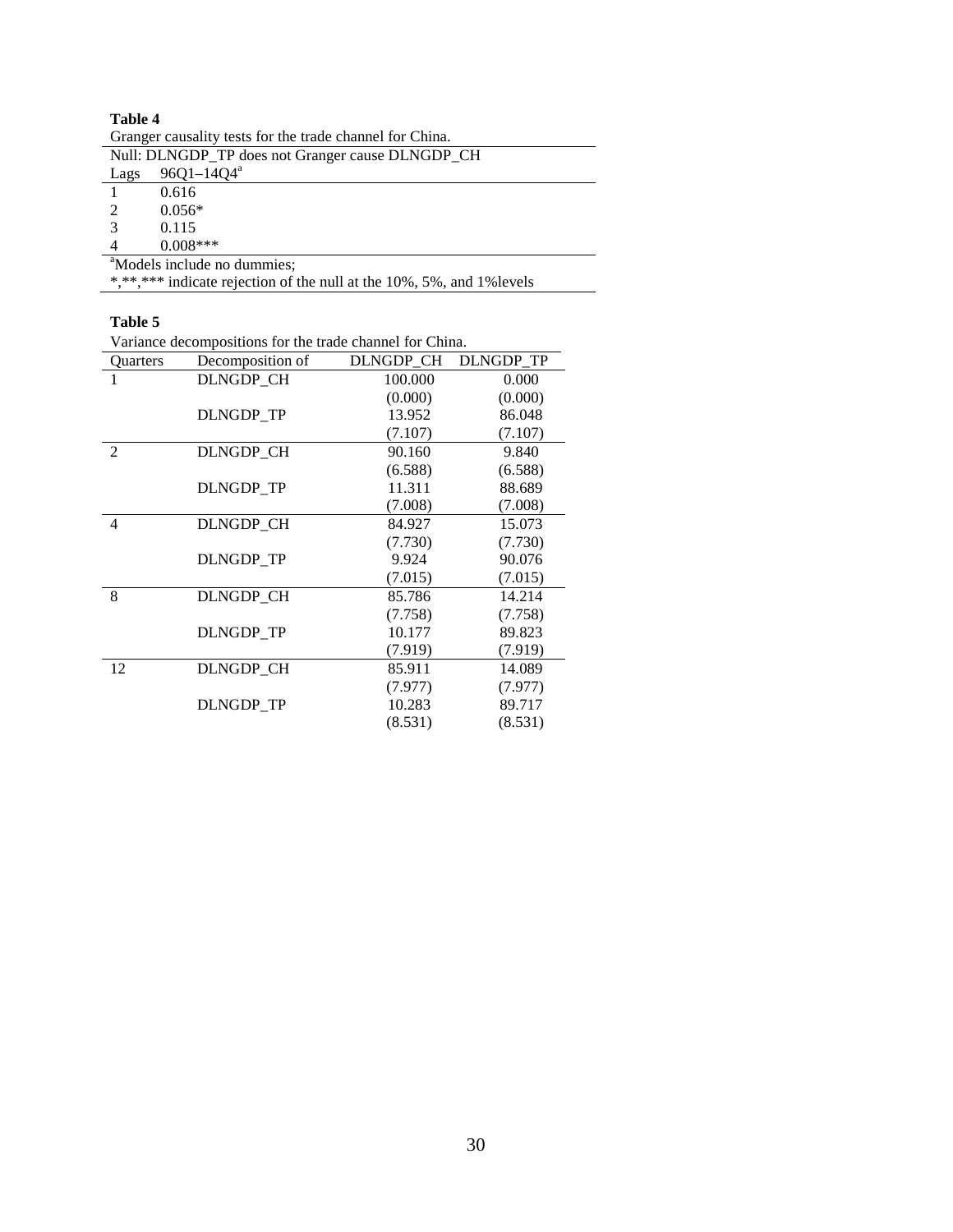| Diagnostic tests for the trade channel for China's subsectors. |                 |         |          |           |  |  |
|----------------------------------------------------------------|-----------------|---------|----------|-----------|--|--|
| Variables                                                      | DLNGDP CH 1     |         |          |           |  |  |
|                                                                | DLNGDP_CH_3     |         |          |           |  |  |
|                                                                | DLNGDP CH 2     |         |          |           |  |  |
|                                                                | DLNGDP_TP       |         |          |           |  |  |
| Lags                                                           | $\overline{4}$  |         |          |           |  |  |
| Dummies                                                        | None            |         |          |           |  |  |
| Residual autocorrelation test                                  | Lags            | p-value |          |           |  |  |
| (H0: No serial autocorrelation)                                | 1               | 0.146   |          |           |  |  |
|                                                                | 2               | 0.619   |          |           |  |  |
|                                                                | 3               | 0.671   |          |           |  |  |
|                                                                | $\overline{4}$  | 0.887   |          |           |  |  |
| Heteroscedasticity test                                        | p-value         |         |          |           |  |  |
| (H0: No cross terms)                                           | 0.513           |         |          |           |  |  |
| Univariate normality                                           |                 |         |          |           |  |  |
|                                                                | <b>Skewness</b> |         | Kurtosis | Normality |  |  |
|                                                                |                 |         |          | (p-value) |  |  |
|                                                                |                 |         |          |           |  |  |
| DLNGDP_CH_1                                                    | 0.184           |         | 4.698    | 0.008     |  |  |
| DLNGDP_CH_3                                                    | 0.100           |         | 3.515    | 0.617     |  |  |
| DLNGDP_CH_2                                                    | $-0.092$        |         | 2.694    | 0.817     |  |  |
| <b>DLNGDP TP</b>                                               | $-0.451$        |         | 4.020    | 0.053     |  |  |
|                                                                |                 |         |          |           |  |  |

# **Table 7**

Granger causality tests for the trade channel for China's subsectors.

| Null: DLNGDP_TP does not Granger-       | Null: DLNGDP_TP does not  | Null: DLNGDP_TP does not  |
|-----------------------------------------|---------------------------|---------------------------|
| cause DLNGDP_CH_1                       | Granger-cause DLNGDP_CH_2 | Granger-cause DLNGDP_CH_3 |
| $96Q1 - 14Q4^a$<br>Lags                 | $96Q1 - 14Q4^a$           | $96Q1 - 14Q4^a$           |
| 0.551                                   | 0.184                     | 0.633                     |
| 0.754                                   | 0.117                     | 0.455                     |
| 0.806                                   | 0.229                     | 0.412                     |
| 0.884<br>$\overline{4}$                 | $0.016**$                 | 0.372                     |
| <sup>a</sup> Models include no dummies; |                           |                           |

\*,\*\*,\*\*\* indicate rejection of the null at the 10%, 5%, and 1%levels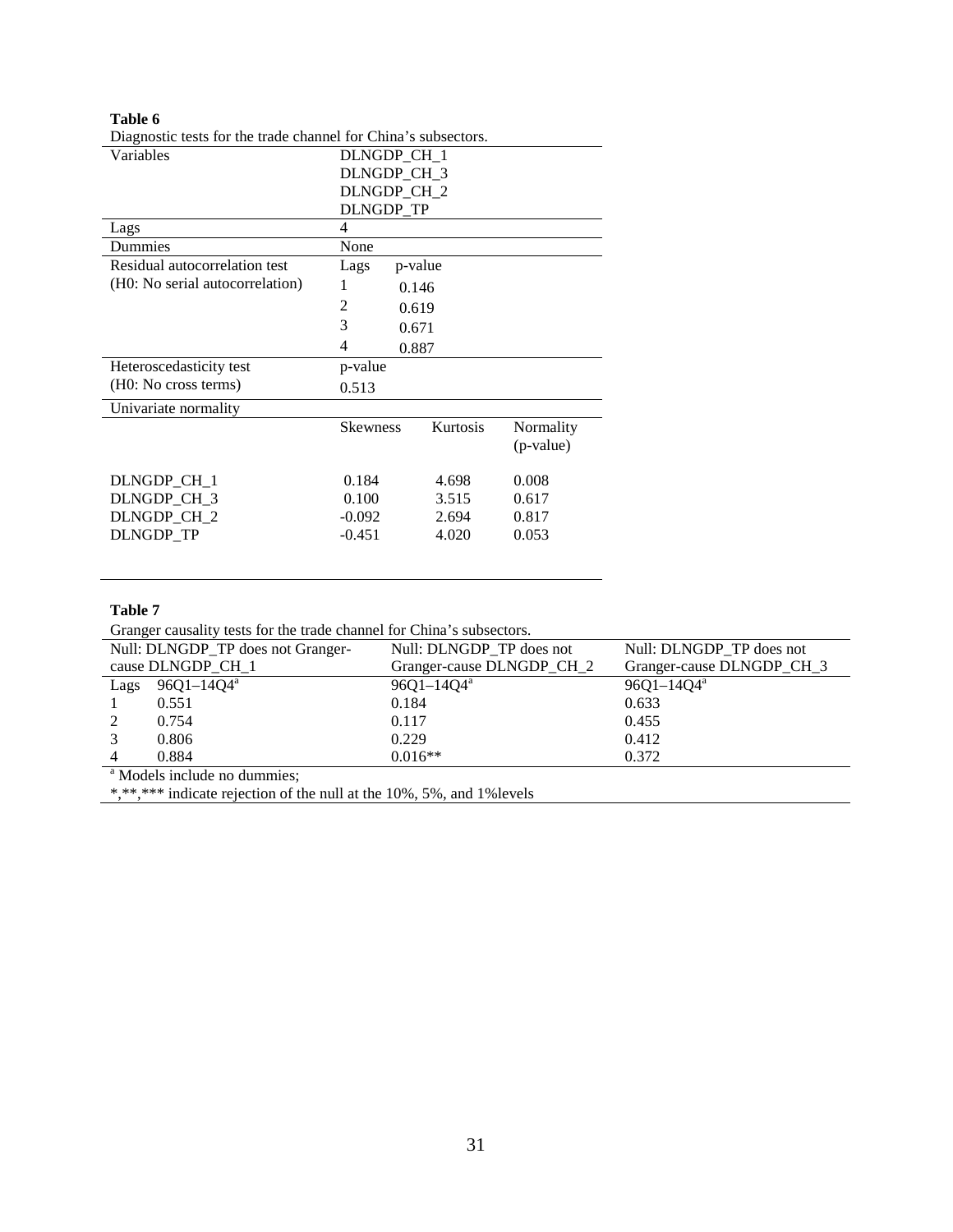| Table 8 |  |                                                                       |
|---------|--|-----------------------------------------------------------------------|
|         |  | Variance decompositions for the trade channel for China's subsectors. |

| <b>Ouarters</b> | variance accompositions for the trade enanner for China s subsectors.<br>Decomposition of | DLNGDP CH 1 | DLNGDP CH 2 | DLNGDP CH 3 | <b>DLNGDP TP</b> |
|-----------------|-------------------------------------------------------------------------------------------|-------------|-------------|-------------|------------------|
| $\mathbf{1}$    | DLNGDP_CH_1                                                                               | 100.000     | 0.000       | 0.000       | 0.000            |
|                 |                                                                                           | (0.000)     | (0.000)     | (0.000)     | (0.000)          |
|                 | DLNGDP_CH_2                                                                               | 0.177       | 99.441      | 0.382       | 0.000            |
|                 |                                                                                           | (1.951)     | (3.103)     | (2.509)     | (0.000)          |
|                 | DLNGDP_CH_3                                                                               | 4.158       | 0.000       | 95.842      | 0.000            |
|                 |                                                                                           | (4.810)     | (0.000)     | (4.810)     | (0.000)          |
|                 | DLNGDP_TP                                                                                 | 1.408       | 17.373      | 4.334       | 76.885           |
|                 |                                                                                           | (3.070)     | (7.298)     | (4.590)     | (8.266)          |
| $\overline{2}$  | DLNGDP_CH_1                                                                               | 98.937      | 0.000       | 0.079       | 0.000            |
|                 |                                                                                           | (3.653)     | (0.000)     | (1.967)     | (0.000)          |
|                 | DLNGDP_CH_2                                                                               | 0.762       | 88.899      | 0.519       | 9.820            |
|                 |                                                                                           | (3.149)     | (7.497)     | (3.156)     | (6.880)          |
|                 | DLNGDP_CH_3                                                                               | 4.100       | 0.843       | 93.333      | 1.723            |
|                 |                                                                                           | (4.865)     | (2.502)     | (6.170)     | (3.466)          |
|                 | <b>DLNGDP TP</b>                                                                          | 1.209       | 17.664      | 2.825       | 78.302           |
|                 |                                                                                           | (3.549)     | (8.133)     | (3.898)     | (8.992)          |
| $\overline{4}$  | DLNGDP_CH_1                                                                               | 96.096      | 1.450       | 1.988       | 0.466            |
|                 |                                                                                           | (6.391)     | (4.002)     | (3.967)     | (3.744)          |
|                 | DLNGDP_CH_2                                                                               | 5.720       | 79.712      | 2.045       | 12.523           |
|                 |                                                                                           | (6.112)     | (8.026)     | (4.319)     | (6.607)          |
|                 | DLNGDP_CH_3                                                                               | 9.306       | 0.731       | 83.871      | 6.092            |
|                 |                                                                                           | (5.963)     | (2.931)     | (7.575)     | (5.571)          |
|                 | DLNGDP_TP                                                                                 | 3.758       | 15.544      | 2.678       | 78.020           |
|                 |                                                                                           | (5.726)     | (7.944)     | (4.667)     | (9.828)          |
| $\overline{8}$  | DLNGDP_CH_1                                                                               | 93.404      | 1.774       | 3.089       | 1.733            |
|                 |                                                                                           | (8.111)     | (5.009)     | (5.113)     | (4.577)          |
|                 | DLNGDP_CH_2                                                                               | 8.199       | 78.035      | 1.934905    | 11.831           |
|                 |                                                                                           | (7.562)     | (9.039)     | (4.567)     | (6.343)          |
|                 | DLNGDP CH 3                                                                               | 10.793      | 2.832       | 78.932      | 7.443            |
|                 |                                                                                           | (6.523)     | (4.616)     | (8.765)     | (5.788)          |
|                 | DLNGDP_TP                                                                                 | 9.177       | 14.850      | 3.442       | 72.531           |
|                 |                                                                                           | (8.520)     | (7.918)     | (5.080)     | (11.014)         |
| 12              | DLNGDP_CH_1                                                                               | 93.044      | 1.973       | 3.186       | 1.797            |
|                 |                                                                                           | (9.180)     | (5.829)     | (5.614)     | (4.987)          |
|                 | DLNGDP_CH_2                                                                               | 8.508       | 77.848      | 1.960       | 11.684           |
|                 |                                                                                           | (8.375)     | (9.918)     | (4.919)     | (6.502)          |
|                 | DLNGDP_CH_3                                                                               | 10.970      | 2.979       | 78.461      | 7.589            |
|                 |                                                                                           | (6.917)     | (5.467)     | (9.495)     | (5.861)          |
|                 | DLNGDP_TP                                                                                 | 9.135       | 15.017      | 3.590       | 72.258           |
|                 |                                                                                           | (8.611)     | (8.488)     | (5.261)     | (11.403)         |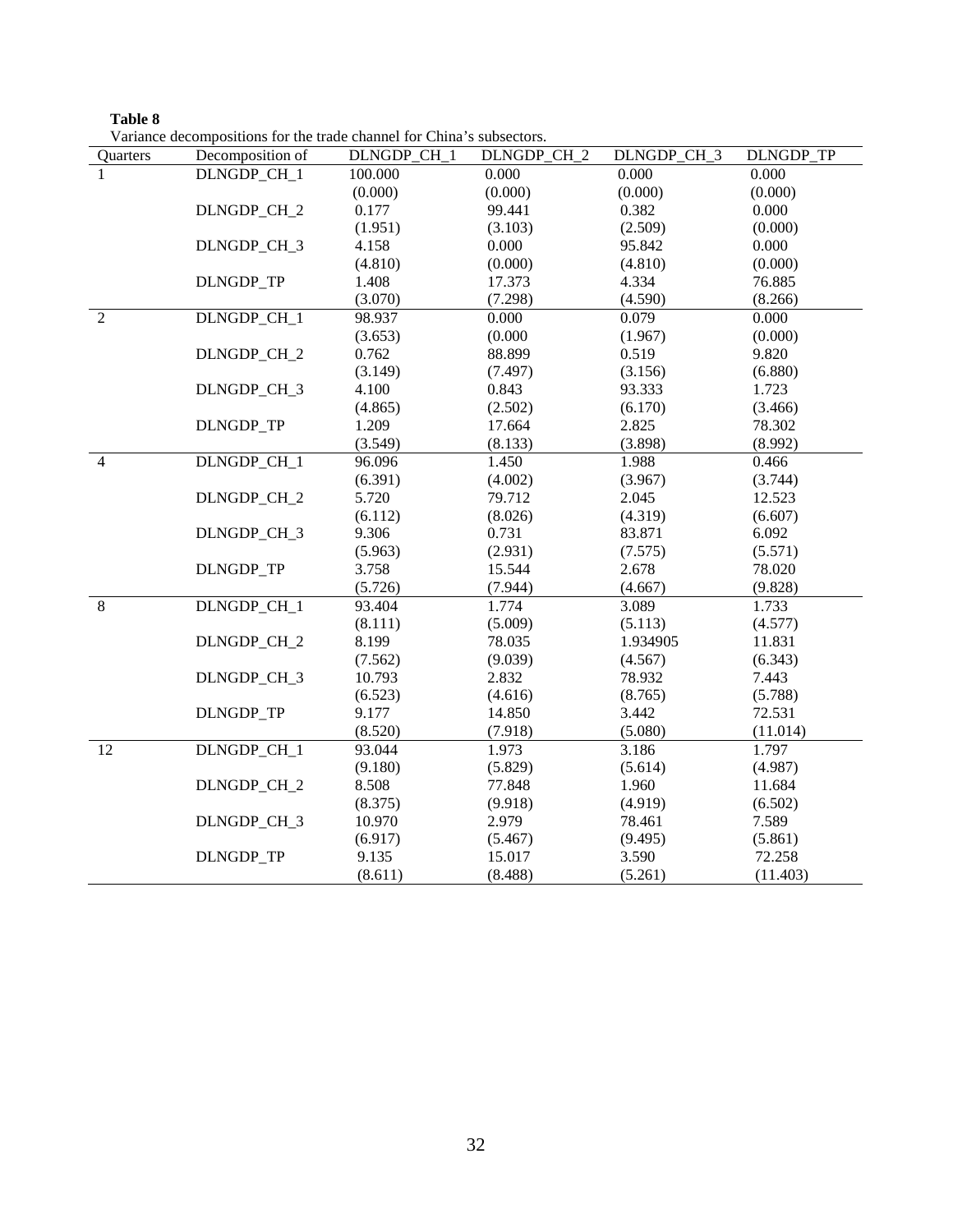| Diagnostic tests for the milancial channel ( $V(X)$ for China. |                 |                           |           |  |  |  |
|----------------------------------------------------------------|-----------------|---------------------------|-----------|--|--|--|
| Variables                                                      | DLNGDP_CH VIX   |                           |           |  |  |  |
| Lags                                                           | 2               |                           |           |  |  |  |
| Dummies                                                        |                 | 2002:03, 2008:04, 2011:03 |           |  |  |  |
| Residual autocorrelation test                                  | p-value<br>Lags |                           |           |  |  |  |
| (H0: No serial autocorrelation)                                | 0.958           |                           |           |  |  |  |
|                                                                | 0.025           |                           |           |  |  |  |
| Heteroscedasticity test                                        | p-value         |                           |           |  |  |  |
| (H0: No cross terms)                                           | 0.237           |                           |           |  |  |  |
| Univariate normality                                           |                 |                           |           |  |  |  |
|                                                                | <b>Skewness</b> | Kurtosis                  | Normality |  |  |  |
|                                                                |                 |                           | (p-value) |  |  |  |
| DLNGDP CH                                                      | 0.166           | 3.381                     | 0.667     |  |  |  |
| DLNGDP TP                                                      | 0.602           | 3.864                     | 0.031     |  |  |  |

Diagnostic tests for the financial channel (VIX) for China.

# **Table 10**

| Granger causality tests for the financial channel (VIX) for China.    |  |  |  |  |  |
|-----------------------------------------------------------------------|--|--|--|--|--|
| Null: VIX does not Granger cause DLNGDP_CH                            |  |  |  |  |  |
| $96Q1 - 14Q4^a$<br>Lags                                               |  |  |  |  |  |
| $0.072*$                                                              |  |  |  |  |  |
| $0.042**$<br>$\mathfrak{D}$                                           |  |  |  |  |  |
| 3<br>$0.100*$                                                         |  |  |  |  |  |
| $0.075*$<br>4                                                         |  |  |  |  |  |
| <sup>a</sup> Models include dummies: dum0203, dum0804, dum1103;       |  |  |  |  |  |
| *,**,*** indicate rejection of the null at the 10%, 5%, and 1% levels |  |  |  |  |  |
|                                                                       |  |  |  |  |  |

# **Table 11**

| Variance decompositions for the financial channel (VIX) for China. |  |
|--------------------------------------------------------------------|--|
|--------------------------------------------------------------------|--|

| <b>Ouarters</b> | Decomposition of | DLNGDP_CH | VIX     |
|-----------------|------------------|-----------|---------|
| 1               | DLNGDP CH        | 100.000   | 0.000   |
|                 |                  | (0.000)   | (0.000) |
|                 | VIX              | 0.227     | 99.773  |
|                 |                  | (2.102)   | (2.102) |
| $\overline{2}$  | DLNGDP_CH        | 97.329    | 2.671   |
|                 |                  | (2.224)   | (2.224) |
|                 | VIX              | 0.673     | 99.327  |
|                 |                  | (3.022)   | (3.022) |
| $\overline{4}$  | DLNGDP CH        | 97.170    | 2.830   |
|                 |                  | (2.426)   | (2.426) |
|                 | VIX              | 0.613     | 99.387  |
|                 |                  | (3.934)   | (3.934) |
| 8               | DLNGDP_CH        | 97.161    | 2.839   |
|                 |                  | (2.474)   | (2.474) |
|                 | VIX              | 0.604     | 99.396  |
|                 |                  | (4.225)   | (4.225) |
| 12              | DLNGDP CH        | 97.161    | 2.839   |
|                 |                  | (2.477)   | (2.477) |
|                 | VIX              | 0.604     | 99.396  |
|                 |                  | (4.242)   | (4.242) |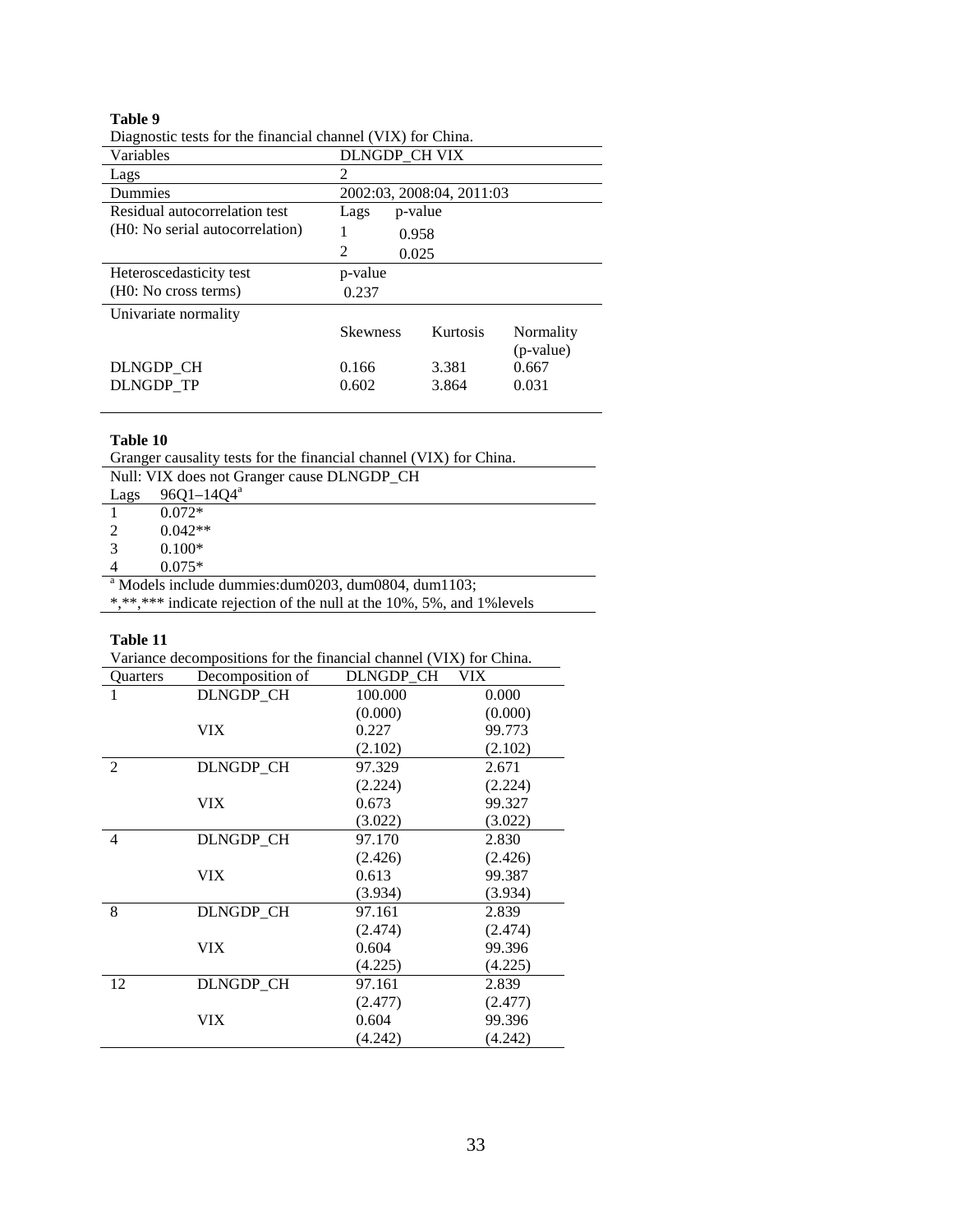| Diagnostic tests for the financial channel (VIX) for China's subsectors. |                 |                           |           |  |
|--------------------------------------------------------------------------|-----------------|---------------------------|-----------|--|
| Variables                                                                | DLNGDP CH 1     |                           |           |  |
|                                                                          | DLNGDP CH 3     |                           |           |  |
|                                                                          | DLNGDP_CH_2     |                           |           |  |
|                                                                          | VIX             |                           |           |  |
| Lags                                                                     | 2               |                           |           |  |
| Dummies                                                                  |                 | 2002:03, 2008:04, 2011:03 |           |  |
| Residual autocorrelation test                                            | Lags            | p-value                   |           |  |
| (H0: No serial autocorrelation)                                          | 1               | 0.694                     |           |  |
|                                                                          | 2               | 0.623                     |           |  |
| Heteroscedasticity test                                                  | p-value         |                           |           |  |
| (H0: No cross terms)                                                     | 0.748           |                           |           |  |
| Univariate normality                                                     |                 |                           |           |  |
|                                                                          | <b>Skewness</b> | Kurtosis                  | Normality |  |
|                                                                          |                 |                           | (p-value) |  |
| DLNGDP_CH_1                                                              | 0.297           | 5.201                     | 0.000     |  |
| DLNGDP_CH_3                                                              | 0.058           | 3.522                     | 0.636     |  |
| DLNGDP_CH_2                                                              | 0.507           | 3.339                     | 0.163     |  |
| VIX                                                                      | 0.203           | 3.671                     | 0.378     |  |
|                                                                          |                 |                           |           |  |

# **Table 13**

Granger causality tests for the financial channel (VIX) for China's subsectors.

| Null: VIX does not Granger-cause                                 |            | Null: VIX does not Granger-cause | Null: VIX does not Granger-cause |  |
|------------------------------------------------------------------|------------|----------------------------------|----------------------------------|--|
| DLNGDP_CH_1                                                      |            | DLNGDP_CH_2                      | DLNGDP_CH_3                      |  |
| $96Q1 - 14Q4^a$<br>Lags                                          |            | 96Q1-14Q4                        | 96Q1-14Q4                        |  |
| 0.979                                                            | $0.088*$   |                                  | 0.256                            |  |
| 0.841                                                            | $0.004***$ |                                  | $0.096*$                         |  |
| 0.406                                                            | $0.002***$ |                                  | 0.239                            |  |
| 0.196                                                            | $0.000***$ |                                  | 0.278                            |  |
| $^{\circ}$ Models include dummies for 2002:03, 2008:04, 2011:03; |            |                                  |                                  |  |

\*,\*\*,\*\*\* indicate rejection of the null at 10%, 5%, and 1%levels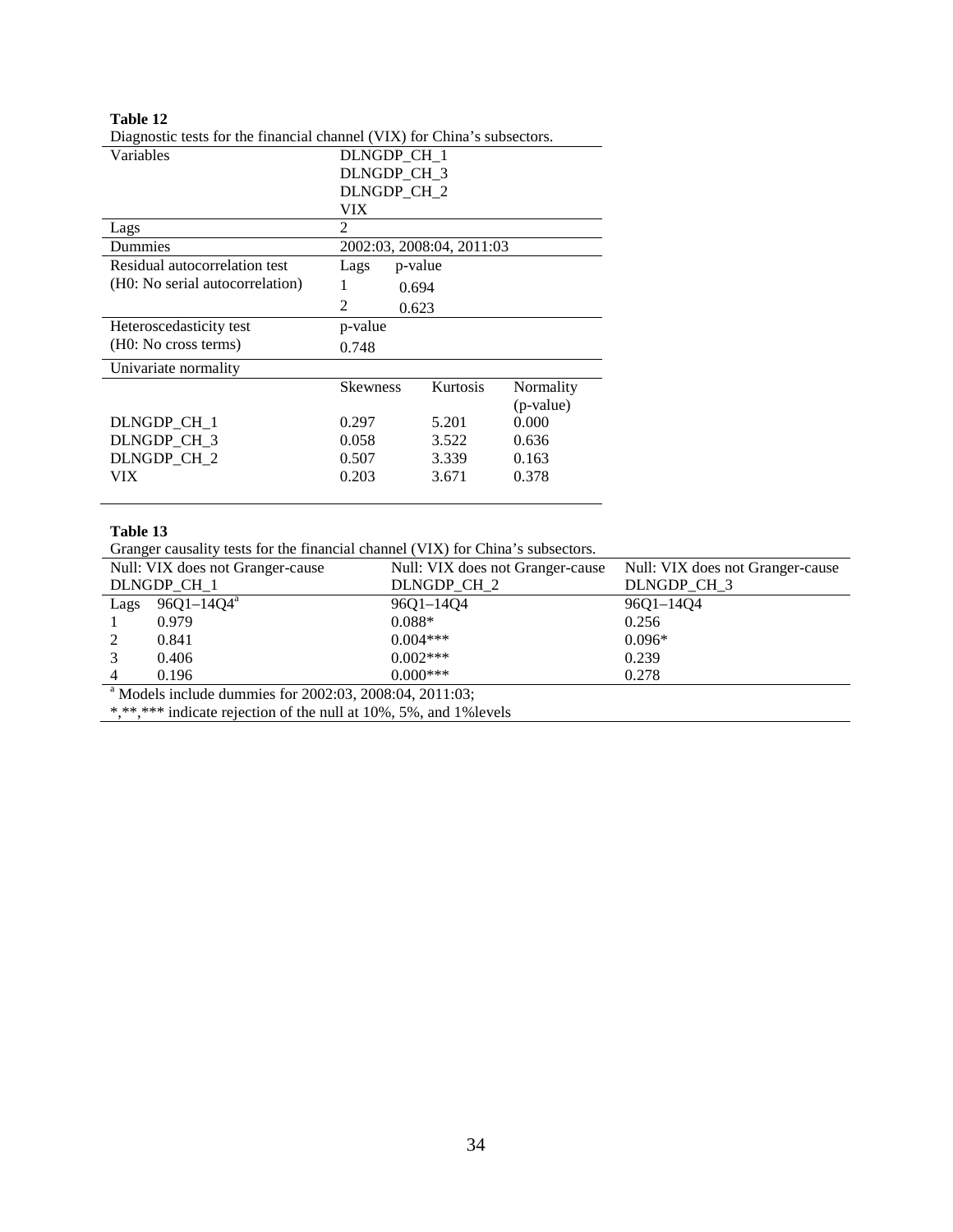Variance decompositions for the financial channel (VIX) for China's subsectors

| Quarters        | Decomposition of | ,,,,,,,,,,,<br>DLNGDP_CH_ | DLNGDP_CH_ | DLNGDP_CH_ | <b>VIX</b> |
|-----------------|------------------|---------------------------|------------|------------|------------|
|                 |                  |                           | 2          | 3          |            |
| $\mathbf{1}$    | DLNGDP_CH_1      | 100.000                   | 0.000      | 0.000      | 0.000      |
|                 |                  | (0.000)                   | (0.000)    | (0.000)    | (0.000)    |
|                 | DLNGDP_CH_2      | 0.341                     | 99.650     | 0.009      | 0.000      |
|                 |                  | (2.537)                   | (3.042)    | (1.764)    | (0.000)    |
|                 | DLNGDP_CH_3      | 4.294                     | 0.000      | 95.706     | 0.000      |
|                 |                  | (4.820)                   | (0.000)    | (4.820)    | (0.000)    |
|                 | <b>VIX</b>       | 0.058                     | 0.368      | 3.895      | 95.679     |
|                 |                  | (1.913)                   | (2.364)    | (4.164)    | (4.967)    |
| $\overline{2}$  | DLNGDP_CH_1      | 99.299                    | 0.621      | 0.030      | 0.050      |
|                 |                  | (2.888)                   | (2.330)    | (1.666)    | (0.585)    |
|                 | DLNGDP CH 2      | 1.340                     | 94.35518   | 0.650014   | 3.654475   |
|                 |                  | (3.870)                   | (5.033)    | (2.858)    | (2.296)    |
|                 | DLNGDP_CH_3      | 4.088                     | 2.816      | 91.294     | 1.803      |
|                 |                  | (4.897)                   | (4.031)    | (6.453)    | (1.699)    |
|                 | <b>VIX</b>       | 3.434                     | 0.276      | 3.456      | 92.835     |
|                 |                  | (4.749)                   | (2.837)    | (4.336)    | (6.467)    |
| $\overline{4}$  | DLNGDP_CH_1      | 99.000                    | 0.640      | 0.151      | 0.209      |
|                 |                  | (4.401)                   | (3.264)    | (2.716)    | (0.874)    |
|                 | DLNGDP_CH_2      | 5.823                     | 89.469     | 1.014      | 3.694      |
|                 |                  | (6.467)                   | (7.265)    | (3.446)    | (2.206)    |
|                 | DLNGDP_CH_3      | 8.305                     | 2.582      | 87.455     | 1.658      |
|                 |                  | (6.143)                   | (3.991)    | (7.251)    | (1.596)    |
|                 | <b>VIX</b>       | 2.599                     | 1.890      | 12.541     | 82.970     |
|                 |                  | (4.631)                   | (4.961)    | (8.466)    | (9.915)    |
| $\overline{8}$  | DLNGDP_CH_1      | 98.950                    | 0.641      | 0.197      | 0.211      |
|                 |                  | (4.773)                   | (3.438)    | (2.883)    | (0.921)    |
|                 | DLNGDP_CH_2      | 6.452                     | 88.495     | 1.172      | 3.881      |
|                 |                  | (7.172)                   | (7.912)    | (3.470)    | (2.293)    |
|                 | DLNGDP_CH_3      | 8.643                     | 2.572      | 87.121     | 1.664      |
|                 |                  | (6.337)                   | (4.000)    | (7.536)    | (1.607)    |
|                 | <b>VIX</b>       | 3.145                     | 2.810      | 12.582     | 81.463     |
|                 |                  | (5.168)                   | (6.441)    | (8.525)    | (10.993)   |
| $\overline{12}$ | DLNGDP_CH_1      | 98.950                    | 0.641      | 0.197      | 0.211      |
|                 |                  | (4.817)                   | (3.469)    | (2.897)    | (0.924)    |
|                 | DLNGDP_CH_2      | 6.452                     | 88.483     | 1.175      | 3.889      |
|                 |                  | (7.238)                   | (7.979)    | (3.483)    | (2.303)    |
|                 | DLNGDP_CH_3      | 8.644                     | 2.573      | 87.119     | 1.664      |
|                 |                  | (6.349)                   | (4.011)    | (7.557)    | (1.610)    |
|                 | <b>VIX</b>       | 3.149                     | 2.840      | 12.586     | 81.425     |
|                 |                  | (5.190)                   | (6.487)    | (8.543)    | (11.047)   |
|                 |                  |                           |            |            |            |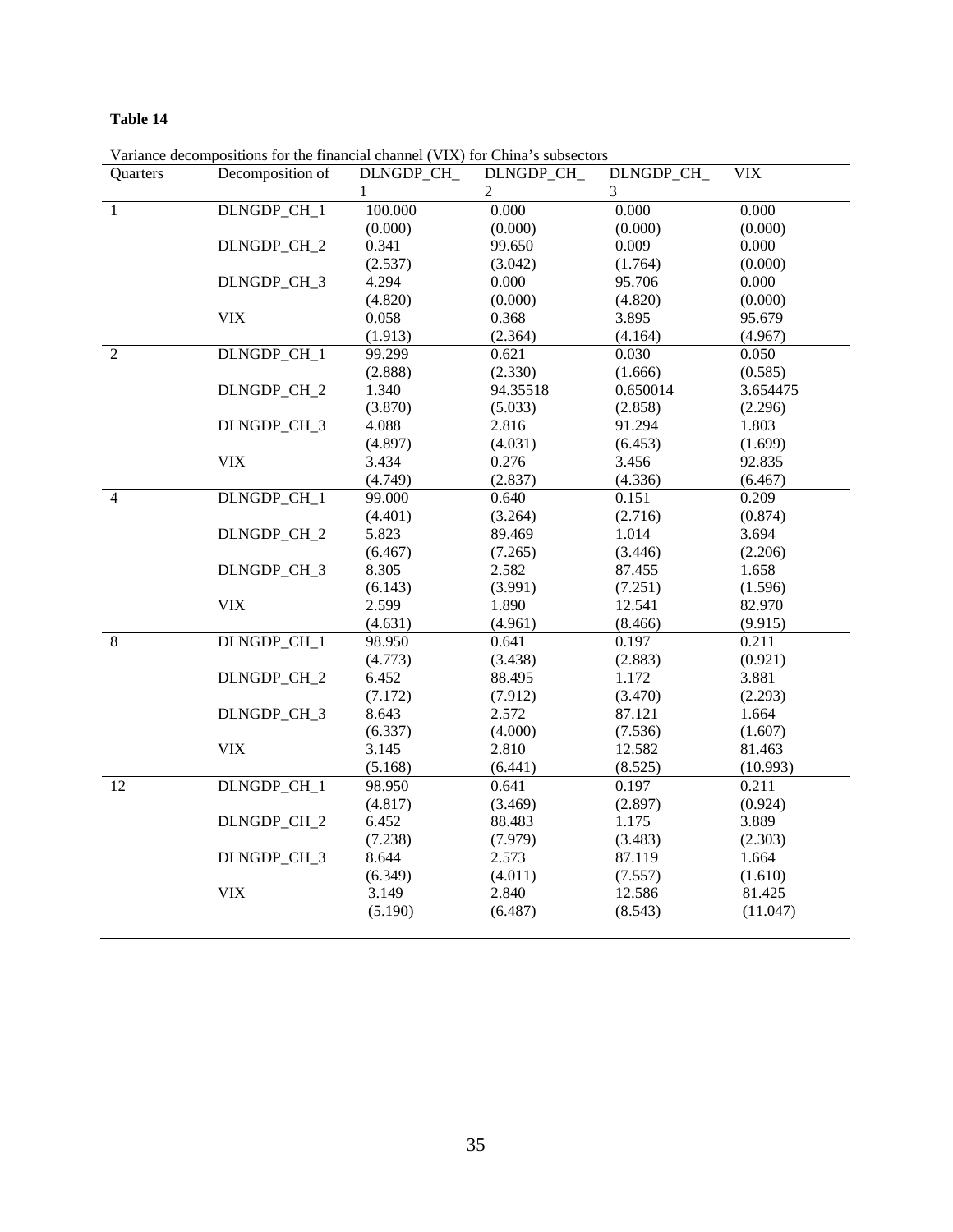| Diagnostic tests for the financial channel (I_TP) for China. |                           |                |                        |  |
|--------------------------------------------------------------|---------------------------|----------------|------------------------|--|
| Variables                                                    |                           | DLNGDP_CH I_TP |                        |  |
| Lags                                                         | 4                         |                |                        |  |
| Dummies                                                      | 2001:01, 2008:01, 2009:01 |                |                        |  |
| Residual autocorrelation test                                | Lags<br>p-value           |                |                        |  |
| (H0: No serial autocorrelation)                              | 0.381                     |                |                        |  |
|                                                              | 2                         | 0.795          |                        |  |
|                                                              | 3                         | 0.310          |                        |  |
|                                                              | 4                         | 0.970          |                        |  |
| Heteroscedasticity test                                      | p-value                   |                |                        |  |
| (H0: No cross terms)                                         | 0.103                     |                |                        |  |
| Univariate Normality                                         |                           |                |                        |  |
|                                                              | <b>Skewness</b>           | Kurtosis       | Normality<br>(p-value) |  |
| DLNGDP CH                                                    | $-0.056$                  | 3.336          | 0.819                  |  |
| I TP                                                         | $-0.057$                  | 5.403          | 0.000                  |  |

| Table 16 |  |
|----------|--|
|----------|--|

Granger causality tests for the financial channel (I\_TP) for China.

|                | Null: I_TP does not Granger cause DLNGDP_CH                           |
|----------------|-----------------------------------------------------------------------|
| Lags           | $96Q1 - 14Q4^a$                                                       |
|                | 0.579                                                                 |
| $\overline{2}$ | 0.833                                                                 |
| 3              | 0.910                                                                 |
| 4              | 0.670                                                                 |
| 5              | 0.818                                                                 |
| 6              | 0.836                                                                 |
|                | $^a$ Models include dummies for 2001:01, 2008:01, 2009:01;            |
|                | *,**,*** indicate rejection of the null at the 10%, 5%, and 1% levels |

### **Table 17**

| Diagnostic tests for the financial channel (I_TP) for China's subsectors. |                 |                                    |           |  |  |
|---------------------------------------------------------------------------|-----------------|------------------------------------|-----------|--|--|
| Variables                                                                 | DLNGDP_CH_1     |                                    |           |  |  |
|                                                                           | DLNGDP CH 3     |                                    |           |  |  |
|                                                                           | DLNGDP_CH_2     |                                    |           |  |  |
|                                                                           | I TP            |                                    |           |  |  |
| Lags                                                                      | $\overline{4}$  |                                    |           |  |  |
| Dummies                                                                   |                 | 1997:03, 2001:01, 2008:01, 2009:01 |           |  |  |
| Residual autocorrelation test                                             | Lags            | p-value                            |           |  |  |
| (H0: No serial autocorrelation)                                           | 1               | 0.168                              |           |  |  |
|                                                                           | 2               | 0.291                              |           |  |  |
|                                                                           | 3               | 0.268                              |           |  |  |
|                                                                           | $\overline{4}$  | 0.640                              |           |  |  |
| Heteroscedasticity test                                                   | p-value         |                                    |           |  |  |
| (H0: No cross terms)                                                      | 0.209           |                                    |           |  |  |
| Univariate Normality                                                      |                 |                                    |           |  |  |
|                                                                           | <b>Skewness</b> | Kurtosis                           | Normality |  |  |
|                                                                           |                 |                                    | (p-value) |  |  |
| DLNGDP_CH_1                                                               | 0.537           | 3.391                              | 0.126     |  |  |
| DLNGDP_CH_3                                                               | $-0.165$        | 3.204                              | 0.788     |  |  |
| DLNGDP_CH_2                                                               | $-0.200$        | 3.376                              | 0.620     |  |  |
| I TP                                                                      | 0.144           | 4.613                              | 0.014     |  |  |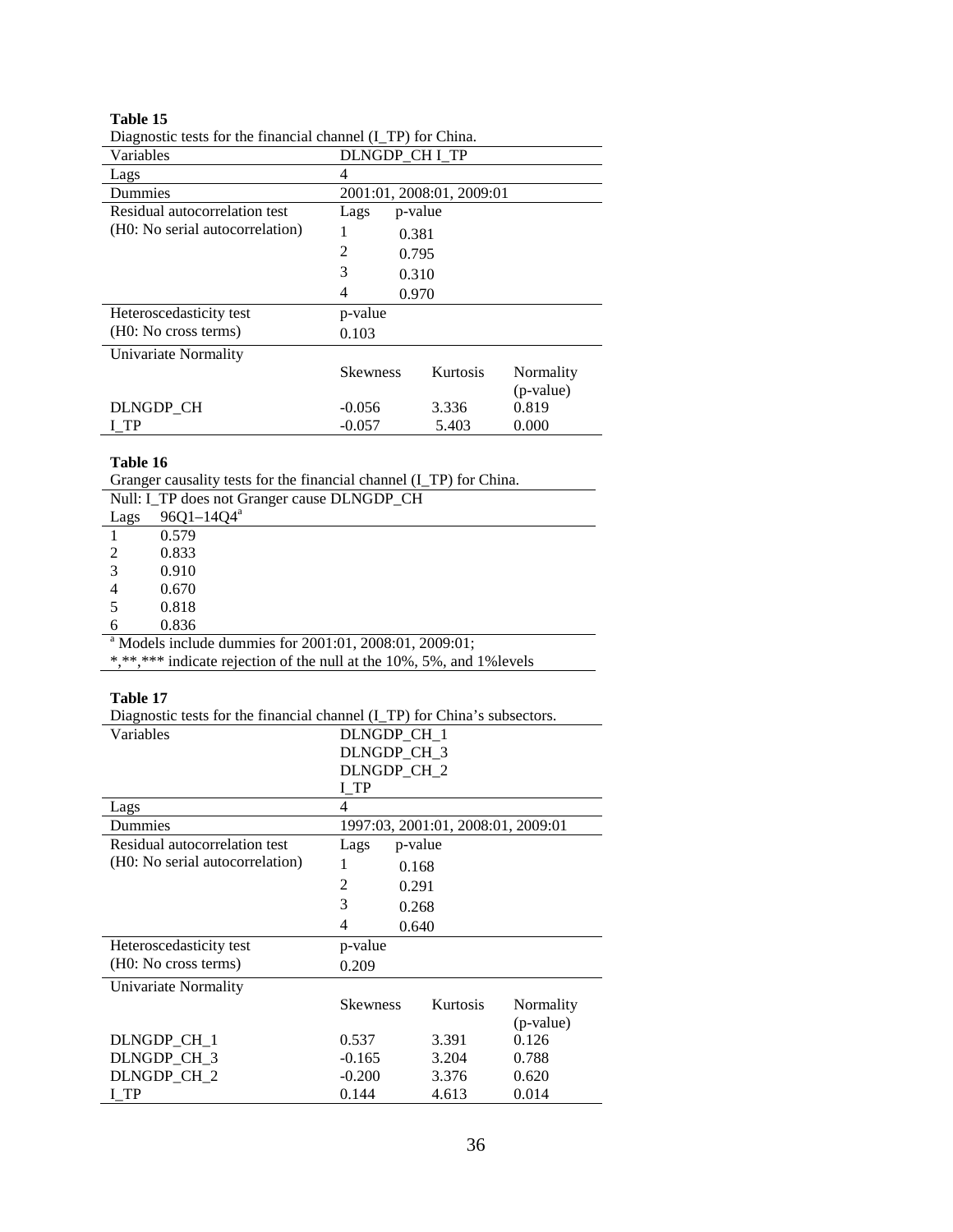|                | Null: I_TP does not Granger cause                                           | Null: I_TP does not Granger cause | Null: I_TP does not Granger cause |
|----------------|-----------------------------------------------------------------------------|-----------------------------------|-----------------------------------|
|                | DLNGDP_CH_1                                                                 | DLNGDP_CH_2                       | DLNGDP_CH_3                       |
| Lags           | $96Q1 - 14Q4^a$                                                             | $96Q1 - 14Q4^a$                   | $96Q1 - 14Q4^a$                   |
|                | 0.126                                                                       | 0.463                             | $0.076*$                          |
| 2              | 0.130                                                                       | 0.787                             | $0.061*$                          |
|                | 0.139                                                                       | 0.505                             | $0.060*$                          |
| $\overline{4}$ | $0.089*$                                                                    | 0.372                             | 0.265                             |
|                | <sup>a</sup> Models include dummies for 1997:03, 2001:01, 2008:01, 2009:01; |                                   |                                   |

Granger causality tests for the financial channel (I\_TP) for China's subsectors.

\*,\*\*,\*\*\* indicate rejection of the null at the 10%, 5%, and 1%levels

# **Table 19**

Variance decompositions for the financial channel (I\_TP) for China.

| Quarters        | Decomposition of | DLNGDP_CH_1 | DLNGDP_CH_2 | DLNGDP_CH_3 | I_TP     |
|-----------------|------------------|-------------|-------------|-------------|----------|
| $\mathbf{1}$    | DLNGDP_CH_1      | 100.000     | 0.000       | 0.000       | 0.000    |
|                 |                  | (0.000)     | (0.000)     | (0.000)     | (0.000)  |
|                 | DLNGDP_CH_2      | 0.021       | 99.947      | 0.032       | 0.000    |
|                 |                  | (2.117)     | (2.795)     | (1.944)     | (0.000)  |
|                 | DLNGDP CH 3      | 2.624       | 0.000       | 97.376      | 0.000    |
|                 |                  | (3.964)     | (0.000)     | (3.964)     | (0.000)  |
|                 | <b>I_TP</b>      | 0.506       | 2.546       | 9.588       | 87.360   |
|                 |                  | (2.370)     | (3.740)     | (6.160)     | (7.147)  |
| $\overline{2}$  | DLNGDP_CH_1      | 95.045      | 0.002       | 3.053       | 1.899    |
|                 |                  | (5.397)     | (1.880)     | (4.317)     | (2.424)  |
|                 | DLNGDP_CH_2      | 2.114       | 97.441      | 0.382       | 0.063    |
|                 |                  | (3.992)     | (4.821)     | (3.073)     | (1.159)  |
|                 | DLNGDP_CH_3      | 2.563       | 0.742       | 95.985      | 0.709    |
|                 |                  | (4.028)     | (2.808)     | (4.982)     | (1.879)  |
|                 | <b>I_TP</b>      | 0.759       | 7.661       | 7.230       | 84.350   |
|                 |                  | (2.866)     | (6.528)     | (5.919)     | (8.578)  |
| $\overline{4}$  | DLNGDP_CH_1      | 91.229      | 0.473       | 5.802       | 2.497    |
|                 |                  | (7.108)     | (3.298)     | (5.524)     | (3.058)  |
|                 | DLNGDP_CH_2      | 4.189       | 90.323      | 2.575       | 2.913    |
|                 |                  | (5.125)     | (6.9132)    | (5.275)     | (3.616)  |
|                 | DLNGDP_CH_3      | 4.022       | 0.905       | 92.156      | 2.917    |
|                 |                  | (4.580)     | (3.516)     | (5.940)     | (2.991)  |
|                 | <b>I_TP</b>      | 0.533       | 13.307      | 5.574       | 80.586   |
|                 |                  | (3.614)     | (9.358)     | (6.732)     | (10.989) |
| $\overline{8}$  | DLNGDP_CH_1      | 89.676      | 0.845       | 6.637       | 2.842    |
|                 |                  | (8.305)     | (4.276)     | (6.479)     | (3.369)  |
|                 | DLNGDP_CH_2      | 5.415       | 89.059      | 2.782       | 2.744    |
|                 |                  | (6.353)     | (8.260)     | (6.102)     | (3.913)  |
|                 | DLNGDP_CH_3      | 4.130       | 1.708       | 90.818      | 3.344    |
|                 |                  | (5.014)     | (4.476)     | (6.862)     | (2.987)  |
|                 | <b>I_TP</b>      | 0.579       | 20.706      | 9.366       | 69.348   |
|                 |                  | (5.111)     | (14.364)    | (10.255)    | (16.022) |
| $\overline{12}$ | DLNGDP_CH_1      | 89.259      | 0.984       | 6.684       | 3.074    |
|                 |                  | (9.158)     | (5.153)     | (6.722)     | (3.652)  |
|                 | DLNGDP_CH_2      | 5.813       | 88.642      | 2.771       | 2.774    |
|                 |                  | (7.006)     | (9.168)     | (6.489)     | (4.370)  |
|                 | DLNGDP_CH_3      | 4.112       | 1.940       | 90.222      | 3.726    |
|                 |                  | (5.168)     | (4.958)     | (7.414)     | (3.191)  |
|                 | DLNGDP_TP        | 0.951       | 25.953      | 10.337      | 62.759   |
|                 |                  | (5.998)     | (17.697)    | (11.479)    | (19.103) |
|                 |                  |             |             |             |          |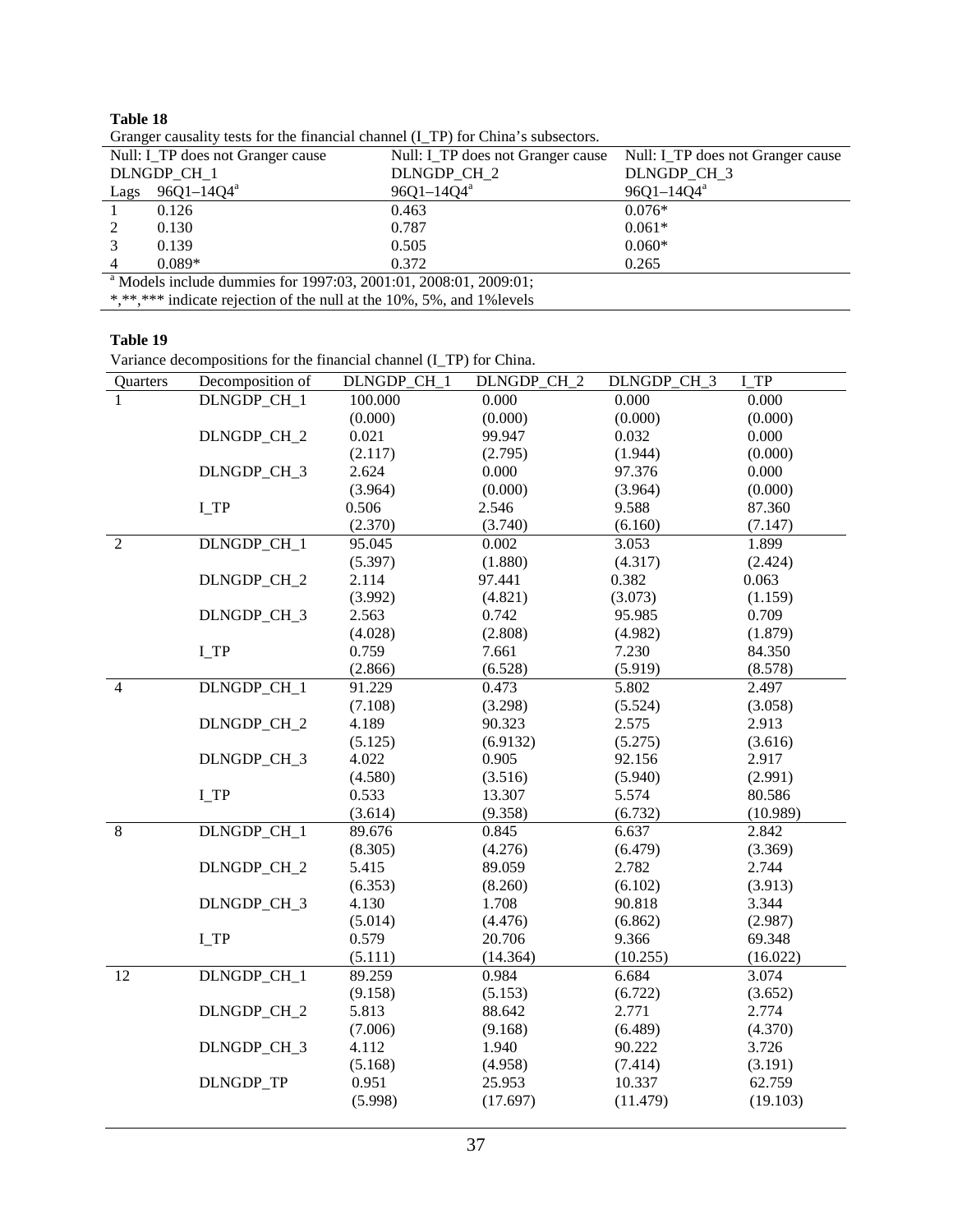| Variables                       | <b>BC DLNGDP TP</b>         |                           |  |  |
|---------------------------------|-----------------------------|---------------------------|--|--|
| Lags                            | $\mathcal{D}_{\mathcal{L}}$ |                           |  |  |
| Dummies                         |                             | 2008:04, 2009:01, 2009:02 |  |  |
| Residual autocorrelation test   | Lags                        | p-value                   |  |  |
| (H0: No serial autocorrelation) |                             | 0.041                     |  |  |
|                                 | 2                           | 0.201                     |  |  |
| Heteroscedasticity test         | p-value                     |                           |  |  |
| (H0: No cross terms)            | 0.8166                      |                           |  |  |
| Univariate normality            |                             |                           |  |  |
|                                 | <b>Skewness</b>             | Kurtosis<br>Normality     |  |  |
|                                 |                             | (p-value)                 |  |  |
| <b>BC</b>                       | $-0.190$                    | 0.674<br>3.400            |  |  |
| <b>DLNGDP TP</b>                | $-0.499$                    | 0.206<br>3.477            |  |  |

Diagnostic tests for the confidence channel (trade shocks) with business confidence.

### **Table 21**

Granger causality tests for the confidence channel (trade shocks) with business confidence.

| Null: DLNGDP_TP does not Granger cause BC |  |  |  |  |
|-------------------------------------------|--|--|--|--|
|-------------------------------------------|--|--|--|--|

| Lags          | 199901-14044                                                          |
|---------------|-----------------------------------------------------------------------|
|               | $0.010***$                                                            |
|               | $0.028**$                                                             |
| $\mathcal{R}$ | $0.005***$                                                            |
|               | $0.013**$                                                             |
|               | *,**,*** indicate rejection of the null at the 10%, 5%, and 1% levels |

# **Table 22**

Variance decompositions for the confidence channel (trade shocks) with business confidence.

| Ouarters | Decomposition of | BC       | DLNGDP_TP |
|----------|------------------|----------|-----------|
|          | BС               | 100.000  | 0.000     |
|          |                  | (0.000)  | (0.000)   |
|          | DLNGDP_TP        | 6.172    | 93.828    |
|          |                  | (6.192)  | (6.192)   |
| 2        | BC               | 92.929   | 7.071     |
|          |                  | (5.047)  | (5.047)   |
|          | <b>DLNGDP TP</b> | 5.052    | 94.948    |
|          |                  | (5.971)  | (5.971)   |
| 4        | BC               | 85.781   | 14.219    |
|          |                  | (9.836)  | (9.836)   |
|          | DLNGDP_TP        | 6.799    | 93.201    |
|          |                  | (6.089)  | (6.089)   |
| 8        | BC               | 81.488   | 18.512    |
|          |                  | (13.361) | (13.361)  |
|          | DLNGDP_TP        | 11.967   | 88.033    |
|          |                  | (8.757)  | (8.757)   |
| 12       | BC               | 81.317   | 18.683    |
|          |                  | (13.641) | (13.641)  |
|          | DLNGDP_TP        | 12.478   | 87.522    |
|          |                  | (9.275)  | (9.275)   |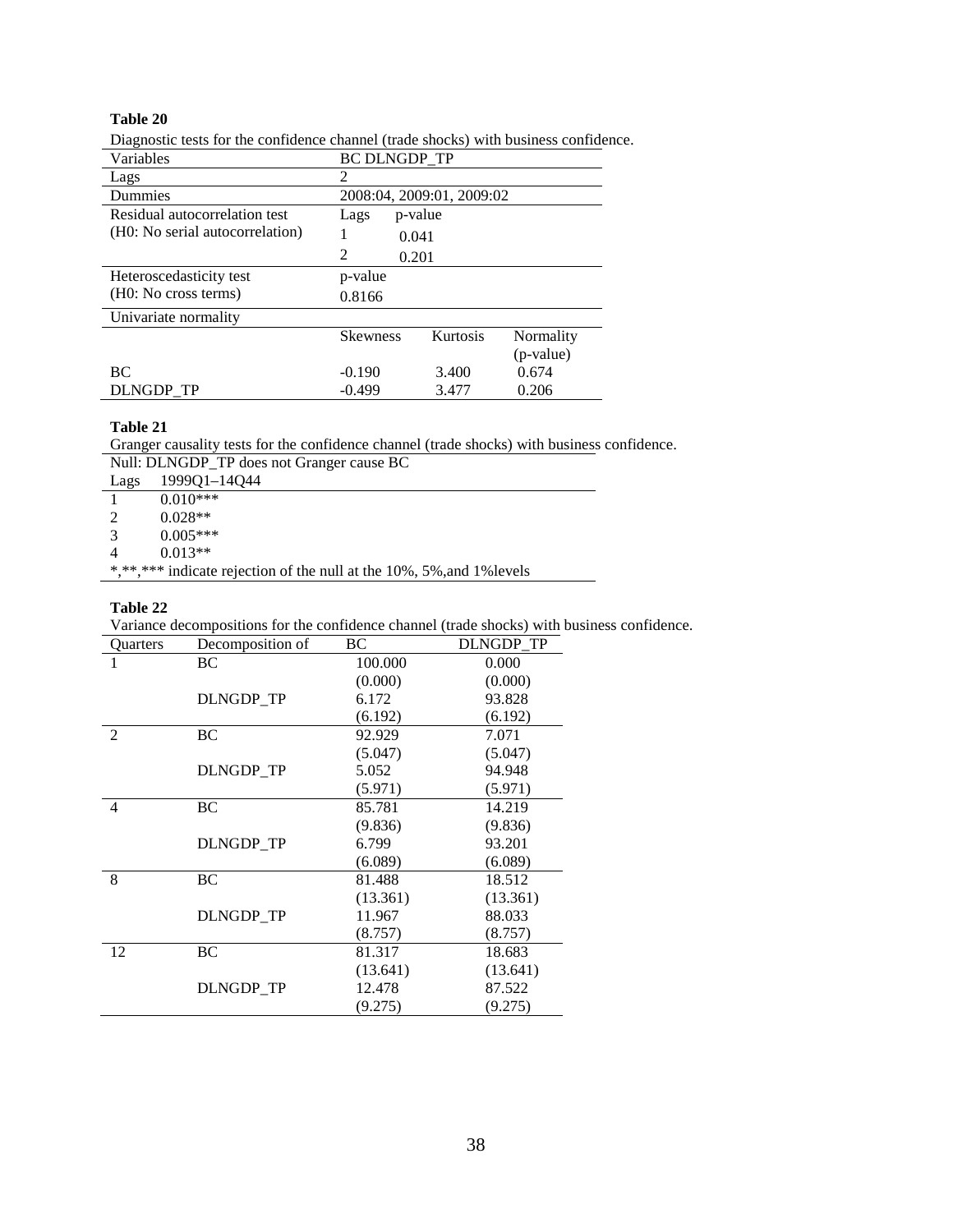| Variables                       |                 | DCC DLNGDP TP    |           |
|---------------------------------|-----------------|------------------|-----------|
| Lags                            | 3               |                  |           |
| Dummies                         |                 | 2008:04, 2009:01 |           |
| Residual autocorrelation test   | Lags            | p-value          |           |
| (H0: No serial autocorrelation) |                 | 0.011            |           |
|                                 | 2               | 0.059            |           |
|                                 | 3               | 0.022            |           |
| Heteroscedasticity test         | p-value         |                  |           |
| (H0: No cross terms)            | 0.125           |                  |           |
| Univariate normality            |                 |                  |           |
|                                 | <b>Skewness</b> | Kurtosis         | Normality |
|                                 |                 |                  | (p-value) |
| <b>DCC</b>                      | $-0.073$        | 2.917            | 0.970     |
| <b>DLNGDP TP</b>                | $-0.591$        | 4.415            | 0.025     |

Diagnostic tests for confidence channel (trade shocks) with consumer confidence.

### **Table 24**

Granger causality tests for the confidence channel (trade shocks) with consumer confidence.

| Null: DLNGDP_TP does not Granger cause DCC |  |  |  |
|--------------------------------------------|--|--|--|
|--------------------------------------------|--|--|--|

| Lags | $200101 - 140^a$                                         |
|------|----------------------------------------------------------|
|      | $0.000***$                                               |
|      | $0.000***$                                               |
|      | $0.001***$                                               |
|      | $0.001***$                                               |
|      | <sup>a</sup> Models include dummies for 2008:04, 2009:01 |
|      |                                                          |

\*,\*\*,\*\*\* indicate rejection of the null at the 10%, 5%, and 1%levels

#### **Table 25**

Variance decompositions for the confidence channel (trade shocks) with consumer confidence.

| <b>Ouarters</b> | Decomposition of | <b>DCC</b> | DLNGDP_TP |
|-----------------|------------------|------------|-----------|
|                 | DCC.             | 100.000    | 0.000     |
|                 |                  | (0.000)    | (0.000)   |
|                 | DLNGDP_TP        | 0.316      | 99.684    |
|                 |                  | (2.662)    | (2.662)   |
| 2               | <b>DCC</b>       | 88.839     | 11.161    |
|                 |                  | (7.878)    | (7.878)   |
|                 | <b>DLNGDP TP</b> | 12.753     | 87.247    |
|                 |                  | (8.113)    | (8.113)   |
| 4               | <b>DCC</b>       | 88.959     | 11.041    |
|                 |                  | (7.132)    | (7.132)   |
|                 | DLNGDP_TP        | 24.639     | 75.361    |
|                 |                  | (11.907)   | (11.907)  |
| 8               | <b>DCC</b>       | 88.935     | 11.065    |
|                 |                  | (7.229)    | (7.229)   |
|                 | DLNGDP_TP        | 24.901     | 75.099    |
|                 |                  | (12.643)   | (12.643)  |
| 12              | <b>DCC</b>       | 88.936     | 11.065    |
|                 |                  | (7.243)    | (7.243)   |
|                 | DLNGDP_TP        | 24.907     | 75.093    |
|                 |                  | (12.797)   | (12.797)  |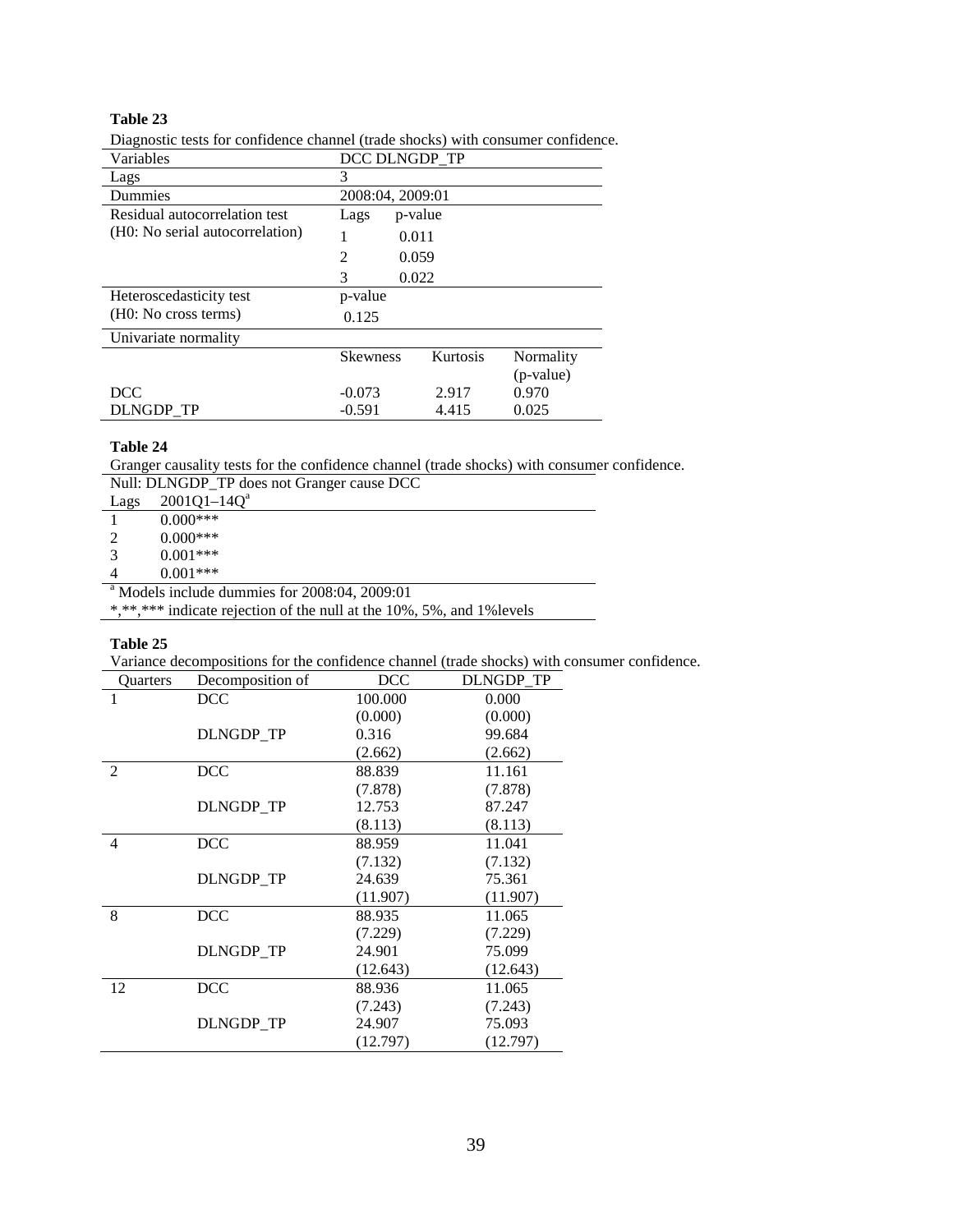| Variables                       | DCC VIX         |                           |
|---------------------------------|-----------------|---------------------------|
| Lags                            | 3               |                           |
| Dummies                         |                 | 2002:03, 2008:04, 2011:03 |
| Residual autocorrelation test   | Lags            | p-value                   |
| (H0: No serial autocorrelation) |                 | 0.070                     |
|                                 | 2               | 0.173                     |
|                                 | 3               | 0.347                     |
| Heteroscedasticity test         | p-value         |                           |
| (H0: No cross terms)            | 0.1812          |                           |
| Univariate Normality            |                 |                           |
|                                 | <b>Skewness</b> | Kurtosis<br>Normality     |
|                                 |                 | (p-value)                 |
| DCC                             | $-0.357$        | 2.951<br>0.407            |
| VIX                             | 0.604           | 3.039<br>0.577            |

Diagnostic tests for the confidence channel (VIX shocks) with consumer confidence.

#### **Table 27**

Granger causality tests for the confidence channel (VIX shocks) with consumer confidence.

|      | Null: VIX does not Granger cause DCC |
|------|--------------------------------------|
| Lags | $2001Q1 - 14Q4$ <sup>a</sup>         |

| $-$              | -----      |
|------------------|------------|
| ı                | 0.171      |
| 2                | $0.013**$  |
| 3                | $0.000***$ |
| $\boldsymbol{A}$ | ስ ስስስቀቀቀ   |

4 0.000\*\*\*

<sup>a</sup> Models include dummies for 2002:03, 2008:04, 2011:03;

\*,\*\*,\*\*\* indicate rejection of the null at the 10%, 5%, and 1% levels

#### **Table 28**

Variance decompositions for the confidence channel (VIX) with consumer confidence.

| Ouarters       | Decomposition of | <b>DCC</b> | VIX       |
|----------------|------------------|------------|-----------|
|                | DCC              | 100.0000   | 0.0000    |
|                |                  | (0.00000)  | (0.000)   |
|                | <b>VIX</b>       | 8.935910   | 91.06409  |
|                |                  | (7.55206)  | (7.55206) |
| 2              | <b>DCC</b>       | 99.95301   | 0.046993  |
|                |                  | (0.91687)  | (0.91687) |
|                | <b>VIX</b>       | 11.83360   | 88.16640  |
|                |                  | (9.43993)  | (9.43993) |
| $\overline{4}$ | <b>DCC</b>       | 87.95557   | 12.04443  |
|                |                  | (6.42213)  | (6.42213) |
|                | VIX              | 9.858035   | 90.14197  |
|                |                  | (8.17657)  | (8.17657) |
| 8              | <b>DCC</b>       | 88.15028   | 11.84972  |
|                |                  | (6.30373)  | (6.30373) |
|                | VIX              | 10.15450   | 89.84550  |
|                |                  | (8.78261)  | (8.78261) |
| 12             | <b>DCC</b>       | 87.91006   | 12.08994  |
|                |                  | (6.46857)  | (6.46857) |
|                | VIX              | 10.12839   | 89.87161  |
|                |                  | (8.88715)  | (8.88715) |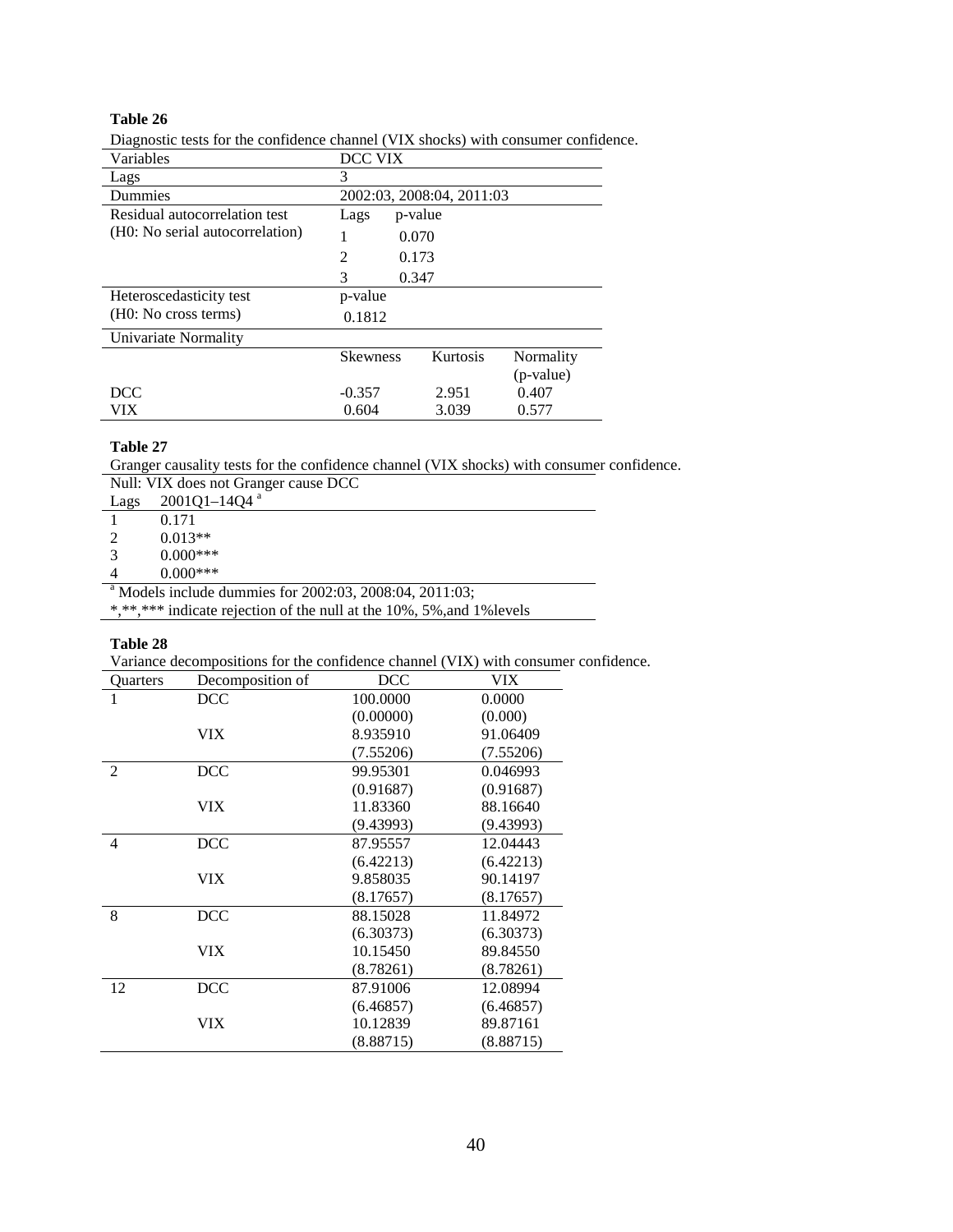| Data sources.                                                                                                     |                                                   |
|-------------------------------------------------------------------------------------------------------------------|---------------------------------------------------|
| <b>Series</b>                                                                                                     | Source                                            |
| <b>GDP</b>                                                                                                        |                                                   |
| China, GDP                                                                                                        | Datastream (DS Mnemonic: CHGDPA)                  |
| China, GDP -Primary industry                                                                                      | Datastream (DS Mnemonic: CHGDPPN.A)               |
| China, GDP -Secondary industry                                                                                    | Datastream (DS Mnemonic: CHGDPSN.A)               |
| China, GDP - Tertiary industry                                                                                    | Datastream (DS Mnemonic: CHGDPTN.A)               |
| US, GDP                                                                                                           | Datastream (DS Mnemonic: USGDPB)                  |
| Eurozone, GDP                                                                                                     | Datastream (DS Mnemonic: EKGDPB) and data from    |
|                                                                                                                   | EABCN (http://www.eabcn.org/area-wide-model)      |
| UK, GDP                                                                                                           | Datastream (DS Mnemonic:UKGDPB)                   |
| Japan, GDP                                                                                                        | Datastream (DS Mnemonic: JPGDPB)                  |
| GDP deflators                                                                                                     |                                                   |
| China, price deflator                                                                                             | Datastream (DS Mnemonic: CHXPGDP.F)               |
| US, implicit price deflator                                                                                       | Datastream (DS Mnemonic: USGDPIPDE)               |
| Eurozone, implicit price deflator                                                                                 | Datastream (DS Mnemonic: EKGDPIPDE) and data from |
|                                                                                                                   | EABCN (http://www.eabcn.org/area-wide-model)      |
| UK, implicit price deflator                                                                                       | Datastream (DS Mnemonic: UKGDPIPDE)               |
| Japan, implicit price deflator                                                                                    | Datastream (DS Mnemonic: JPGDPIPDE)               |
| Interest rates                                                                                                    |                                                   |
| US, interbank rate $-3$ -month (London) (month average)                                                           | Datastream (DS Mnemonic: USINTER3)                |
| European Monetary Union, Euro Interbank Offered Rate                                                              | Datastream (DS Mnemonic: EMINTER3)                |
| -3-month (mean), euro                                                                                             |                                                   |
| UK, interbank rate $-3$ -month (month average)                                                                    | Datastream (DS Mnemonic: UKINTER3)                |
| Japan, 3-month interbank rate (EP)                                                                                | Datastream (DS Mnemonic: JPINTER3)                |
| Exchange rates                                                                                                    |                                                   |
| Euro to USdollar exchange rate                                                                                    | Datastream (DS Mnemonic: EMXRUSD.)                |
| Pound sterling to USdollar exchange rate                                                                          | Datastream (DS Mnemonic: UKXRUSD.)                |
| Yen to USdollar exchange rate                                                                                     | Datastream (DS Mnemonic: JPXRUSD.)                |
| <b>VIX</b>                                                                                                        |                                                   |
| CBOE Spx volatility VIX (New)                                                                                     | Datastream (DS Mnemonic: CBOEVIX)                 |
| Confidence measures                                                                                               |                                                   |
| China business climate index: Industry                                                                            | Datastream (DS Mnemonic: CHNBCIINR)               |
| China consumer confidence – future income confidence                                                              | Datastream (DS Mnemonic: CHCNFFUIF)               |
| Data were either already seasonally adjusted or we used the x12_arima procedure to achieve seasonal adjustment    |                                                   |
| (We did not seasonally adjust the VIX). If data were of a lower frequency than quarterly, we used averages of the |                                                   |
| sub-periods. All calculations were performed with the greatest care. Chinese GDP Data were downloaded in May      |                                                   |
| 2015.                                                                                                             |                                                   |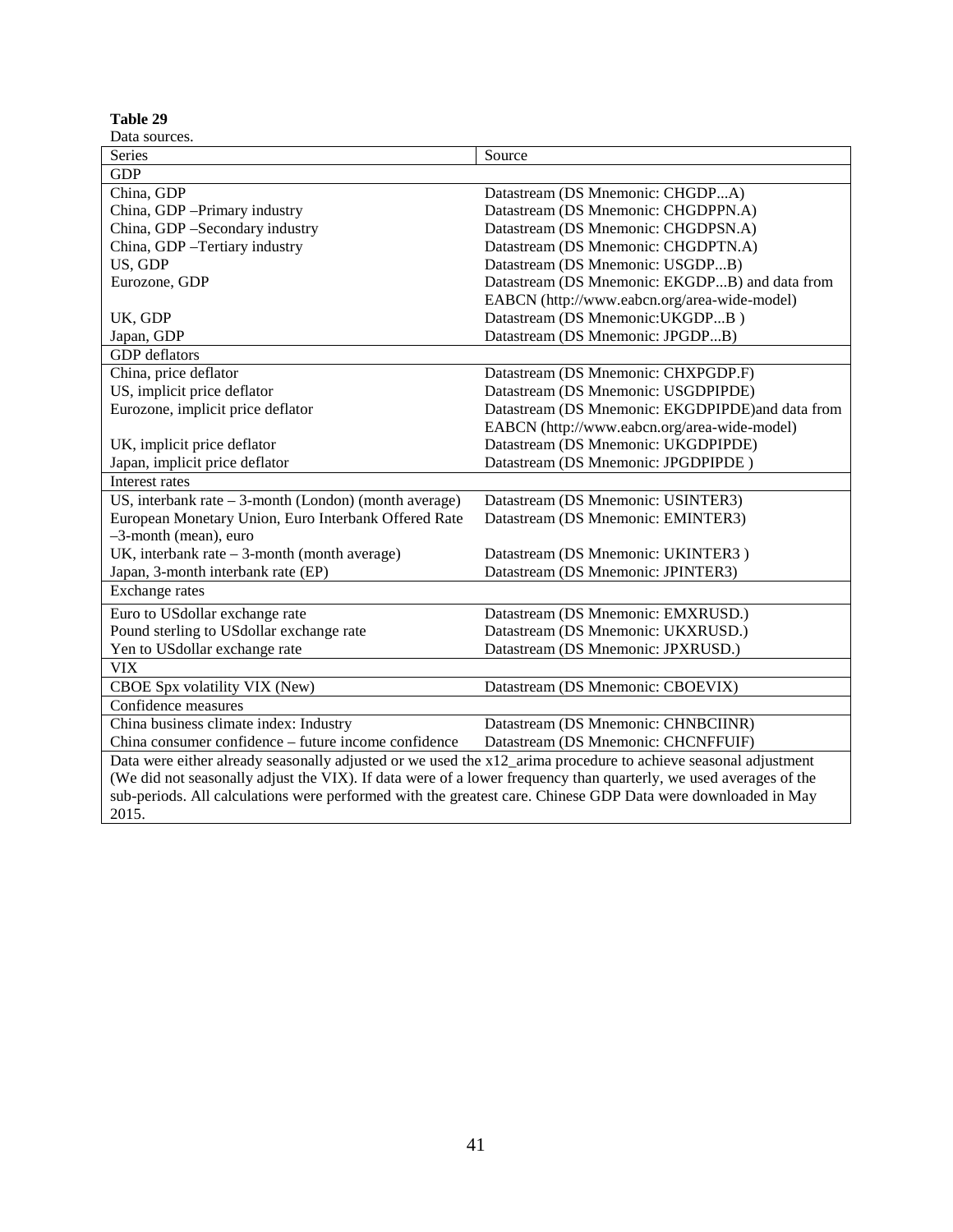Dummy variables.

| Dummy   | Comment                                                                 |
|---------|-------------------------------------------------------------------------|
| 1997:03 | Dummy to account for outlier in China's real GDP growth rate            |
| 2001:01 | Dummy to account for outlier in interest rate                           |
| 2002:03 | Outlier in VIX, possibly related to WorldCom Inc. Bankruptcy            |
| 2008:01 | Dummy to account for outliers in interest rate                          |
| 2008:04 | Financial crisis                                                        |
| 2009:01 | Financial crisis                                                        |
| 2009:02 | Financial crisis                                                        |
| 2011:03 | Outlier in VIX, possibly related to concerns about Europe's debt crisis |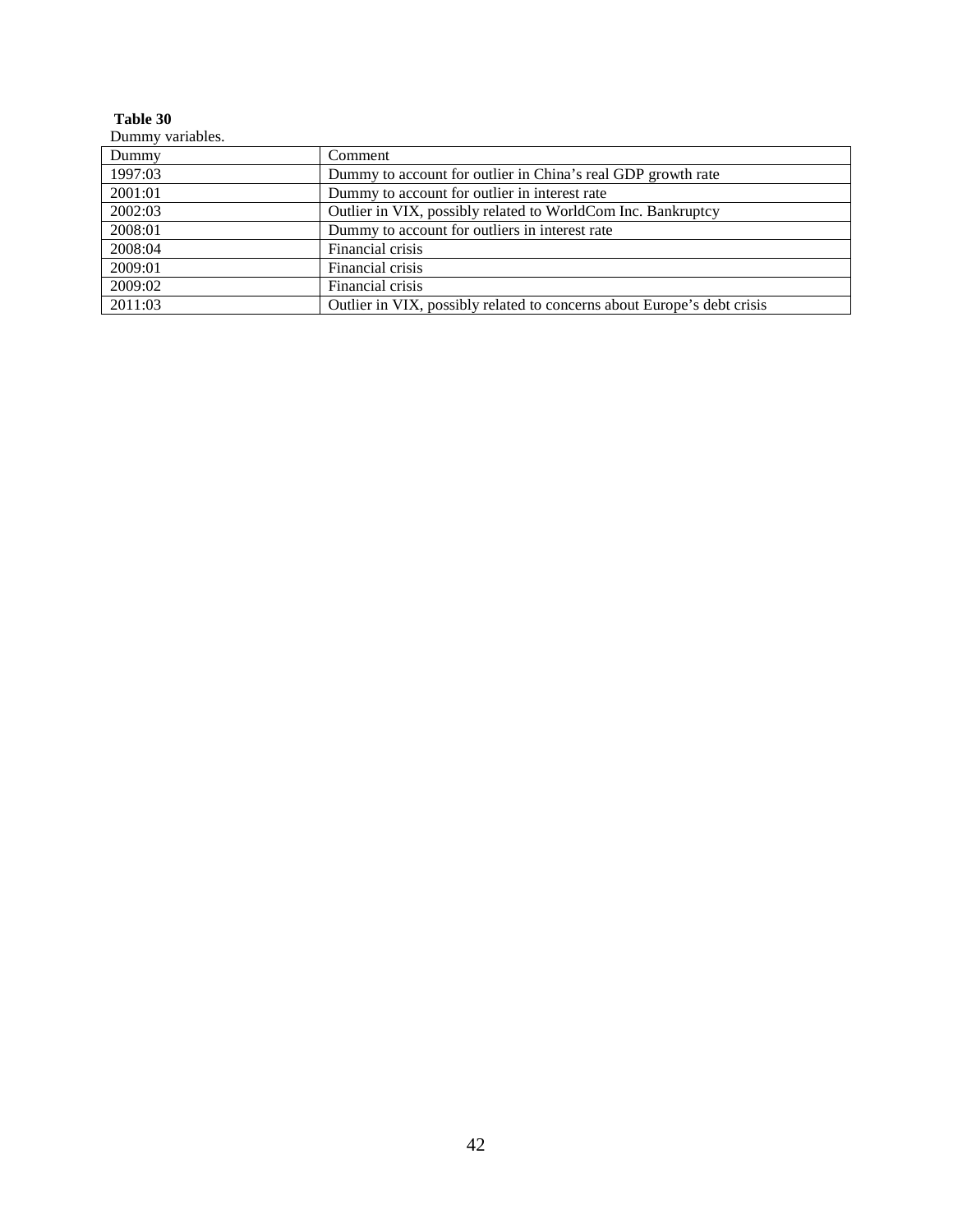

**Fig. A1.** Robustness Check; VAR in Levels; Impulse responses of LNGDP\_CH, LNGDP\_TP, I\_TP, VIX.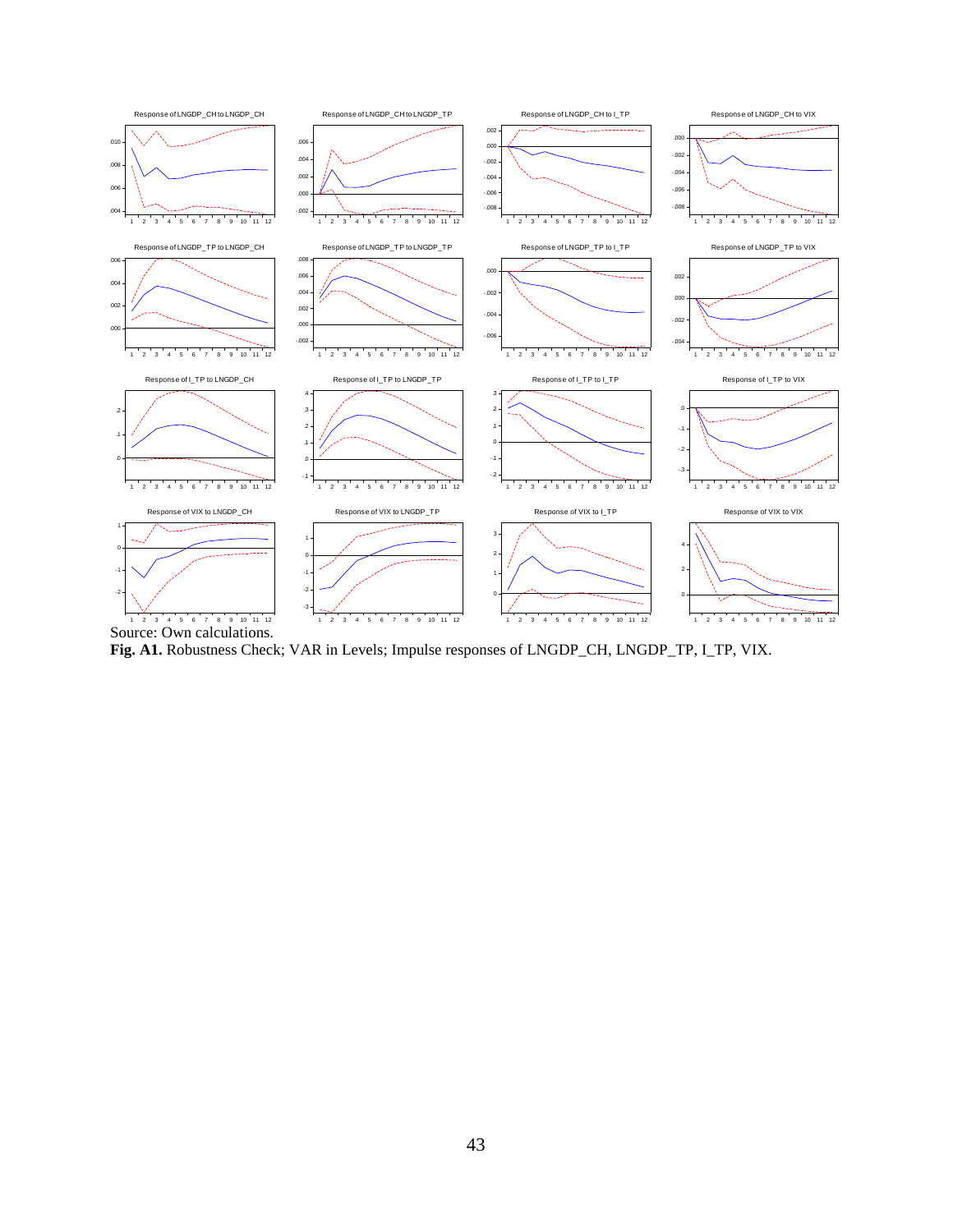

Source: Own calculations.

**Fig. A2.** Robustness Check; VAR with generalized impulse responses; Impulse responses of DLNGDP\_CH\_1, DLNGDP\_CH\_2, DLNGDP\_CH\_3, DLNGDP\_TP.